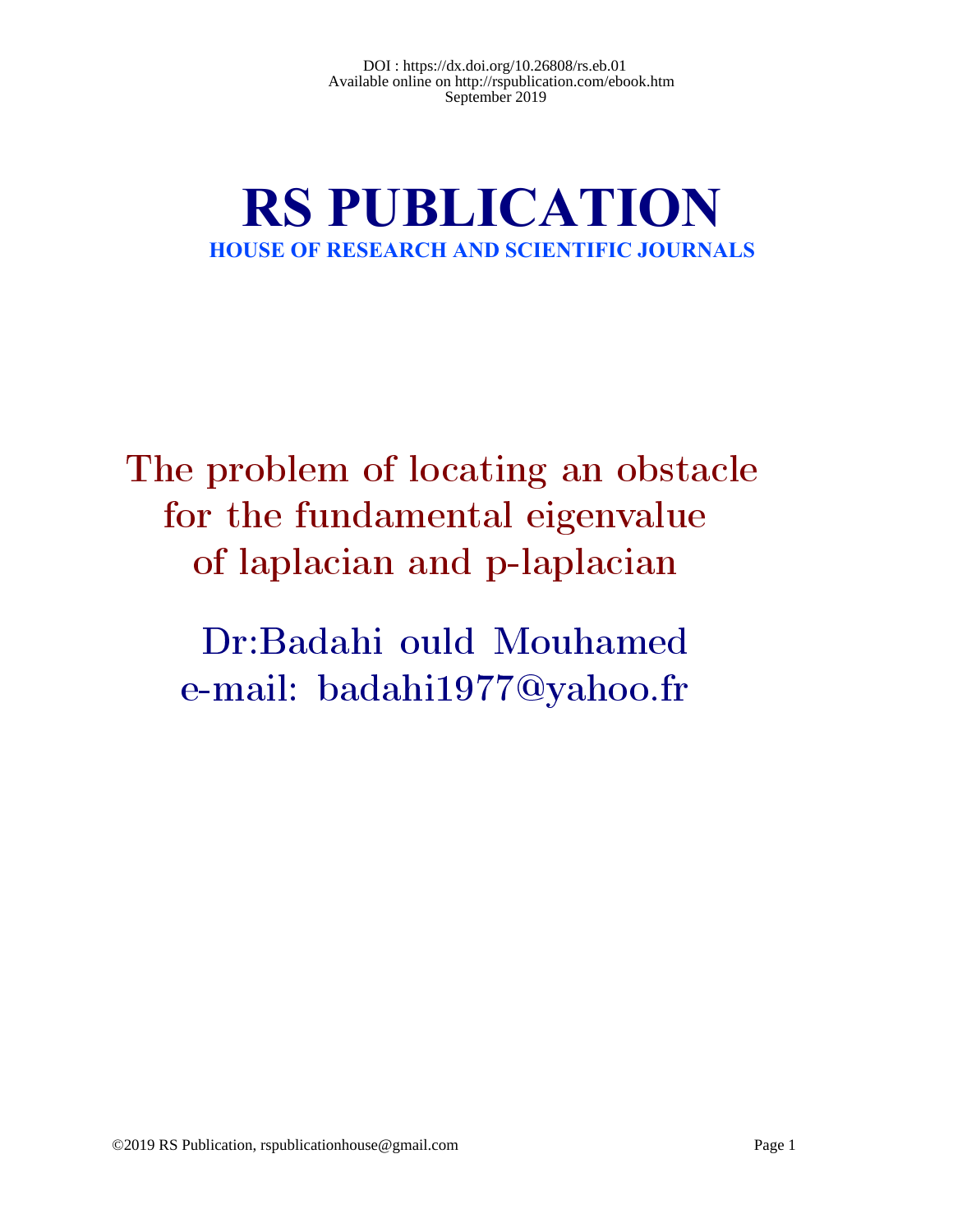#### $DOI$ : https://dx.doi.org/10.26808/rs.eb.01 Available online on http://rspublication.com/ebook.htm September 2019

# Contents

| $\mathbf 1$    |                                                                      | The variation of the first eigenvalue of the Laplace operator and                                                                                                                                                              |                |
|----------------|----------------------------------------------------------------------|--------------------------------------------------------------------------------------------------------------------------------------------------------------------------------------------------------------------------------|----------------|
|                |                                                                      | The problem of locating an obstacle                                                                                                                                                                                            | 7              |
|                | 1.1                                                                  | presentation of different obstacle and first eigenvalue of the Laplace                                                                                                                                                         |                |
|                |                                                                      |                                                                                                                                                                                                                                | 8 <sup>8</sup> |
|                | $1.2\,$                                                              | The variation of the first eigenvalue and locating of obstacle                                                                                                                                                                 | 12             |
| 2 <sup>1</sup> |                                                                      | The problem of obstacle for the fundamental eigenvalue                                                                                                                                                                         | 18             |
|                | 2.1                                                                  |                                                                                                                                                                                                                                | 19             |
|                | 2.2                                                                  | Quadratic form associated with the obstacle placement problem                                                                                                                                                                  | 21             |
|                | 2.3                                                                  | Sufficient conditions for the minimum resources in the set of the set of the minimum resources in the set of the set of the set of the set of the set of the set of the set of the set of the set of the set of the set of the | 24             |
| 3              | The problem of obstacle for the first eigenvalue for the p-laplacian |                                                                                                                                                                                                                                |                |
|                |                                                                      | operator                                                                                                                                                                                                                       | 28             |
|                | 3.1                                                                  |                                                                                                                                                                                                                                | 29             |
|                | 3.2                                                                  | The shape Critical of the first eigenvalue for the p-Laplace operator                                                                                                                                                          |                |
|                |                                                                      |                                                                                                                                                                                                                                | 31             |
|                | 3.3                                                                  | Quadratic form associated with the first eigenvalue of the p-Laplace                                                                                                                                                           |                |
|                |                                                                      |                                                                                                                                                                                                                                | 33             |
|                | 3.4                                                                  | Sufficient conditions for the minimum of the first eigenvalue of the                                                                                                                                                           |                |
|                |                                                                      |                                                                                                                                                                                                                                | 36             |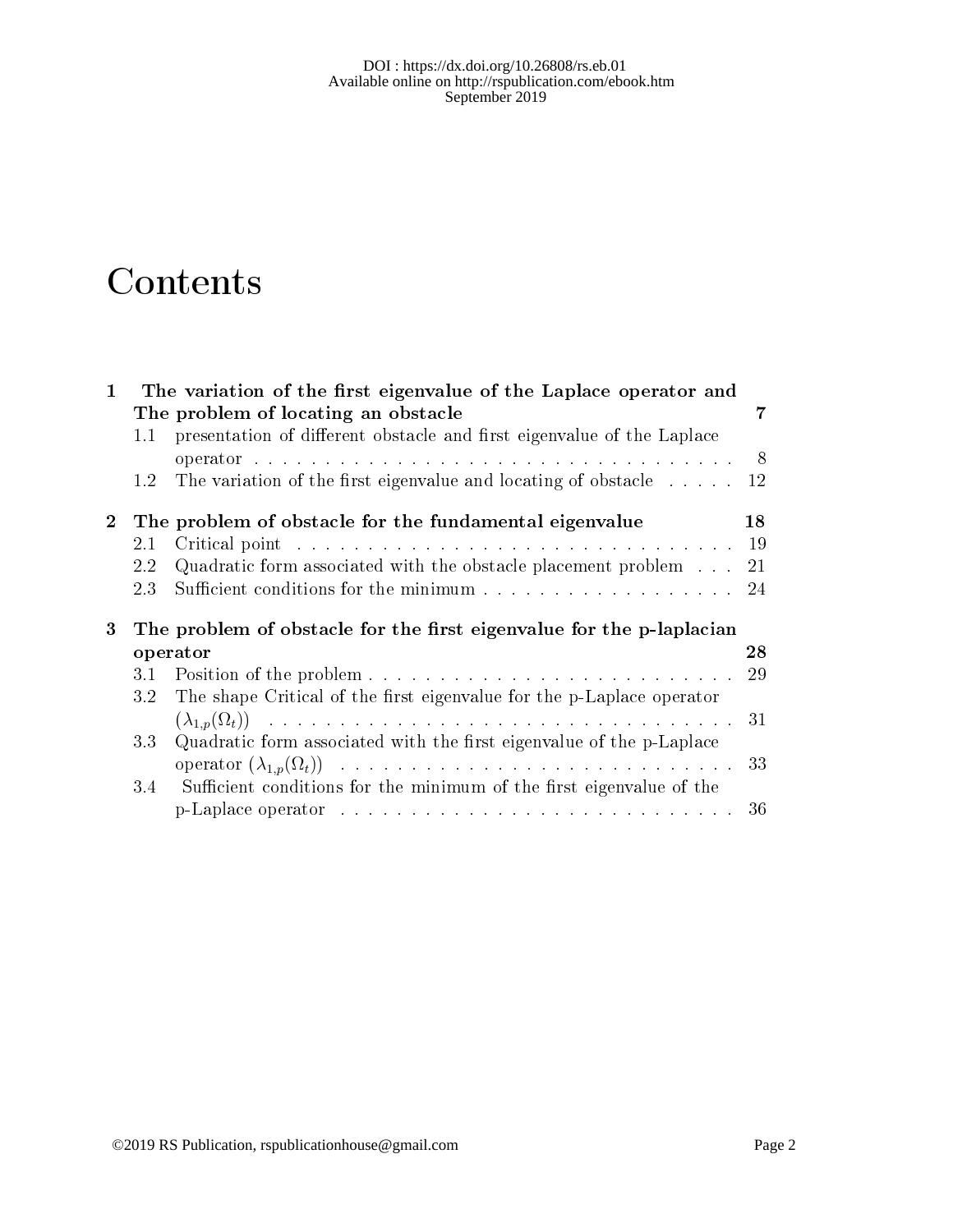## Introduction générale

The problem of locating an obstacle to the fundamental intrinsic value is to locate the position of the setting up barriers or wells to maximize or minimize the first eigenvalue of the operator considered.

In [22] , the authors studied this problem by considering the Laplace operator or Schrodinger

In [32] Long-Jiang Gua, Xiaoyu Zengb, and Huan-Song Zhoub have studied the existence of asymptotic behavior of the base states for the eigenvalue problem of the p-laplacian .

In  $|31|$  Leandro, Del Pezzo and Julio Studied the first eigenvalue for the p-Laplacian operator with the boundary conditions of Dirichlet and Neumann (mixed boundary conditions).

In  $[14]$  Daniele Valtorta gave the estimate of the first non-trivial eigenvalue of the p-Laplacian on a compact Riemannian manifold with a non-negative Ricci curvature and characterize the case of equality. He studied the following problem:

$$
\begin{cases}\n\Delta_p(u) = \lambda_{1,p} |u|^{\alpha - 2} u \text{ on } \Omega \\
\langle \nabla u \rangle_n = 0 \text{ on } \partial \Omega\n\end{cases} (1)
$$

Daniele Valtorta has proved the following strong estimate:

$$
\frac{\lambda_{1,p}}{p-1} \geqslant \frac{\Pi_p^p}{d^p}
$$

With

$$
\Pi_p = \int_{-1}^{1} \frac{ds}{(1 - |s|^p)^{\frac{1}{p}}} = \frac{2\pi}{p \sin(\frac{\pi}{p})}
$$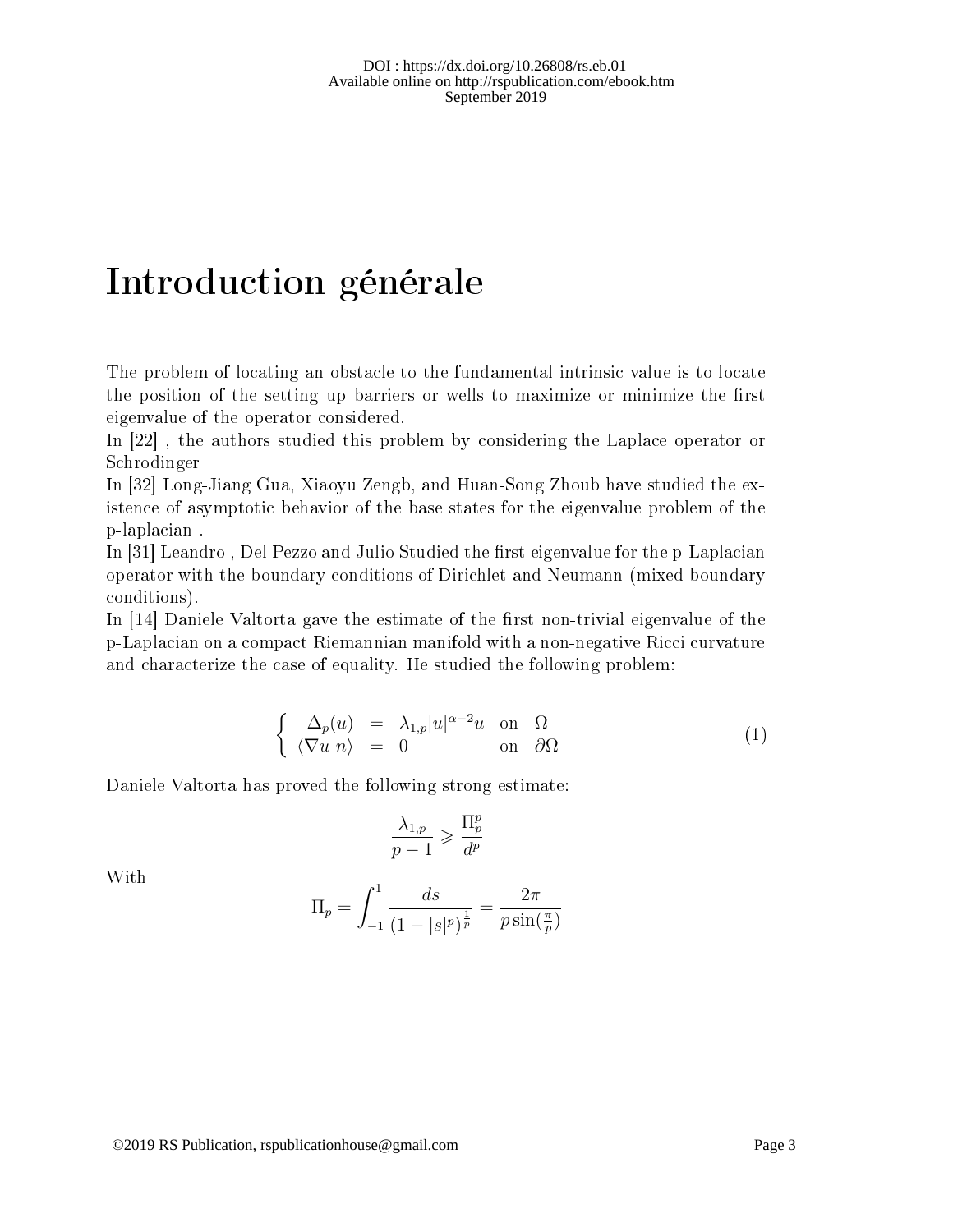In the first chapter we will study the variation of the fundamental eigenvalue according to the position of obstacl

The problem of locating an obstacle to the fundamental intrinsic value is to locate the position of the setting up barriers or wells to maximize or minimize the first eigenvalue of the operator considered.

In [22] , the authors studied this problem by considering the Laplace operator or Schrodinger

In this article we will study the variation of the fundamental value following the clean obstacl position.

Let D is open bounded in  $\mathbb{R}^N$  and B is obstacle moving at inside D.

We will study the variation of  $\lambda_1$ , the first eigenvalue of the operator  $-\Delta$  if the obstacle B moves inside D.

The approach to the study of problems is as follows:

We will pose the problem. So we study the derivation and the variation in  $\lambda$  the first eigenvalue of the Laplace operator.

The variation of  $\Omega$  is explained by the fact that B moves in D without going out. If B is hard obstacle, the movement of B in D is done either by translation or by rotation or combining these two types of movement. If  $\overline{B}$  is considered a Soft obstacle, B can be transformed by dilation.

We gave the derivative of the first eigenvalue of the Laplace operator for a hard obstacle and in the case of a soft obstacle or a well.

We will study the variation of the first eigenvalue of the Laplace operator  $\lambda$ . and we also state a theorem on the variation of  $\lambda$ , that will give us the obstacle position for  $\lambda$  is minimal

In the second chapter In the second chapter of this book, we will study the same problem studied in the first chapter by using the same techniques used in our paper [2] .

In [22], the authors studied this problem by considering the Laplace or Schrodinger operator defined within a fixed, bounded, open domain  $D$  with zero Dirichlet boundary conditions. Inside this domain, they placed a ball which represents an obstacle or a well , the position of which is under their control, and their goal was to locate the optimal position of the piece under their control. And in their works (cf [22]), one can find some interesting partial answers assuming convexity and/or symmetry properties for D. They also gave illustrative examples.

In this part of our work, considering an obstacle or a well not necessarily a ball, we study sufficient conditions to obtain the minimum or maximum value for the first eigenvalue of the Laplace or Schrodinger operator.

In the third chapter of this book, we will study the obstacle positron problem for the p-Laplacian operator.

In [32] Long-Jiang Gua, Xiaoyu Zengb, and Huan-Song Zhoub have studied the ex-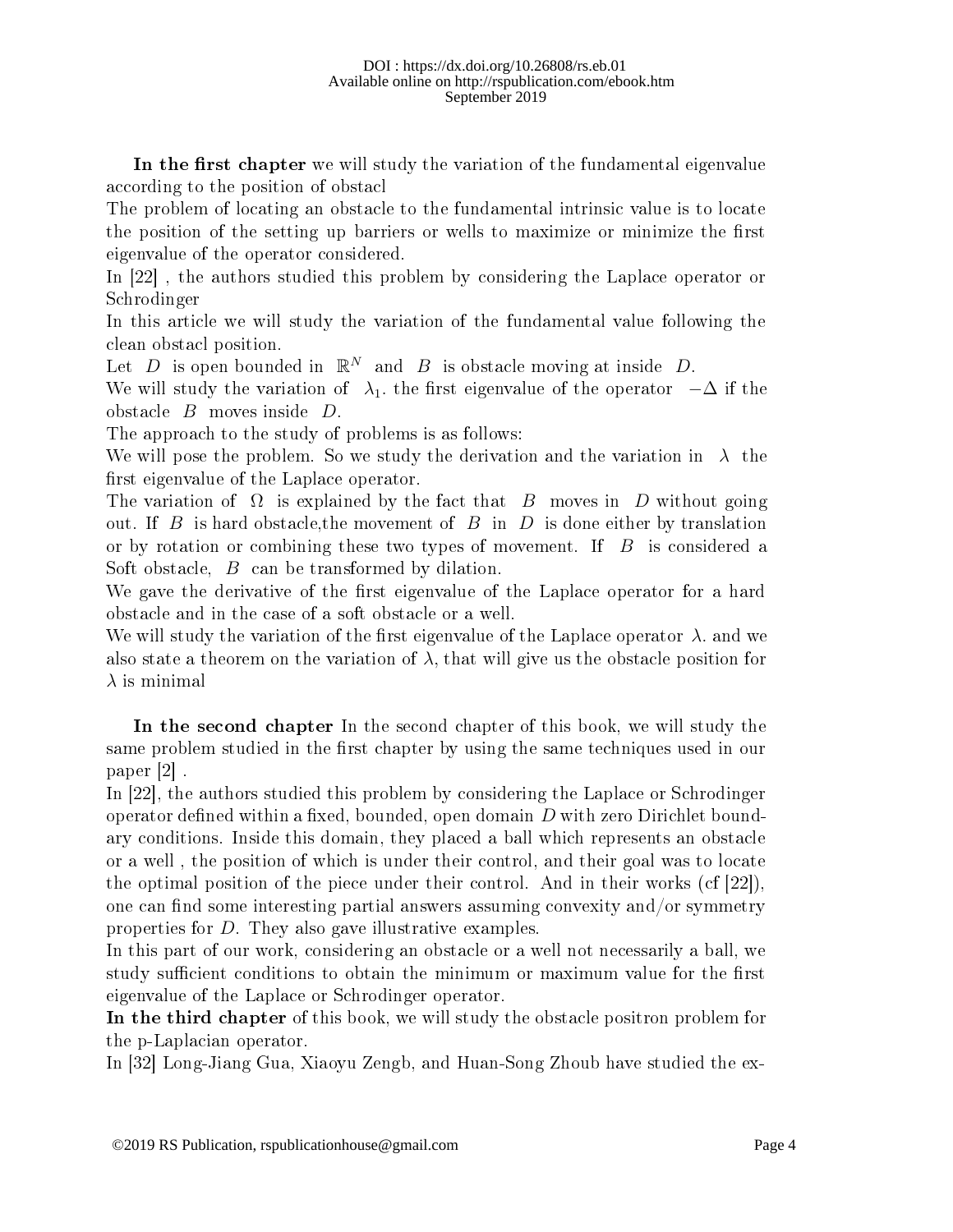istence of asymptotic behavior of the base states for the eigenvalue problem of the following p-laplacian equation:

$$
\Delta_p u = V(x)|u|^{p-2}u = \mu |u|^{p-2}u + a|u|^{s-2}u, \ \ x \in \mathbb{R}^N
$$

with  $p \in (1, n)$ ,  $s = p + \frac{p^2}{n}$  $\frac{\partial^2 p^2}{\partial n^2}, a \geqslant 0 \text{ and } \mu \in \mathbb{R}$  Is a parameter and  $V(x)$  Is a field of vectors satisfying certain assumptions.

In [31] Leandro, Del Pezzo and Julio Studied the first eigenvalue for the p-Laplacian operator with the boundary conditions of Dirichlet and Neumann (mixed boundary conditions). They considered the following problem:

$$
\begin{cases}\n\Delta_p u = \lambda \alpha |u|^{\alpha - 2} u |v|^{\beta} \quad \text{on} \quad \Omega \\
\Delta_q u = \lambda \beta |u|^{\alpha} u |v|^{\beta - 2} v \quad \text{on} \quad \Omega\n\end{cases} (2)
$$

with  $\frac{\alpha}{p} + \frac{\beta}{q}$  $\frac{\beta}{q} = 1$  and Next mixed boundary conditions:

$$
u = 0
$$
,  $|\nabla v|^{q-2} \frac{\partial v}{\partial \nu}$  sur  $\partial \Omega$ 

In [33] idrissa ly studied the behavior of the first eigenvalue of the p-Laplacian operator  $\lambda_1^p$  $_{1}^{p}(\Omega_{n})$  avec la condition du Dirichlet homogène au bord du domaine variable  $(\Omega_n)$ , où  $(\Omega_n)$  est une famille séquentielles des perturbations géométrie.

In  $[14]$  Daniele Valtorta gave the estimate of the first non-trivial eigenvalue of the p-Laplacian on a compact Riemannian manifold with a non-negative Ricci curvature and characterize the case of equality. He studied the following problem:

$$
\begin{cases}\n\Delta_p(u) = \lambda_{1,p} |u|^{\alpha - 2} u \text{ on } \Omega \\
\langle \nabla u | n \rangle = 0 \text{ on } \partial \Omega\n\end{cases}
$$
\n(3)

Daniele Valtorta has proved the following strong estimate:

$$
\frac{\lambda_{1,p}}{p-1}\geqslant \frac{\Pi^p_p}{d^p}
$$

With

$$
\Pi_p = \int_{-1}^1 \frac{ds}{(1 - |s|^p)^{\frac{1}{p}}} = \frac{2\pi}{p \sin(\frac{\pi}{p})}
$$

In this article we will study the obstacle position problem for the p-Laplacian operator.

The obstacle locating problem for the fundamental eigenvalue is to locate the position of the obstacle placement so as to maximize or minimize the eigenvalue of the p-Laplacian operator. We were interested in the following problems: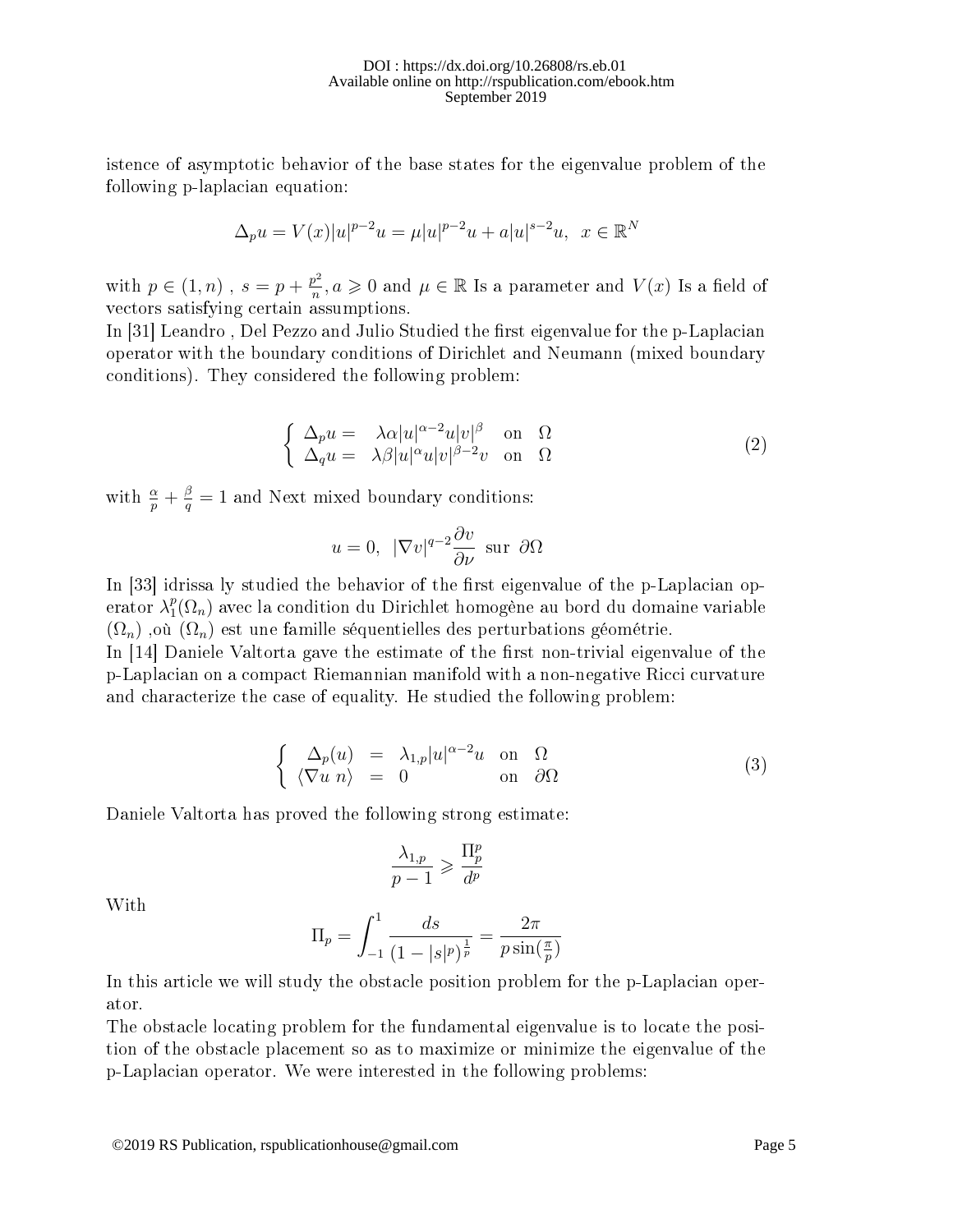Let  $\Omega$  be a bounded open set of  $\mathbb{R}^N$  and  $K$  An obstacle that moves The interior of D. We consider the problem :

$$
\begin{cases}\n\Delta_p(u) = \lambda_{1,p}|u|^{\alpha-2}u & \text{in} \quad D\backslash K \\
u = 0 & \text{on} \quad \partial\Omega\n\end{cases} (4)
$$

Let  $\lambda_{1,p}$  The first eigenvalue of the p-Laplacian operator with certain hypotheses we want to give the necessary and sufficient conditions so that the first eigenvalue of the p-Laplacian operator is minimal or we want to determine the position of  $K$ in  $\Omega$  so that  $\lambda_{1,p}$  Is minimal where  $\lambda_{1,p}$  Represents the first eigenvalue of the p-Laplacian operator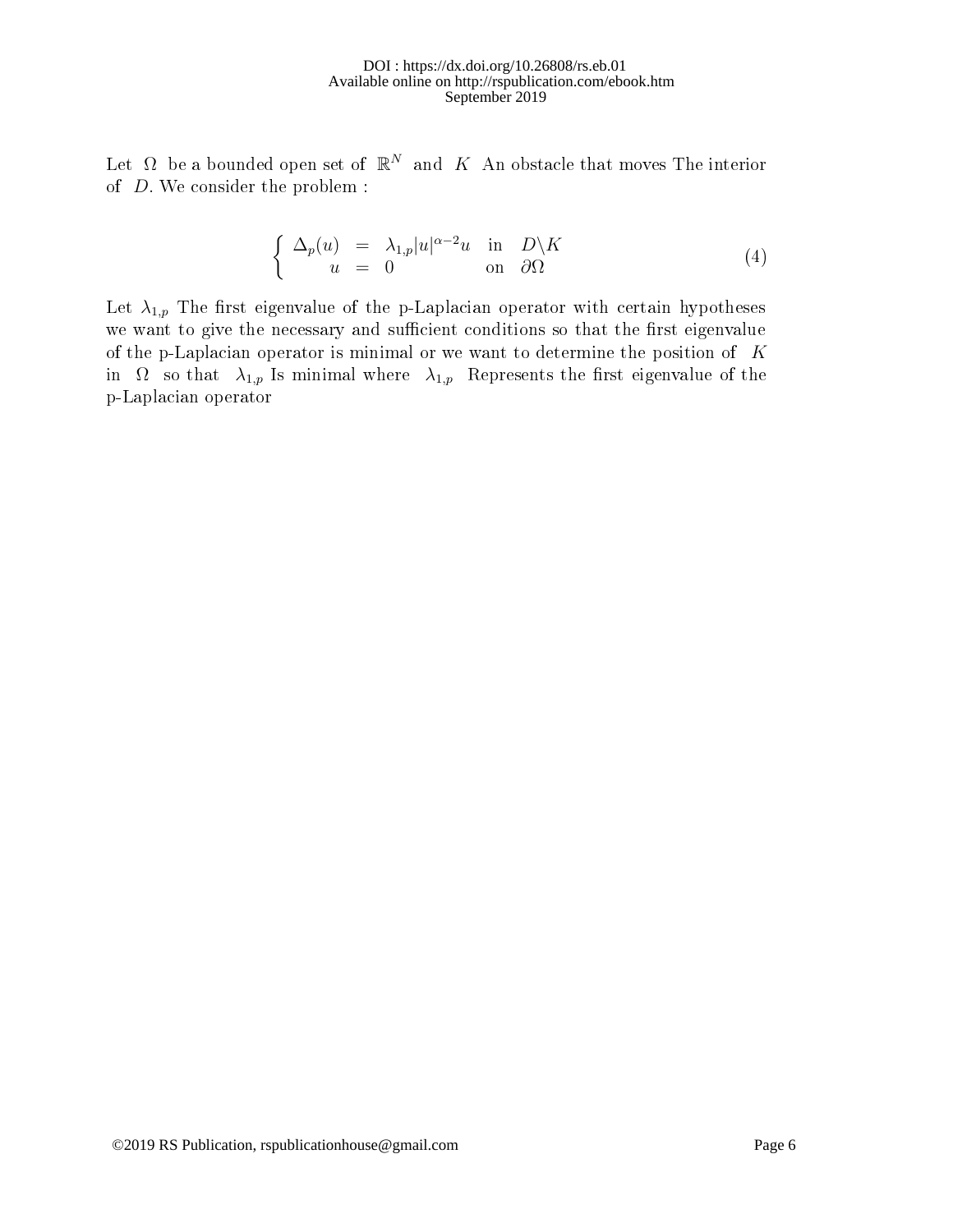# Chapter 1

# The variation of the first eigenvalue of the Laplace operator and The problem of locating an obstacle

The problem of locating an obstacle to the fundamental intrinsic value is to locate the position of the setting up barriers or wells to maximize or minimize the first eigenvalue of the operator considered.

In [22] , the authors studied this problem by considering the Laplace operator or Schrodinger

In this article we will study the variation of the fundamental value following the clean obstacl position.

Let D is open bounded in  $\mathbb{R}^N$  and B is obstacle moving at inside D.

We will study the variation of  $\lambda_1$ , the first eigenvalue of the operator  $-\Delta$  if the obstacle B moves inside D.

The approach to the study of problems is as follows:

We will pose the problem. So we study the derivation and the variation in  $\lambda$  the first eigenvalue of the Laplace operator.

The variation of  $\Omega$  is explained by the fact that B moves in D without going out. If B is hard obstacle, the movement of B in D is done either by translation or by rotation or combining these two types of movement. If  $B$  is considered a Soft obstacle, B can be transformed by dilation.

We gave the derivative of the first eigenvalue of the Laplace operator for a hard obstacle and in the case of a soft obstacle or a well.

We will study the variation of the first eigenvalue of the Laplace operator  $\lambda$ . and we also state a theorem on the variation of  $\lambda$ , that will give us the obstacle position for  $\lambda$  is minimal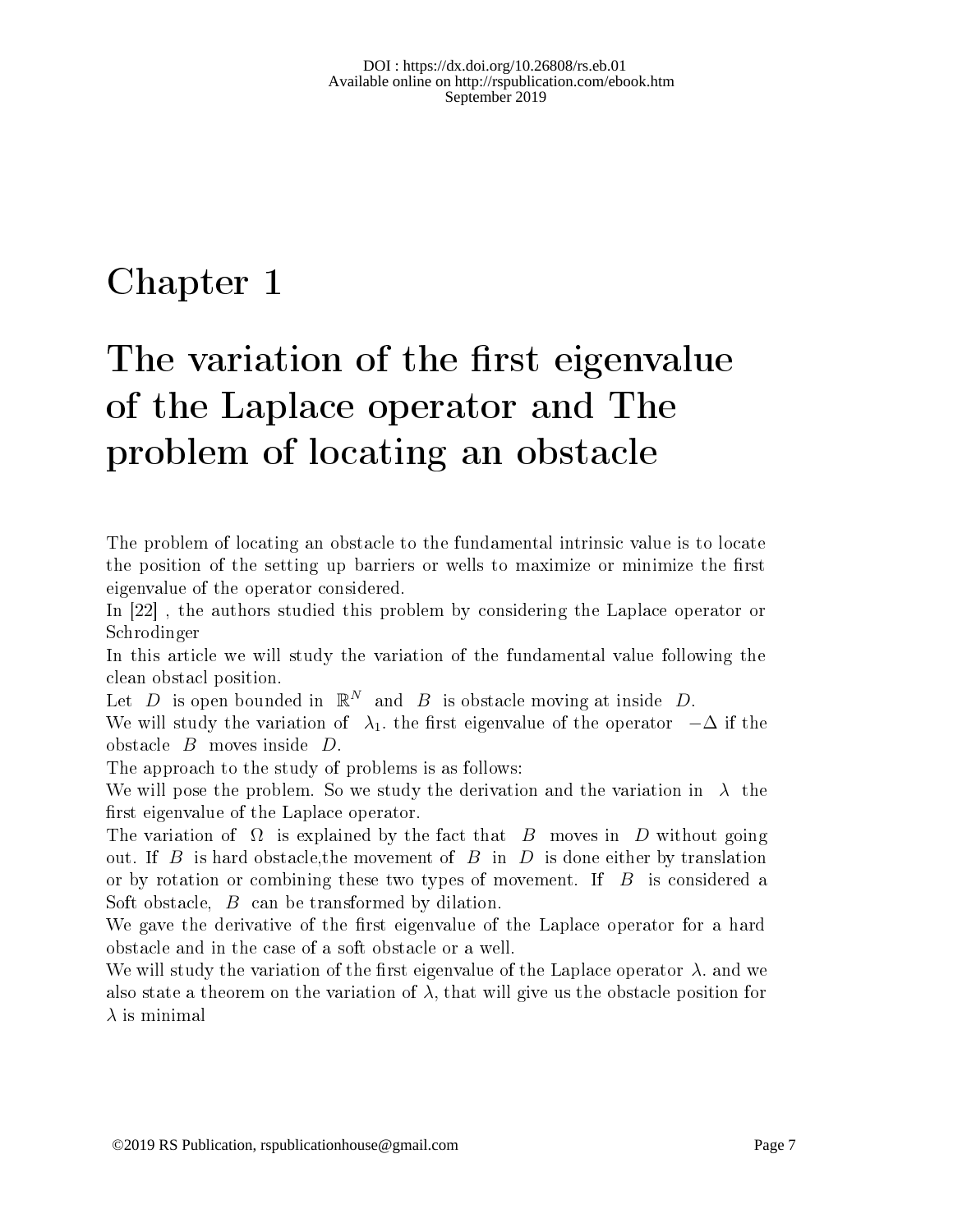## 1.1 presentation of different obstacle and first eigenvalue of the Laplace operator

Let D is open fixed in  $\mathbb{R}^N$  and B is obstacle moving at inside D. In this work we study the minimization of the first eigenvalue of the operator Laplace

Dirichlet.

Specifically, placing  $B$  to inside  $D$  with boundary conditions of Dirichlet zero on the border of  $\Omega = D/B$ 

we want to determine the position of B in D for  $\lambda_1$  is minimal

$$
\begin{cases}\n-\Delta u = \lambda_1 u & \text{in } D \setminus B = \Omega \\
u = 0 & \text{on } \partial(D \setminus B) = \partial\Omega\n\end{cases}
$$
\n(1.1)

Define a vector field

$$
V: \mathbb{R}^N \longrightarrow \mathbb{R}^N
$$
  
 $x \longrightarrow (V_1(x), V_2(x), V_3(x), V_N(x))$ 

for every real  $t$  small enough, it identifies areas disturbed:

$$
\Omega_t = (Id + tV)(\Omega) = \{x + tV(x), \quad x \in \Omega\}.
$$

The variation of  $\Omega$  is explained by the fact that B moves in D without going out. If B is hard obstacle, the movement of B in D is done either by translation or by rotation or combining these two types of movement.

If  $B$  is considered a Soft obstacle,  $B$  can be transformed by dilation. After the disturbance problem (1.1) becomes:

$$
\begin{cases}\n-\Delta u_t &= \lambda u_t \text{ in } \Omega_t \\
u_t &= 0 \text{ on } \partial \Omega_t\n\end{cases}
$$

With  $\Omega_t = (Id + tV)(\Omega) = \{x + tV(x), \, x \in \Omega.\}$ The derivative of is given by

$$
\begin{cases}\n-\Delta u' = \lambda_k u' + \lambda'_k u \text{ in } \Omega \\
u' = -\frac{\partial u}{\partial n} V.n \text{ on } \Gamma: \int_{\Omega} u u' dx = 0\n\end{cases}
$$
\n(1.2)

with  $n(\cdot)$  external unit normal to  $\partial\Omega$ .

We will give the definition of spectrum and the first eigenvalue of the operator Laplace Dirichlet.

**Definition 1.1.1** Let A square symmetric matrix of order N of  $M(\alpha, \beta, \Omega)$ . constant  $\lambda$  is a eigenvalue of the operator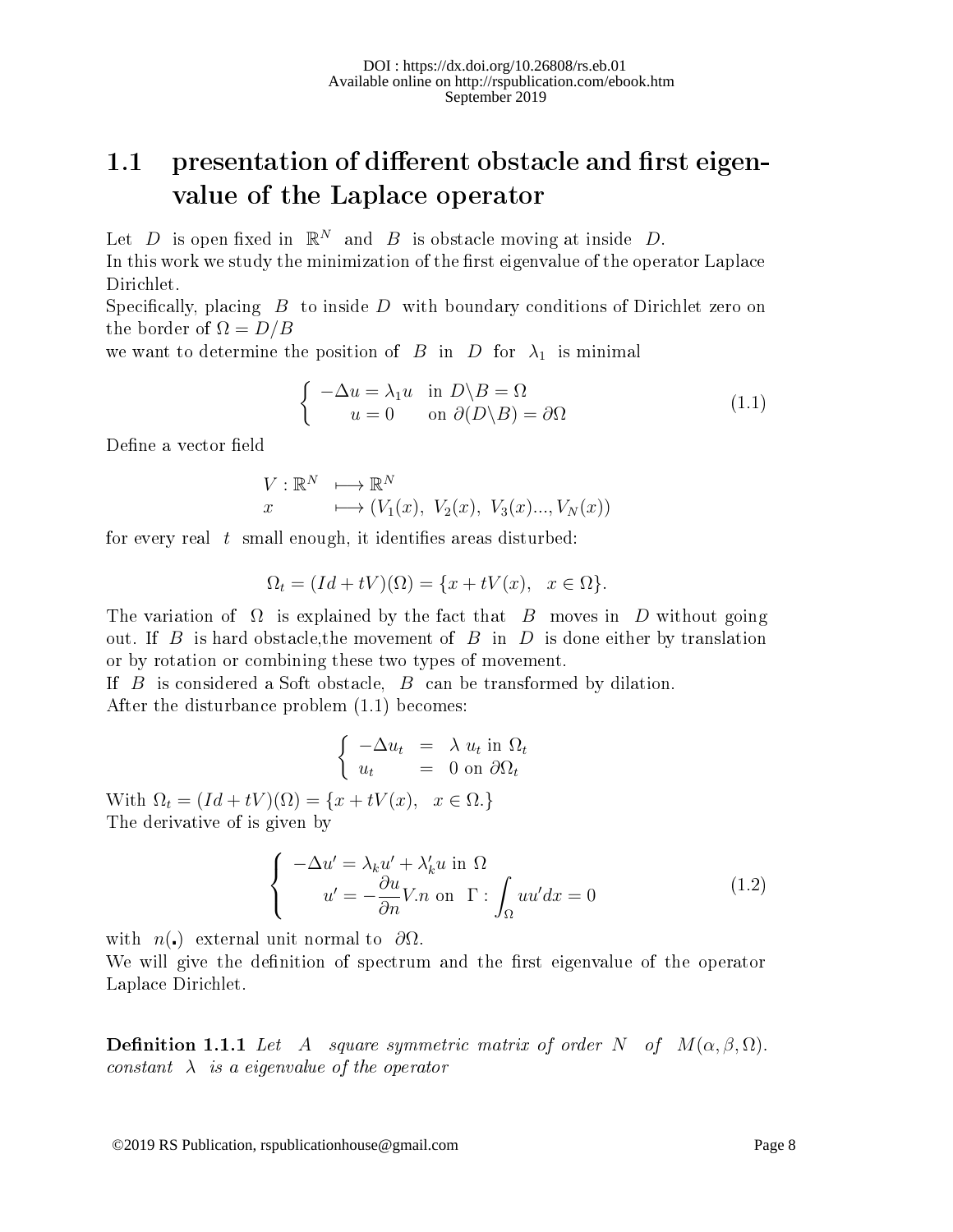$\mathcal{A} = -div(A\nabla)$  with Dirichlet boundary conditions  $\Omega$  if  $u \neq 0$  is the solution of problem

$$
\begin{cases}\n\mathcal{A}u = \lambda u \quad \text{dans } \Omega \\
u = 0 \quad \text{sur } \partial \Omega\n\end{cases} (1.3)
$$

The function u is called proper function of  $A$  Associated with the eigenvalue  $\lambda$ . The set of eigenvalue is called the spectrum of A. Let  $\sum(A)$  this set.

Definition 1.1.2 Let  $\alpha, \beta \in \mathbb{R}$  such as  $0 < \alpha < \beta$ . We denote by  $M(\alpha, \beta, \Omega)$  all square matrices of order N as

$$
A = (a_{ij})_{1 \le i,j \le n} \in (L^{\infty}(\Omega))^{N \times N}
$$

satisfying

$$
(i) A(x)\xi \cdot \xi \ge \alpha |\xi|^2 \quad \forall \xi \in \mathbb{R}^N \quad in \ \Omega \tag{1.4}
$$

$$
(ii) |A(x)\xi| \le \beta |\xi| \tag{1.5}
$$

Proposition 1.1.1 the Problem of minimization following :

$$
\lambda_1 = \min\Bigl\{\int_{\Omega} A\nabla u \nabla u, \ u \in H^1_o(\Omega) \setminus \{0\} \int_{\Omega} u^2 dx = 1\Bigr\}.
$$

has a solution.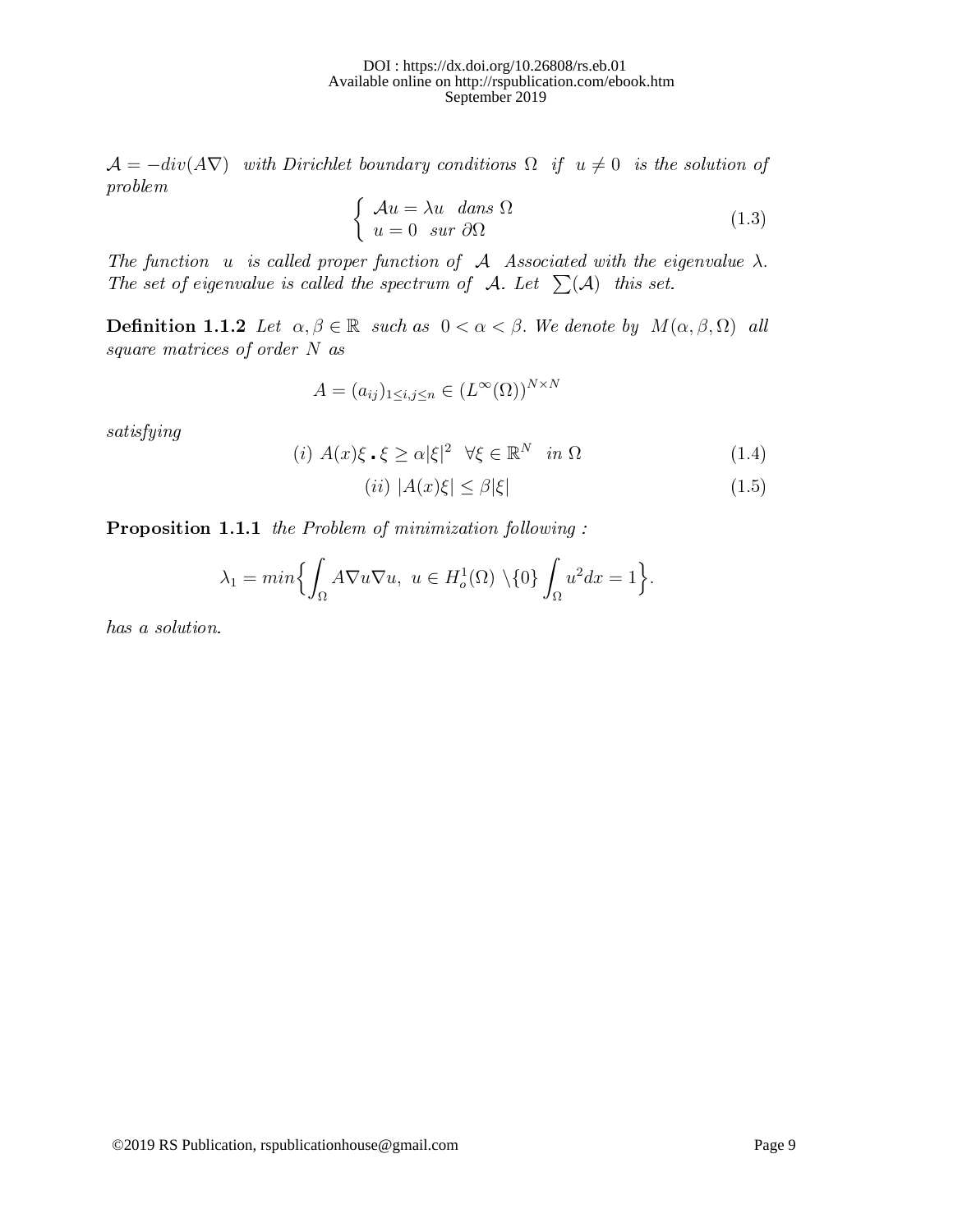#### Proof of proposition 1.1.1

The set of eigenvalues of  $A$  is the set

$$
G = \left\{ a \in \mathbb{R} \text{ such as } a = \int_{\Omega} A \nabla u \nabla u \text{ avec } u_o \in H_o^1(\Omega) \setminus \{0\} \text{ et } ||u||_{L^2(\Omega)} = 1 \right\}
$$

let

$$
J(u) = \int_{\Omega} A \nabla u \nabla u \, dx.
$$

We show that the function  $J(u)$  admits a lower bound K with

$$
K = \left\{ u \in H_o^1(\Omega), ||u||_{L^2(\Omega)} = 1 \right\}
$$

$$
A \in \mathcal{M}(\alpha, \beta, \Omega) \Longrightarrow (A \nabla u \cdot \nabla u) \ge \alpha |\nabla u|^2 \ge 0
$$

$$
\Longrightarrow \int A \nabla u \cdot \nabla u \ge 0 \quad \forall u \in H_o^1(\Omega)
$$

(i)  $J(u)$  admits a lower bound. so G admits a lower bound. Let

$$
\alpha = \inf \limits_{\substack{u \in H_o^1(\Omega) \\ ||u||_{L^2(\Omega)} \neq 0}} J(u) = \inf \limits_{u \in K} J(u)
$$

(ii)  $\lambda_1 \in G \Longrightarrow \alpha \leq \lambda_1$ 

Using the definition of lower bound  $\exists u_n \in H_o^1(\Omega)/\{0\}$  such as

$$
J(u_n) \longrightarrow \alpha.
$$

 $J(u_n) = \int (A^{\mathcal{E}} \nabla u \cdot \nabla u)$  convex, continuous weakly sequentially s.c.i.  $u_n$  admits a lower bound  $H_o^1(\Omega)$ , moreover  $H_o^1(\Omega)$  is reflexive  $\implies \exists u_n^{\epsilon}$  a subsequence of  $u_n$  such as  $u_n^{\epsilon} \longrightarrow u$  or K closed J weakly sequentially s.c.i.

$$
\implies J(u_n^{\epsilon}) \le \underline{\lim}_{u_n^{\epsilon}} J(u_n^{\epsilon}) = \alpha
$$
  

$$
u_n^{\epsilon} \in K \implies J(u_n^{\epsilon}) \ge \inf_{u_n^{\epsilon} \in K} J(u) = \alpha
$$
  

$$
J(u_n^{\epsilon}) = \inf_{u_n^{\epsilon} \in K} J(u) = \min_{u_n^{\epsilon} \in K} J(u_n^{\epsilon})
$$

then  $J(u_n^{\epsilon}) = \alpha = min G$ 

$$
\alpha = \min \, G = J(u_n^{\epsilon}) = \frac{\int_{\Omega} A \nabla u \, \nabla u}{\int_{\Omega} (u_o)^2 \, du}
$$

©2019 RS Publication, rspublicationhouse@gmail.com Page 10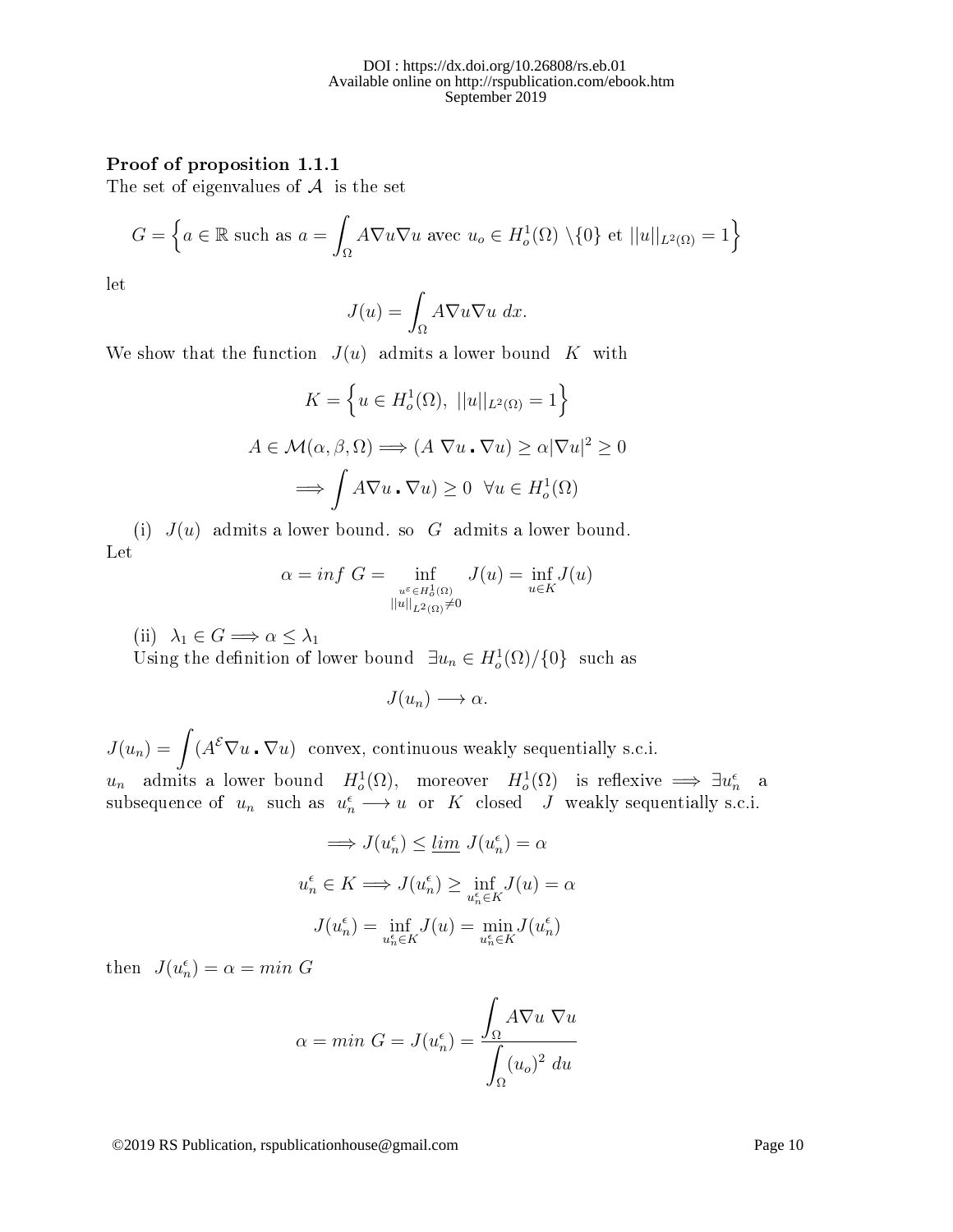#### DOI : https://dx.doi.org/10.26808/rs.eb.01 Available online on http://rspublication.com/ebook.htm September 2019

thus  $\alpha$  is a eigenvalue of A.  $\lambda_1$  this is the smallest eigenvalue A. (iii)  $\implies \lambda_1 \leq \alpha$  Using (i), (ii) and (iii)

$$
\lambda_1=\alpha=\min_{\substack{u\in H^1_o(\Omega)\\ u\neq 0}}J(u)
$$

thus

$$
\lambda_1 = \min_{\substack{u \in H_o^1(\Omega) \\ u \neq 0}} \left( \frac{\int_{\Omega} A \nabla u \, \nabla u \, dx}{\int_{\Omega} u^2 \, dx} \right)
$$

We will give some definitions before formulating more precisely the problem.

**Definition 1.1.3** It said that the obstacle  $B$  is Soft, if the operator we are going to consider is of the following form

 $-\Delta + \alpha \chi_B$  ou  $\alpha > 0$  and  $\chi_B$  is the indicator function of the region B. A hard obstacle corresponds to  $\alpha = +\infty$  and they say B is well if  $\alpha$  is negative.

In the case of a hard obstacle: Define for any real t pretty small  $T_t(B)$  as translation, rotation or a face. ask  $J_2(\Omega_t) =$  $\Omega_t$  $dx - v_o$  with  $v_o > 0$  and  $\Theta_\varepsilon = \Big\{ \Omega_t = D \backslash T_t(B), \hbox{ \ \textrm{ouvert de }} \mathbb{R}^N \hbox{ \textrm{and verifying ownership } \varepsilon}$  $\frac{1}{2}$  cone and  $\frac{1}{2}$  $\Omega_t$  $dx = v_o$  So the problem becomes determining the position of B such than

$$
\min_{\Omega_1 \in \Theta_{\varepsilon}} \lambda_1(\Omega_t) \text{ is reached}
$$
\n
$$
\text{or } \lambda_1(\Omega_t) = \min_{u \in H_o^1(\Omega)} \left\{ \int_{\Omega_t} |\nabla u|^2 dx \; : \; \int_{\Omega_t} u^2 dx = 1, \right\}
$$

In the case of a Soft obstacle is removed the constraint on the volume of all eligible  $\Theta_{\varepsilon}$ . Let  $V_{\varepsilon} = \left\{ \Omega_t = D \backslash T_t(B) \text{ open from } \mathbb{R}^N \text{ verifying ownership} \right\}$  $\varepsilon-\text{cone}\big\} \,\,\,\,\, \text{or} \,\,\,\, T_t \,\,\, \text{ may be a dilation where a composition of a translation and }$ a dilation then the problem is to determine position  $\Omega_t$  so that  $\min_{\Omega_t \in V_{\varepsilon}} \lambda_1(\Omega_t)$  is reached

or 
$$
\lambda_1(\Omega_t) = \min_{u \in H_o^1(\Omega)} \left\{ \int_D |\nabla u|^2 + \alpha \int_D \chi_B u^2 , \int_D u^2 = 1 \text{ or } \alpha \in \mathbb{R} \right\}
$$

©2019 RS Publication, rspublicationhouse@gmail.com Page 11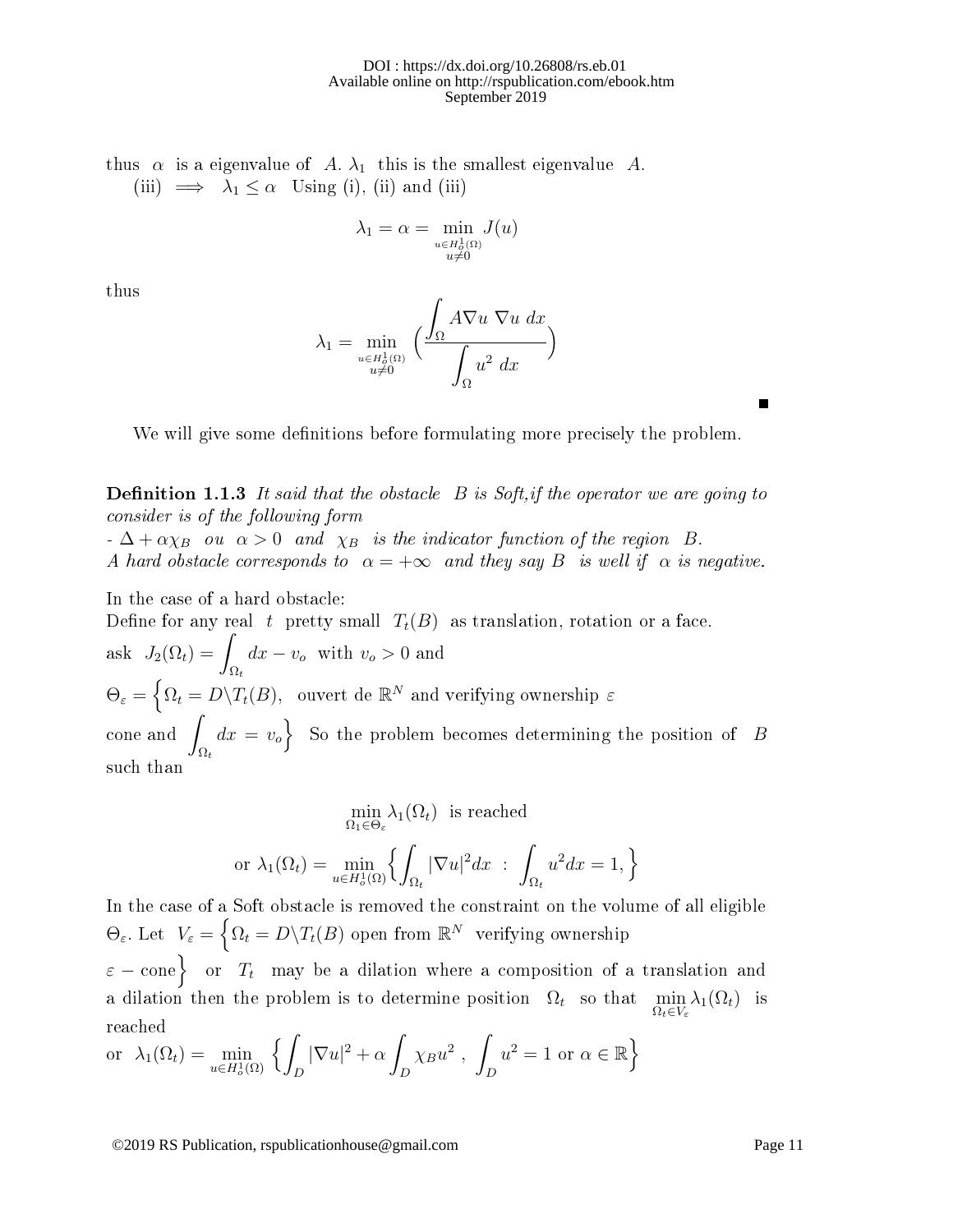## 1.2 The variation of the first eigenvalue and locating of obstacle

We gave the derivative of the first eigenvalue of the Laplace operator for a hard obstacle and in the case of a soft obstacle or a well.

We will study the variation of the first eigenvalue of the Laplace operator  $\lambda$ . and we also state a theorem on the variation of  $\lambda$ .

**Definition 1.2.1** Let J a functional set to  $\Omega$ . Called derivative (Gateaux) of J on point  $\Omega$ , the direction of deformation V the limit denoted  $dJ(\Omega, V)$ , if it exists

$$
dJ(\Omega, V) = \lim_{t \to 0} \frac{J(\Omega_t) - J(\Omega)}{t}
$$

**Definition 1.2.2** Called derivative form  $\lambda$  the limit denoted  $\lambda'$  if it exists

$$
\lambda' = \lim_{t \to 0} \frac{\lambda(\Omega_t) - \lambda(\Omega)}{t}
$$

This definition can be found in  $[24]$ .

**Proposition 1.2.1** Let  $\Omega$  a open bounded of class  $C^2$  , we suppose that  $\lambda_k(t)$  is eigenvalue simple. So functions

$$
t \longmapsto \lambda_k(t) \, \text{ et } t \longmapsto u_t \in L^2(\mathbb{R}^N)
$$

are differentiable in  $t=0$  et  $u' \in H^1(\Omega)$  is the only solution to (1.2) with

$$
\lambda_k'(0) = -\int_{\partial\Omega} \left(\frac{\partial u}{\partial n}\right)^2 V.n \tag{1.6}
$$

#### Proof

We are going to give a sketch of proof by giving some hints giving the desired result. To prove this we use in part the implicit functions theorem. We also use the shape derivative techniques see for instance pionner works of M. Schiffer  $[37]$  or  $[24]$ ,  $[36]$ . Let us give now some hints for the proof:

Let us consider the problem

$$
\begin{cases}\n-\Delta u_{\Omega} = \lambda_{\Omega} u_{\Omega} & \text{in } \Omega \\
u = 0 & \text{on } \partial\Omega\n\end{cases}
$$
\n(1.7)

Using the shape derivative, we get

$$
\begin{cases}\n-\Delta u' &= \lambda' u + \lambda u' & \text{in } \mathcal{D}(\Omega) \\
u' &= -\frac{\partial u}{\partial n} V(0).n & \text{on } \partial\Omega\n\end{cases}
$$
\n(1.8)

Multiplying by  $u$  the first equation of the above system, using the Green formula and finally replacing  $u'$  by its value on the boundary of  $\Omega$ , we get:

$$
\lambda'_k(\Omega, V) = -\int_{\partial K} (\frac{\partial u}{\partial n})^2 V(0) . n d\sigma
$$

П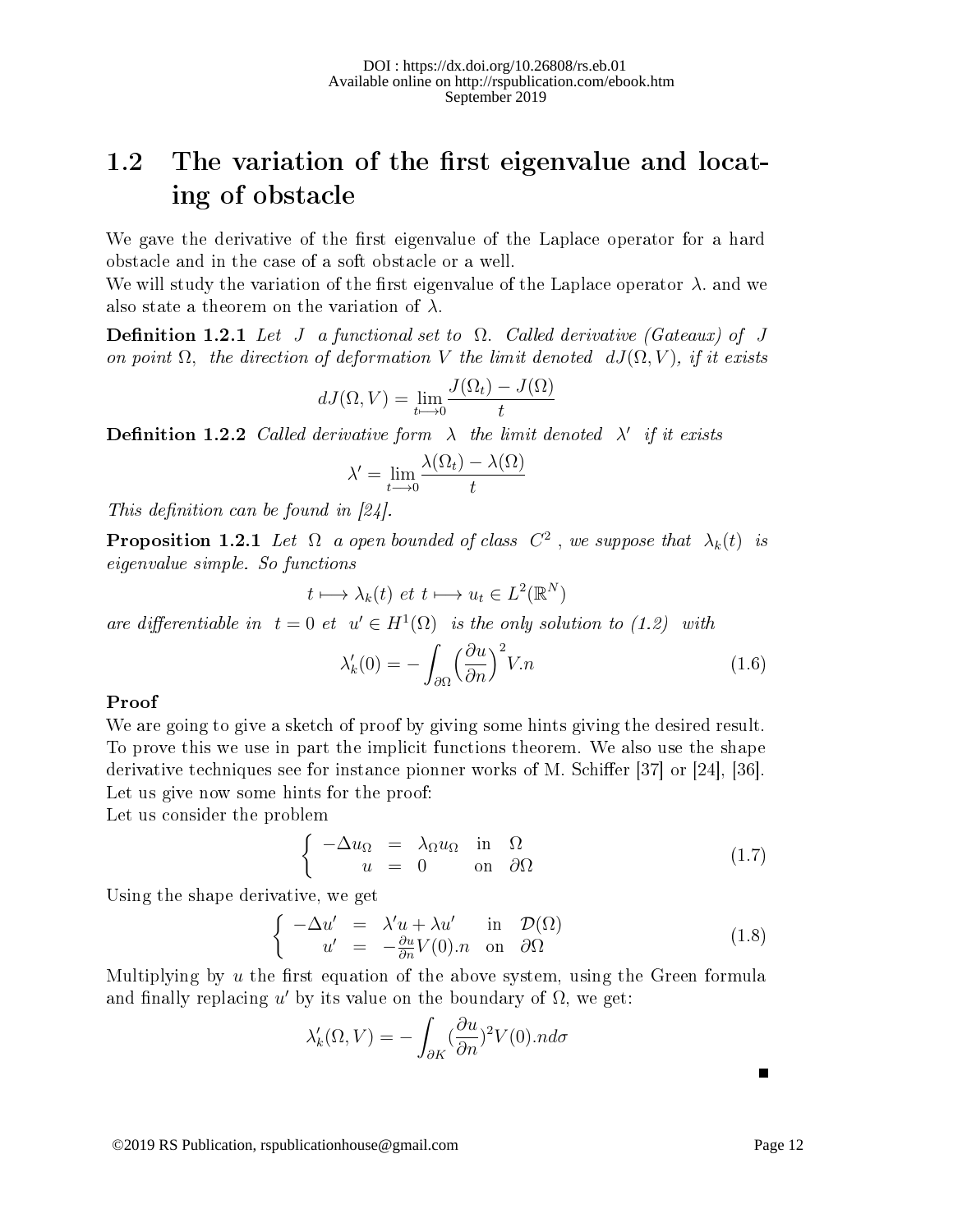We gave the derivative of the first eigenvalue of the Laplace operator for a hard obstacle and in the case of a soft obstacle or a well. We shall study in the following proposition:

**Proposition 1.2.2** Consider the case of obstacle soft or a well so using [?] we have the following problems

$$
\begin{cases}\n-\Delta u + \alpha \chi_B(x)u &= \lambda u \text{ in } D \\
u = 0 & \text{ on } \partial D\n\end{cases}
$$

With  $\alpha \in \mathbb{R}$  and  $\chi_B$  is the indicator function of the region B. with border B is smooth by piece.

Suppose that  $B$  can be displaced by a distance in the direction of a vector field V So we:

$$
\frac{d\lambda}{dV} = \alpha \int_{\partial B} |u|^2 n.V \ ds \tag{1.9}
$$

proof : see [22]

We will study the variation of the eigenvalue  $\lambda$ . We recall a useful definition which will allow us to make constructions on the domain  $\Omega$ , and we enunciate a theorem on the variation of  $\lambda$ .

**Definition 1.2.3** Let P a hyperplane of dimension  $N-1$  which intersects  $\Omega$ . For any connexe set  $S$  didn't intersects  $P$ ,

We call  $S^P$  symmetrical with respect to P.

They say the domain  $\Omega$  is possessed the property the inner reflection compared to  $P$  if there is a connexe component  $\Omega_S$  of  $\Omega \backslash P$  such as  $\Omega_S^P$  is a sub-set own another connexe component  $\Omega_b$  of  $\Omega \backslash P$  such P will be called hyperplane of inner reflection for  $\Omega$ , with,  $\Omega_S$  will be called the small side for  $\Omega$  (and  $\Omega_b$  will be called the big side for  $\Omega$ ).

we enunciate a theorem on the variation of the first eigenvalue of the Laplace operator in the different cases of obstacle

This theory was demonstrated in [22] we'll show ca using other technical

**Theorem 1.2.1** suppose that  $\Omega$  is possessed the property the inner reflection compared to P with B a ball.

suppose that  $\,$ B moves with a translational movement following a field vector  $\,$ V in particular  $P$  in the same direction with  $V$  and pointing of the small side to big side.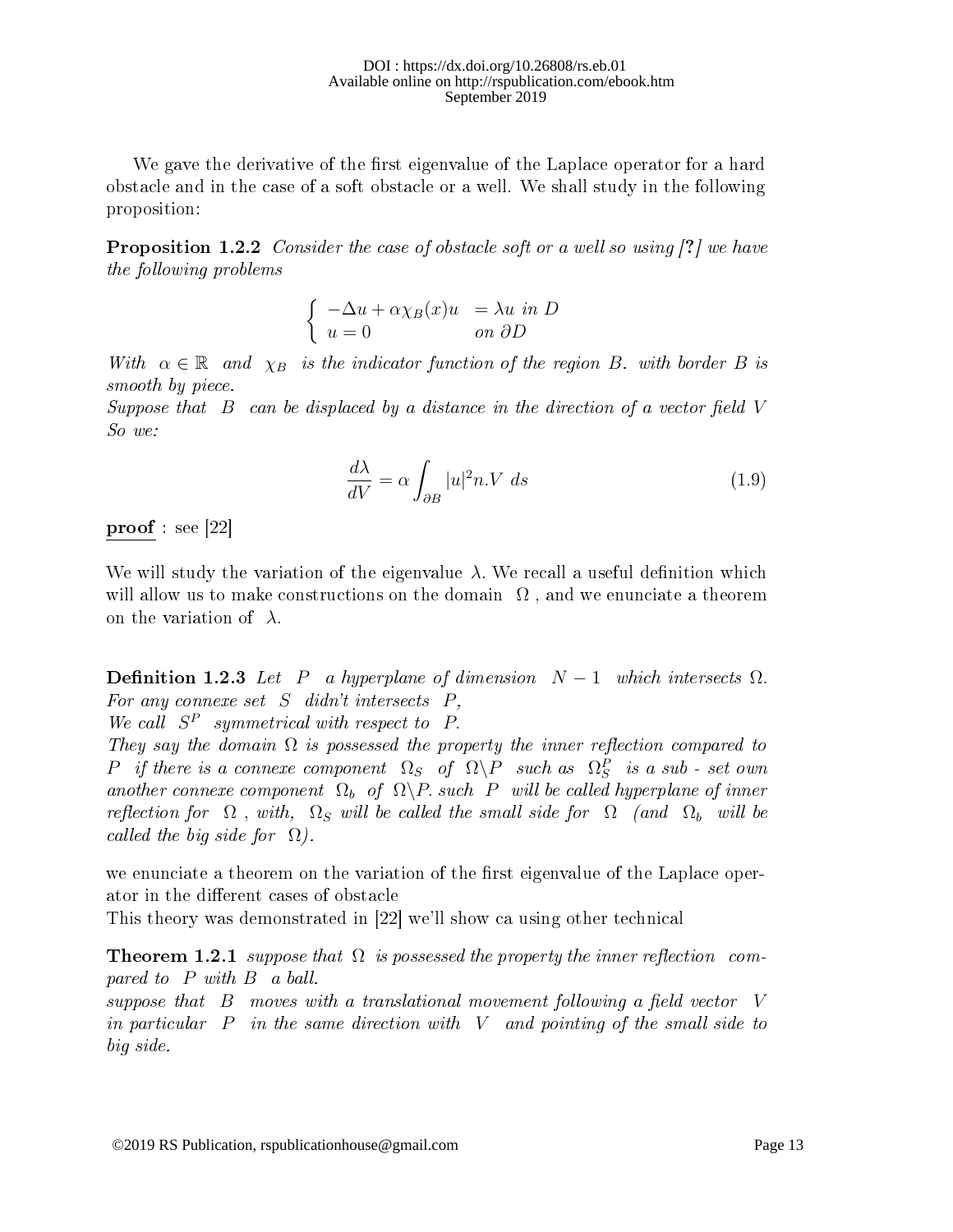Let  $\lambda_1$  is the first eigenvalue of the Laplace Dirichlet:

$$
\begin{cases}\n-\Delta u = \lambda_1 u & \text{in } D \setminus B = \Omega \\
u = 0 & \text{on } \partial(D \setminus B) = \partial\Omega\n\end{cases}
$$
\n(1.10)

So in the case of a hard or soft obstacle

$$
d\lambda_1(\Omega, V) > 0
$$

in the case of a well

$$
d\lambda_1(\Omega, V) < 0
$$

before giving the proof of this theorem, we will give some useful results for the different stages of proof

Proposition 1.2.3 : [Maximum principle for self-adjoint operators] Let  $\Omega$  domain open, regular of  $\mathbb{R}^N$ . Consider an elliptic operator of second order in Ω

$$
L = \partial_i \left( a_{ij}(x_i \partial_j) + c(x) \right)
$$

such as

$$
c_o|\xi|^2 \le a_{ij}(x) \xi_i \xi_j \le C_o|\xi|^2 \ c_o, C_o > 0 \ , \ \forall \xi \in \mathbb{R}^N
$$

with  $a_{ij}(x) \in C(\Omega)$ ,  $c(x) \in L^{\infty}(\Omega)$ . Then we have the maximum principle by :

$$
(PM)' : \begin{cases} u \in H^1(\Omega) \\ Lu \le 0 \\ u|_{\partial \Omega} \ge 0 \end{cases}
$$
 is verifie  $\implies u \ge 0$  pp in  $\Omega$ 

**Proposition 1.2.4** Let  $\lambda_1$  the first eigenvalue of the operator  $-L$ So  $(PM)'$  is checked if and if  $\lambda_1 > 0$ .

#### Proof of Theorem 1.2.1

There are three cases to consider an obstacle on a soft obstacle and a well.We consider the obstacle hard to the last Position,for the other two cases we explain that for any point x of  $\partial B$  which is on the small  $\Omega = D|K$  such as  $u(x) < u(x^p)$ and for the case of an obstacle hard we consider on the formula of Hadamard see [22] Suffice it to prove that  $|\nabla u(x)| < |\nabla u(x^p)|$ .

 $Ω$  has the property of reflection following a hyperplane  $T<sub>λ</sub>$  of the equation  $(x<sub>N</sub> = λ)$ in the direction of the axis  $x_N$  suppose  $B = K$ .

- *D* admits an axis of symmetry of equation  $(x_N = 0)$ .
- $K_{\lambda}^{+}$  the part of K located further above of  $T_{\lambda}$ .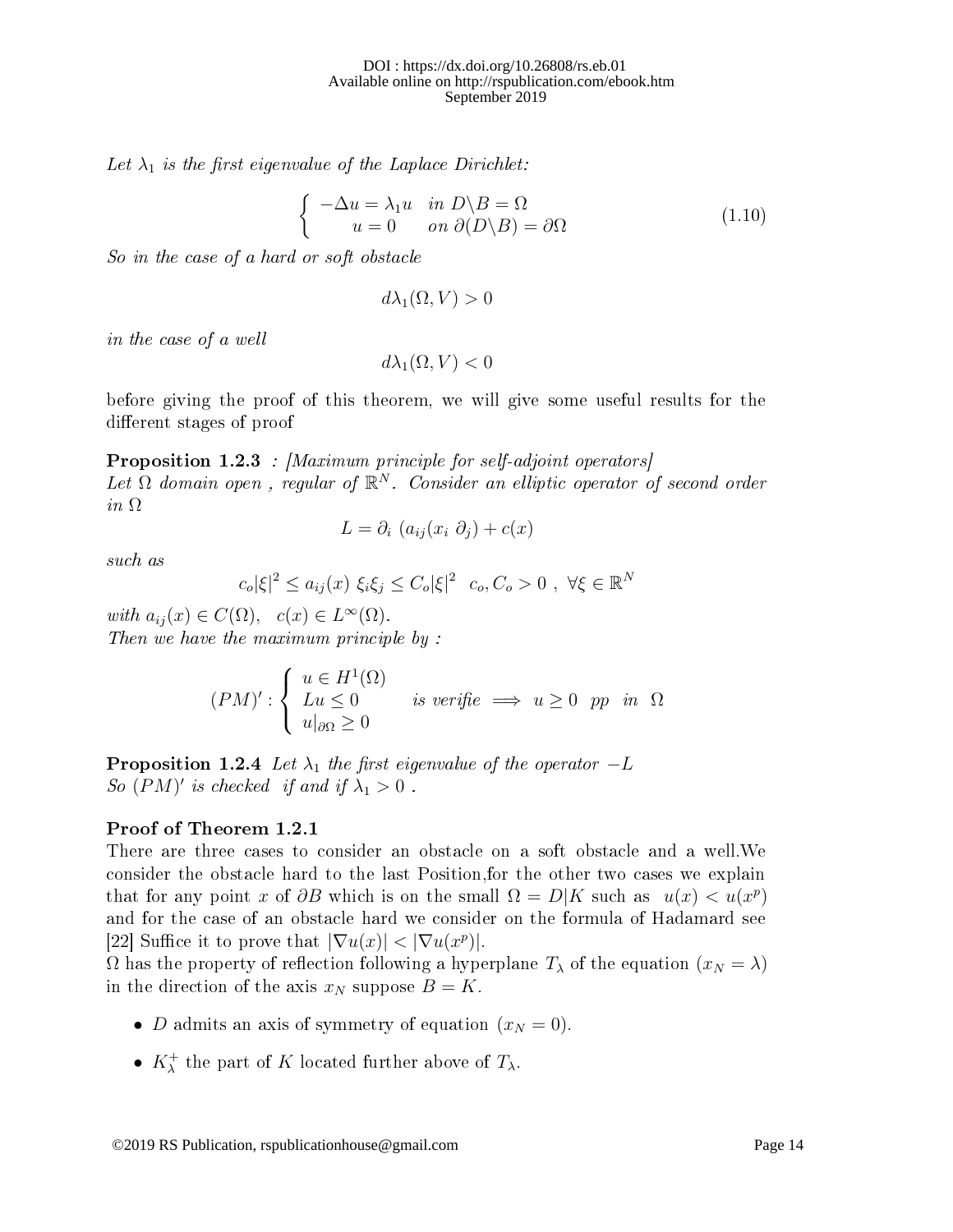#### DOI : https://dx.doi.org/10.26808/rs.eb.01 Available online on http://rspublication.com/ebook.htm September 2019

- $\sigma_{\lambda}(K_{\lambda}^{+})$  the symmetrical of  $K_{\lambda}^{+}$  by compared to T and  $K_{\lambda} = K|K_{\lambda}^{+}$
- $\bullet$   $D_{\lambda}^{+}$  $_{\lambda}^{+}$  the part of  $\Omega$  completely located above of  $T_{\lambda}$
- $\bullet$   $\sigma_{\lambda}(D_{\lambda}^{+})$ <sup>+</sup>) the symmetrical of  $D_{\lambda}^{+}$  $\lambda$  compared to  $T_{\lambda}$ and  $D_{\lambda}^{-} = \Omega \setminus \{D_{\lambda}^{+} \cup \sigma_{\lambda}(D_{\lambda}^{+})\}$  $\begin{pmatrix} + \ 1 \end{pmatrix}$

one may encounter the following two cases of figures : the figure that explains the notation

- (i)  $\sigma(K_{\lambda}^+)$  is inner tangent to  $\partial\Omega$  at a point  $y_o$ , with  $y_o \notin T_{\lambda}$
- (ii) T is orthogonal to  $\partial\Omega$  at a point  $x_o$  that is to say  $\exists\lambda$  such as  $\sigma_{\lambda}(\Omega_{\lambda}^{+}) \subset \Omega.$
- Let the case (i) is present .
- Let the case (ii) is present.

Suppose  $\lambda \leq 0$  to fix ideas  $\Sigma_{\lambda} = K_{\lambda}^+ \cup \sigma(K_{\lambda}^+)$ . Let v the function defined on  $\Sigma_{\lambda}$  by  $\forall x \in \Sigma_{\lambda}$ 

 $v(x) = u(x^p)$  with  $x^p = \sigma_{\lambda_o}(x)$ . so on  $\Sigma_{\lambda}$  we have

$$
\begin{cases}\n-\Delta u = \lambda_1 u & in & K_{\lambda}^{+} \cup \sigma(K_{\lambda}^{+}) \\
u = 0 & on & \partial K_{\lambda} \setminus T_{\lambda_o} \\
u(x) = u(x^p) & on & T_{\lambda_o} \\
u(x) = 0 & on & \partial \sigma(K_{\lambda}^{+}) \setminus T_{\lambda_o}\n\end{cases}
$$
\n
$$
\begin{cases}\n-\Delta(u(x) - v(x)) = \lambda(u(x) - v(x)) & in & K_{\lambda}^{+} \cup \sigma(K_{\lambda}^{+}) \\
u(x) - v(x) = -u(x^p) & on & \partial K_{\lambda}^{+} / T_{\lambda_o} \\
u(x) - v(x) = 0 & on & T_{\lambda_o} \\
u(x) - v(x) = -u(x^p) & on & \partial \sigma(K_{\lambda}^{+}) \setminus T_{\lambda_o}\n\end{cases}
$$
\n(1.11)

determining of sign u in  $\Omega$  we will determine the sign of u using the maximum principle  $(PM)$  and the proposition  $(1.2.4)$ 

Let  $a_{ij}(x) = I$   $c(x) = 0$  $a_{ij}$  elliptical  $a_{ij} \in C(\Omega)$   $c(x) \in L^{\infty}(\Omega)$ . Let  $L = \partial i \left( a_{ij}(x) \partial_j \right) + c(x)$ .

so  $L(u) = \Delta u$  consequently the first eigenvalue of  $-L$  is equal to  $\lambda_1$  or  $\lambda_1 > 0$ . So using to the proposal( 1.2.4)  $(PM)'$  is satisfying  $\Longrightarrow u \geq 0$  pp in  $\Omega$ . consequently the equation (1.11) becomes

$$
\begin{cases}\n\Delta(v(x) - u(x)) + \lambda(v(x) - u(x)) = 0 & \text{in} \quad \Sigma_{\lambda} \\
v(x) - u(x) = u(x^{p}) \ge 0 & \text{sur} \quad \partial K_{\lambda}^{+} \setminus T_{\lambda_{o}} \\
v(x) - u(x) = 0 & \text{sur} \quad T_{\lambda_{o}} \\
v(x) - u(x) = u(x^{p}) \ge 0 & \text{sur} \quad \partial \sigma(K_{\lambda}^{+}) \setminus T_{\lambda_{o}}\n\end{cases}
$$

©2019 RS Publication, rspublicationhouse@gmail.com Page 15

.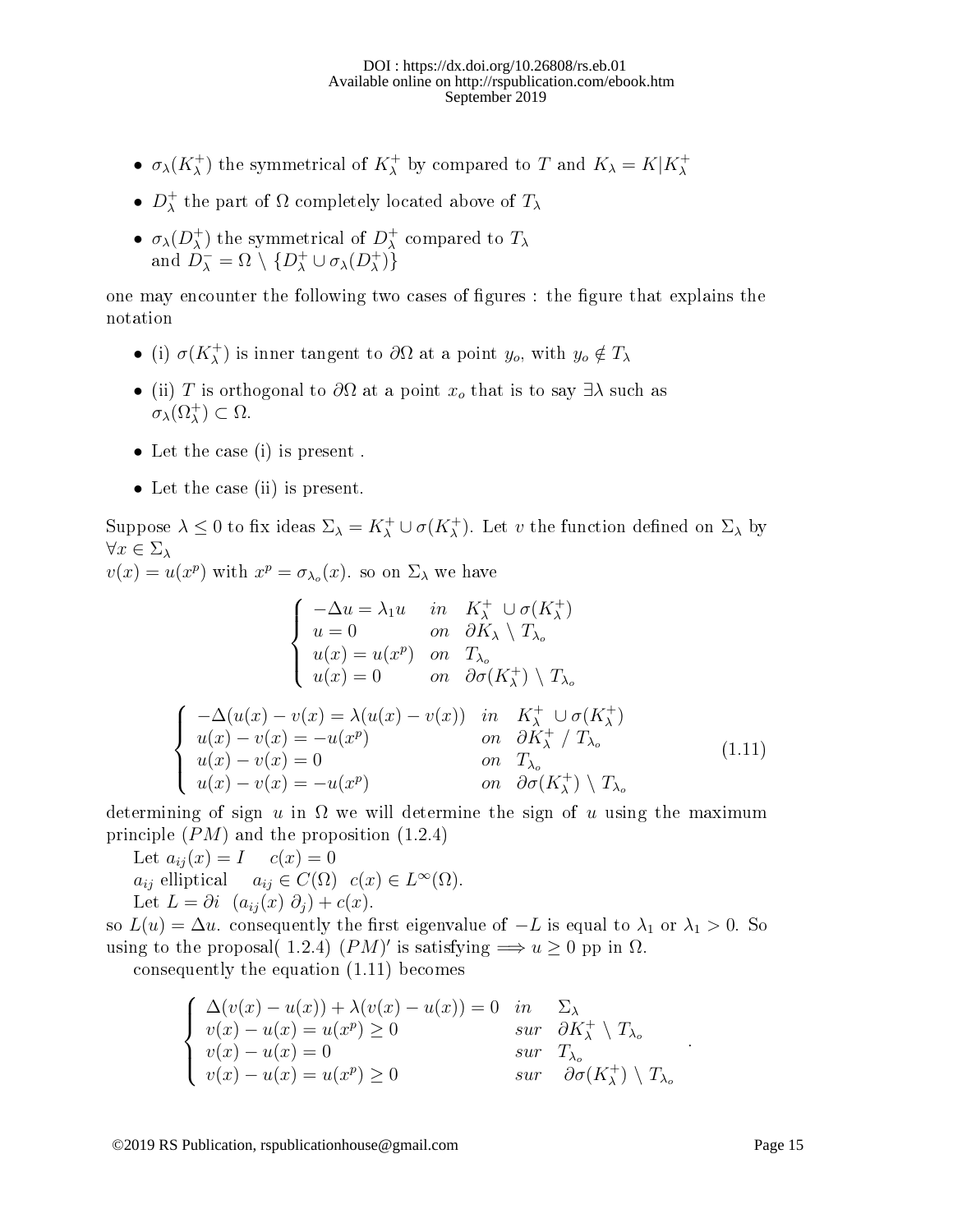Let  $\omega = v(x) - u(x)$ . So Using to the maximum principle if we pose  $c(x) = \lambda$  $L\omega = \Delta\omega + \lambda\omega$  our  $a_{ij} = I$  $L = \partial_i (a_{ij}(x) \partial_j) + \lambda$ *I* elliptical  $c(x) \in L^{\infty}(\Omega)$ =⇒  $\int L\omega = 0$  on  $\Sigma_{\lambda}$  $\omega \geq 0$  on  $\partial \Sigma_{\lambda}$  . Using  $(PM) \Longrightarrow \omega >$  $\lambda \Longrightarrow \omega(x) = u(x^p) - u(x) \ge 0$  pp in  $\sum_{\lambda}$  we will show that  $\omega(x) \neq 0 \ \ \forall x \in \partial K_{\lambda}^{+} \backslash T_{\lambda}.$ if  $x \in K_{\lambda}^{+} \backslash T_{\lambda}$  we pose  $u(x) = u(x^{p}) \Longrightarrow \omega(x) = 0$ . so  $\begin{cases} L\omega = 0 & \text{in } \Sigma_{\lambda} \\ \omega = 0 & \text{on } \partial \Sigma_{\lambda} \end{cases}$  $\omega = 0$  in  $\omega = 0$  on  $\partial \Sigma_{\lambda}$   $\implies$  using  $(PM)'$   $\omega \ge 0$  in  $\Sigma_{\lambda}$ . we pose  $\int$  $h = -\omega$  $L(h) = 0$  in  $\Sigma_{\lambda}$  $h = 0$  on  $\partial \Sigma_{\lambda} \implies \text{using } (PM)'$   $h \geq 0$  on  $\partial \Sigma_{\lambda} \implies -\omega \geq 0$ .  $\Rightarrow \omega \leq 0 \Rightarrow \omega = 0$  pp in  $\Sigma_{\lambda}$  let  $x \in \Sigma_{\lambda}$ or  $\partial \omega(x)$  $\frac{\partial}{\partial n}(\frac{w}{n}) = \lim_{h \to 0}$  $\omega(x - nh) - \omega(x)$ h  $= 0.$ 

so  $\partial \omega(x)$  $\frac{\partial}{\partial n}(\frac{a}{\partial n})=0$ or  $u(x) - v(x) = 0$  we apply Lemma (1) page (308) [36]. we have  $\frac{\partial \omega(x)}{\partial x}$  $rac{\infty}{2n} > 0$  which is contradictory. So if  $x \in \partial K_{\lambda}^+ \setminus T_{\lambda_o} \quad u(x^p) - u(x) > 0$  $\implies u(x^p) > u(x).$ 

In the case of an hard obstacle we use the formula of Hadamard this time we consider the function  $\omega(x) = u(x) - u(x^p)$  according to the  $(PM)'$  on a  $\omega(x) < 0$  inside of  $K^+_\lambda$  to complete the proof in this case we use the lemma (1) page (308) [36]. So the derivative normal of  $\omega(x)$  is positive or if the second derivative of  $\omega(x)$  in that direction, the second is impossible considering the equation of eigenvalue from where  $|\nabla u(x)| < |\nabla u(x^p)|$  for any  $x \in \partial K_\lambda^+ \setminus T_{\lambda_o}$ Г

## Conclusion

Using the property of reflection, concepts of small and big side of the domain  $\Omega$  and the variation of  $\lambda_1$ .

we find that  $\lambda_1$  is strictly increasing when the obstacle B is placed in contact with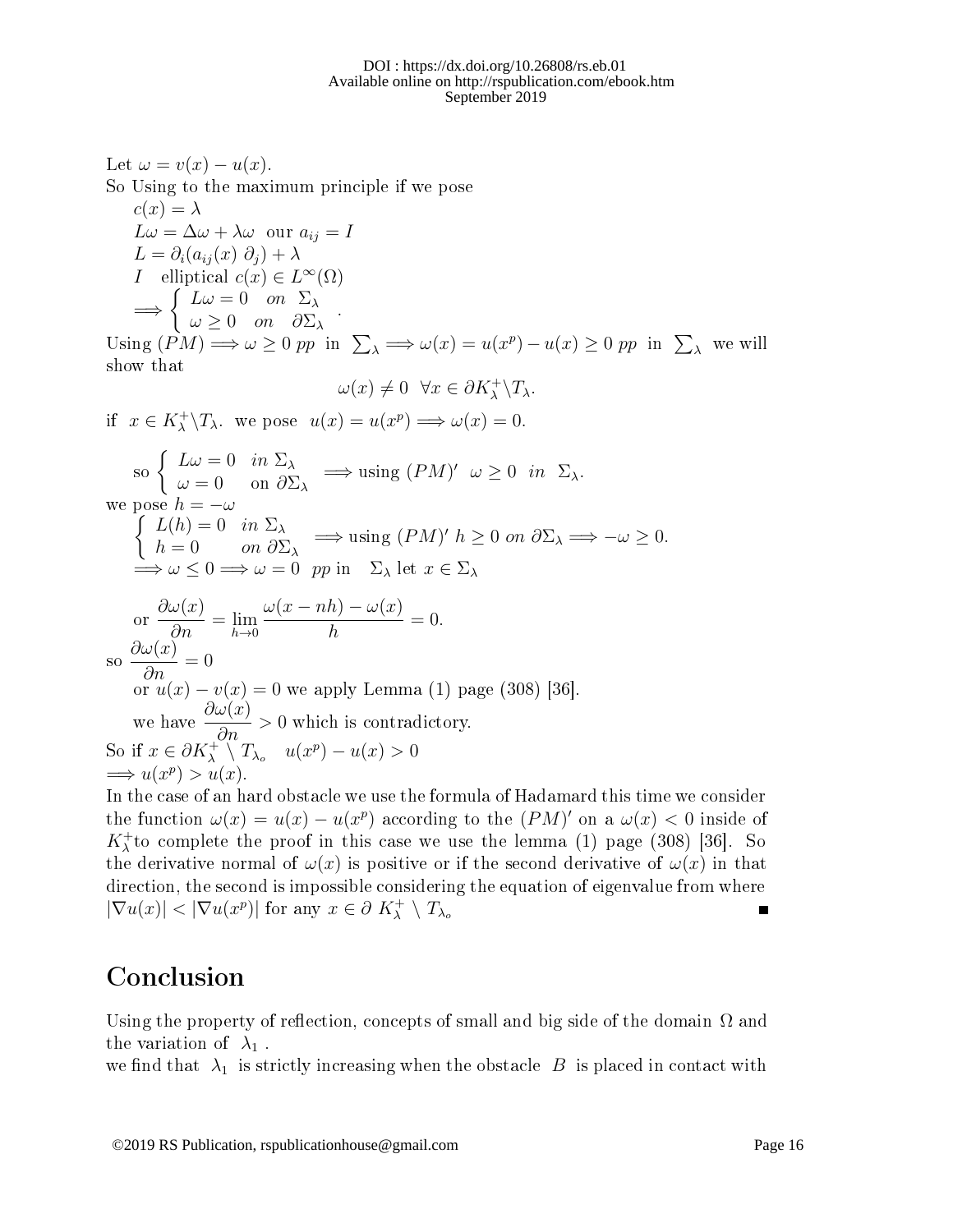#### $DOI$ : https://dx.doi.org/10.26808/rs.eb.01 Available online on http://rspublication.com/ebook.htm September 2019

the border towards the large side. Thus  $\lambda_1$  is minimal when the obstacle touches the boundary of the domain  $\Omega$ .  $\blacksquare$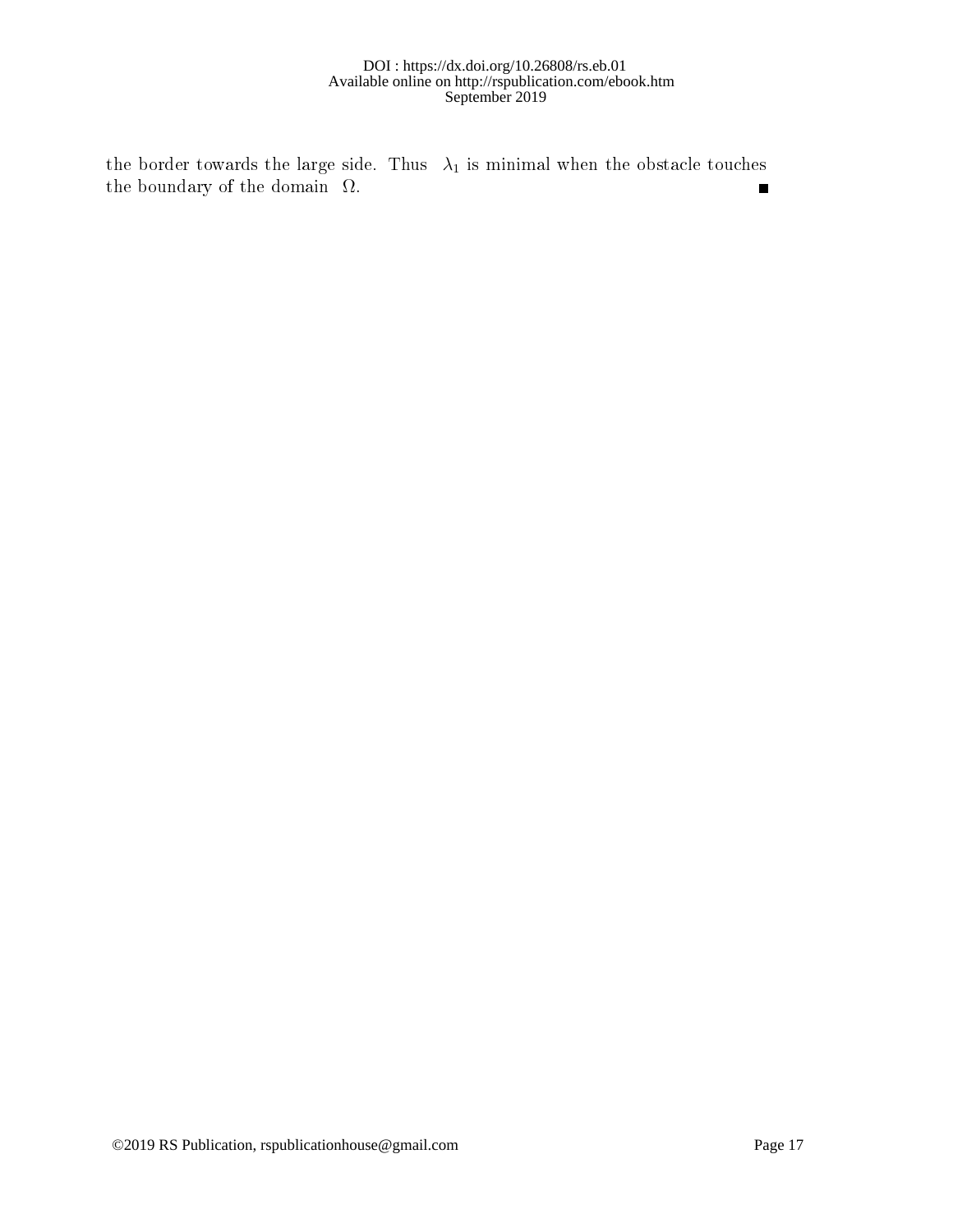## Chapter 2

# The problem of obstacle for the fundamental eigenvalue

Studying problems of Analysis of Stability of the Exterior and Interior Bernoulli's Free Boundary Problems form in [2] leads us to get interesting information about obstacle problem for the principal eigenvalue (the first eingenvalue of the Laplace operator with Dirichlet boundary conditions). So what is the obstacle problem? The problem of locating an obstacle to the fundamental eigenvalue value is to locate the setting up position of the barriers or wells in order to maximize or minimize the first eigenvalue of the considered operator.

In [22], the authors studied this problem by considering the Laplace or Schrodinger operator defined within a fixed, bounded, open domain  $D$  with zero Dirichlet boundary conditions. Inside this domain, they placed a ball which represents an obstacle or a well , the position of which is under their control, and their goal was to locate the optimal position of the piece under their control. And in their works (cf [22]), one can find some interesting partial answers assuming convexity and/or symmetry properties for D. They also gave illustrative examples.

In this part of our work, considering an obstacle or a well not necessarily a ball, we study sufficient conditions to obtain the minimum or maximum value for the first eigenvalue of the Laplace or Schrodinger operator. The beginning of this study is that, we suppose we have critical position of the obstacle in the domain. This means that the shape derivative of the fundamental eigenvalue which we shall explain in this paper, equals a constant on the boundary of the considered domain.

In the following, we focus our efforts on the minimization problem because the maximization one uses the same techniques. The problem of the optimal placement of the obstacle is stated as follows: We assume that  $\Omega = D\backslash K$ , where  $K \subset D$ , represents an obstacle or well which is a  $\mathcal{C}^2$ -regular domain. The shape of  $K$  is fixed a priori and only its position changes by rigid motions (translaions and rotations, but in this study we are going to focus on motions by translations). Let us suppose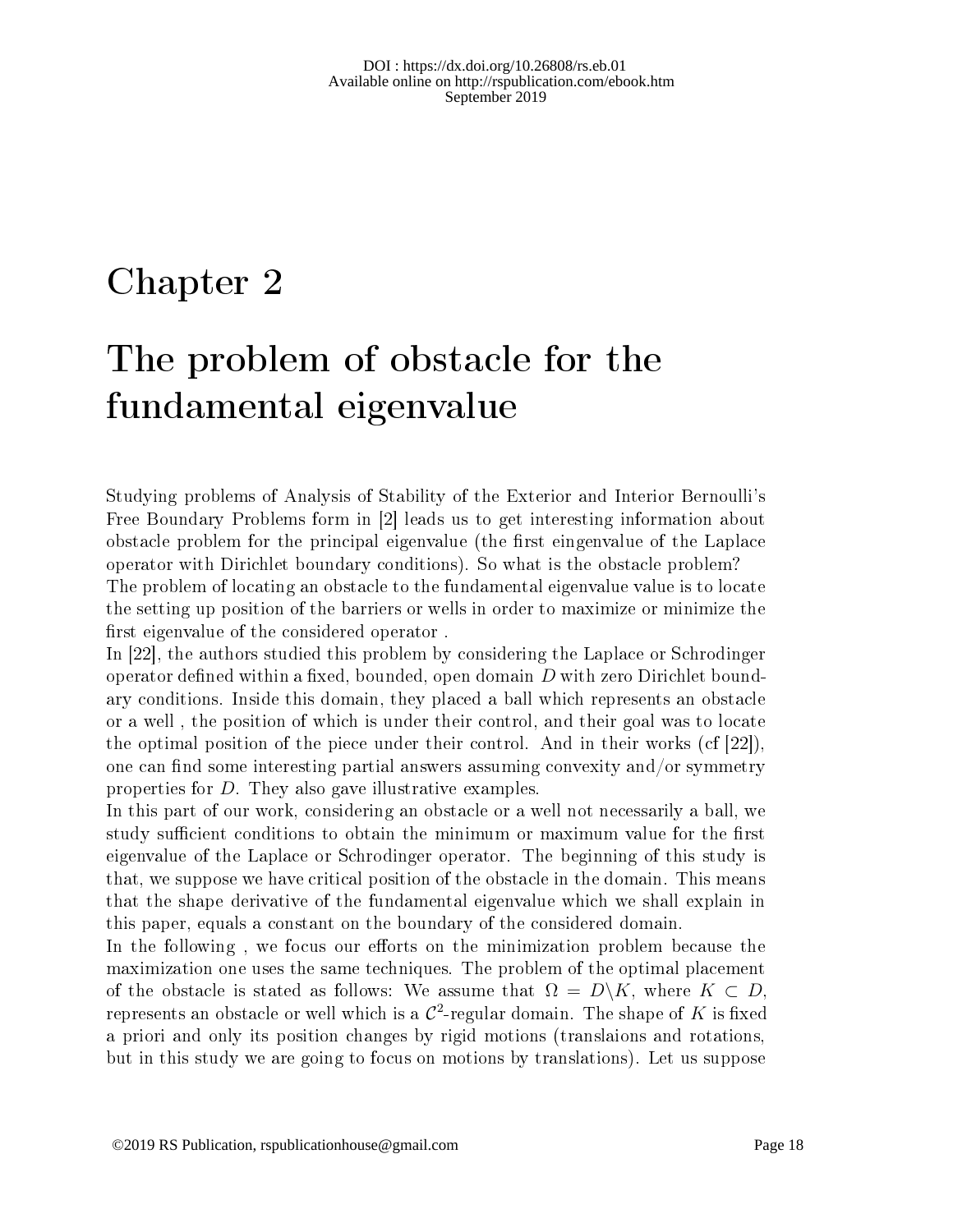that  $\Omega$  is a critical point, i.e we have a position of K such that the derivative with respect to the domain of the first eigenvalue is equal to a constant on the boundary of  $K$  or  $D$ .

Our aim is to give sufficient conditions to characterize the shape of the obstacle  $K$ , so that the fundamental eigenvalue of the Laplace or Schrodinger operator on  $\Omega$ with Dirichlet condition on the boundary of the domain is minimum. The obstacles we shall consider may be hard, i.e. the zero Dirichlet conditions are additionally imposed on the boundary of  $K$ , or they may be soft, that is the operator we are going to consider is of the following form:

$$
-\Delta + \alpha \chi_K I.
$$

where  $\alpha \in \mathbb{R}$ , and  $\chi_K$  is the indicator function of the region K defined by:

$$
\chi_K(x) = \begin{cases} 1 & \text{if } x \in K \\ 0 & \text{if } x \notin K \end{cases}
$$
 (2.1)

A hard obstacle corresponds to  $\alpha = +\infty$ . The term of well refers to the case where the constant  $\alpha$  is negative. These types of operators are defined in standard ways, and our sign convention of the fundamental eigenvalue with a hard obstacle is positive and in the case of well it may be negative. For more information on these operators, see for instance [17].

#### Notation

In this paper, we are going to use the following notation

$$
V(x,0) = V(0) = V.
$$

## The placement obstacle problem for the fundamental eigenvalue

In this paper, we mention that the same techniques are used in our paper [2]. We will study the obstacles positions problem using findings from  $[2]$  on the functional  $J$  introduced by H. Alt W and L. Caffarelli in [1].

We offer the following details. Suppose we have a critical point for the first eigenvalue of the Laplace operator, we will give the quadratic form associated with the first eigenvalue of the Laplace operator and we will conclude by giving the placement obstacle problem.

### 2.1 Critical point

Let us define:

 $\mathcal{O}_{\epsilon} = \{w \subset D, w \text{ open set verifying the uniform cone property and } vol(w) = m_0\}$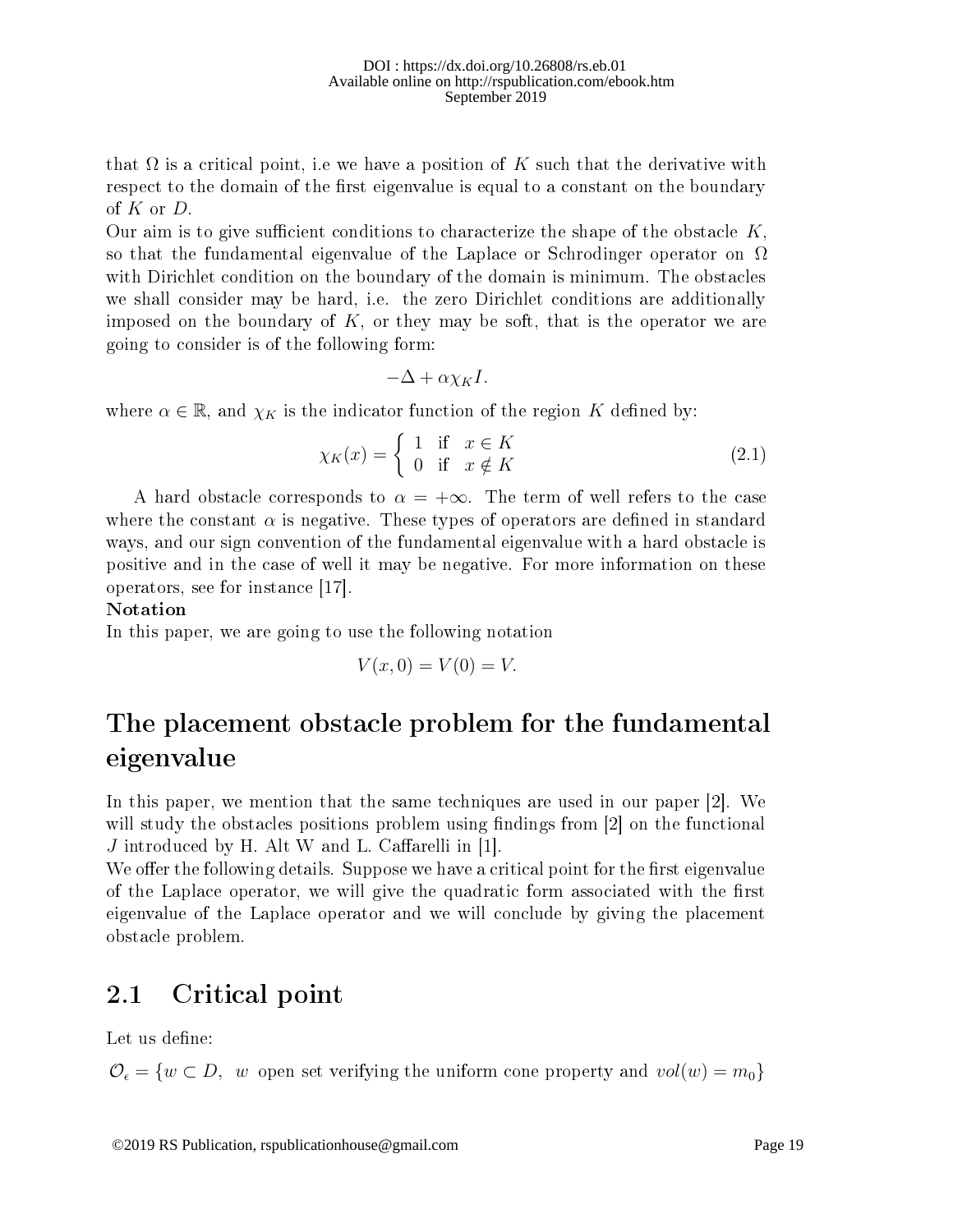We assume that  $\omega = D\backslash K$ , where  $K \subset D$  represents an obstacle which is a  $\mathcal{C}^2$ domain. The shape of  $D$  and the obstacle  $K$  are fixed a priori and only the position of  $K$  changes.

Proposition 2.1.1 *(Hard obstacle case)* 

Let us consider the following problem:

$$
\begin{cases}\n-\Delta u_{\Omega} = \lambda_{\Omega} u_{\Omega} & \text{in } \Omega \\
u = 0 & \text{on } \partial\Omega\n\end{cases}
$$
\n(2.2)

where  $\Omega = D\backslash K$  and K is a  $\mathcal{C}^2$  domain. The first eigenvalue is defined by:

$$
\lambda_{\Omega} = \inf \{ \int_{\Omega} |\nabla u|^2 dx : u \in W_0^{1,2}(\Omega) / \int_{\Omega} u^2 dx = 1 \}.
$$

Assuming that there is  $\Omega \in \mathcal{O}_{\epsilon}$ , we have

 $\lambda'(\Omega, V) = -$ ∂K ( ∂u  $\frac{\partial u}{\partial n}$ <sup>2</sup>  $V(0)$ .n d $\sigma$ .

And if  $\Omega$  is a critical point for  $\lambda_{\Omega}$ , then there is a Lagrange multiplier  $\beta_{\Omega}$  such that :

$$
-(\frac{\partial u}{\partial n})^2=\beta_\Omega \text{ on }\partial K
$$

n being the exterior unit normal vector to  $\Omega = D\backslash K$  (n is the interior unit normal vector to  $K$ ).

#### Proof

.

We are going to give a sketch of the proof through some hints giving the desired result. The proof uses in part the implicit functions theorem. We also use shape derivative techniques, see for instance pionner works of M. Schiffer  $[37]$  or  $[24]$ ,  $[36]$ . Let us give some hints for the proof:

Consider the problem

$$
\begin{cases}\n-\Delta u_{\Omega} = \lambda_{\Omega} u_{\Omega} & \text{in } \Omega \\
u = 0 & \text{on } \partial\Omega\n\end{cases}
$$
\n(2.3)

Using the shape derivative, we get

$$
\begin{cases}\n-\Delta u' &= \lambda' u + \lambda u' & \text{in } \mathcal{D}(\Omega) \\
u' &= -\frac{\partial u}{\partial n} V(0).n & \text{on } \partial\Omega\n\end{cases}
$$
\n(2.4)

Multiplying the first equation of the above system by  $u$ , using the Green formula and finally replacing  $u'$  by its value on the boundary of  $\Omega$ , we get:

$$
\lambda'(\Omega, V) = -\int_{\partial K} (\frac{\partial u}{\partial n})^2 V(0).n d\sigma
$$

The Lagrange multiplier appears because of the constraint required on the volume of Ω. Г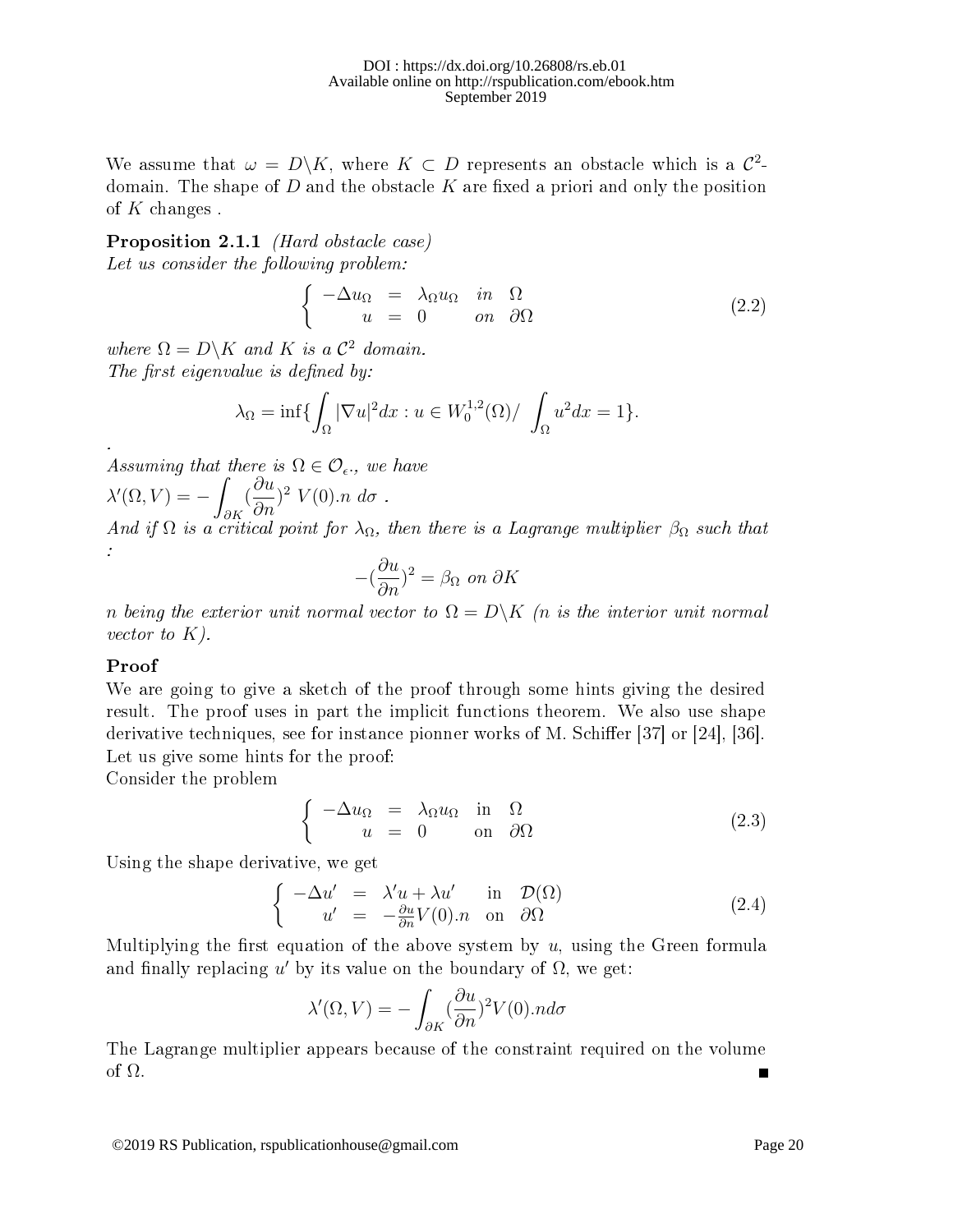### Proposition 2.1.2 (Well case)

Consider the following problem:

$$
\begin{cases}\n-\Delta u_{\Omega} + \alpha \chi_K u_{\Omega} &= \lambda_{\Omega} u_{\Omega} & \text{in} \quad D \\
u &= 0 & \text{on} \quad D\n\end{cases}
$$
\n(2.5)

where  $\Omega = D\backslash K$  and K is a  $\mathcal{C}^2$  domain. The first eigenvalue is defined by:

$$
\lambda_{\Omega} = \inf \{ \int_D |\nabla u|^2 dx + \alpha \int_D \chi_K u^2 dx : u \in W_0^{1,2}(\Omega) \int_D u^2 dx = 1 \}.
$$

Then, we have:

 $\lambda'(\Omega, V) = \alpha$ ∂K  $u^2V(0)$ .nd $\sigma$ , where n is the exterior unit normal to K. And if

$$
\Omega \in \mathcal{O} = \left\{ \omega \subset D, K \subset \omega \ \text{w open set verifying the } \epsilon-\text{cone property and } \int_{\omega} \chi_K dx = vol(K) = m_0 \right\}
$$

(m<sub>0</sub> being a fixed positive real number) is a critical point for  $\lambda_{\Omega}$ , then there exists a Lagrange multiplier  $\gamma_{\Omega}$  such that :

$$
\alpha u^2 = \gamma_\Omega \text{ on } \partial K
$$

If  $\Omega$  is a critical point for  $\lambda_{\Omega}$  and if, moreover, the volume of K may change then  $u = 0$  on  $\partial K$ .

To prove this proposition, one uses the same techniques and the same steps in the proof for the hard obstacle the case. However, the equation satisfied by the shape derivative changes as follows:

$$
\begin{cases}\n-\Delta u' + \alpha \chi_K u' + \alpha \chi_K u V(0). & n_e = \lambda' u + \lambda u' & \text{in } \mathcal{D}(D) \\
u' = 0 & \text{on } \partial D\n\end{cases}
$$
\n(2.6)

## 2.2 Quadratic form associated with the obstacle placement problem

The quadratic shape is obtained by calculating the second derivative of  $\lambda'(\Omega, V)$ against the domain. Let us take V given by  $V(x;t) = v(x)n(x)$ ,  $v \in H^{\frac{1}{2}}(\partial \Omega)$ and  $n(x)$  is the exterior normal defined on  $\partial\Omega$ .

So before going on, we need some hypotheses , let us assume that:

(i) -  $\Omega$  is a  $\mathcal{C}^2$  - regular open domain.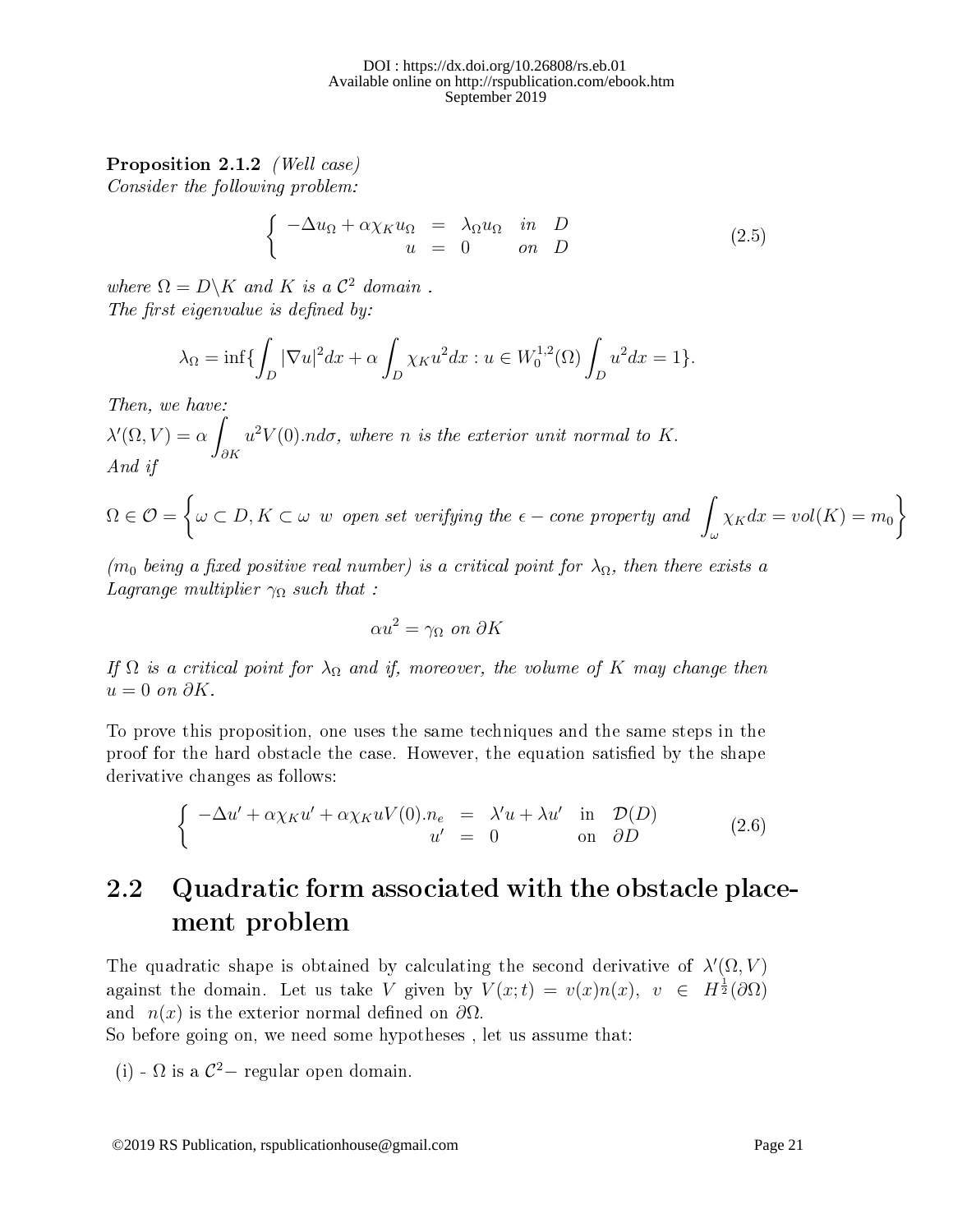(ii) 
$$
-(\frac{\partial u}{\partial n}) = c > 0
$$
 ( a positive constant).

Proposition 2.2.1 *(Hard obstacle case)* Suppose that  $\Omega$  is a critical point, then

$$
Q(v) = d^2 \lambda(\Omega; V; V)
$$
  
=  $d^2 J(\Omega; V; V)$   
=  $-2\beta_{\Omega} \int_{\partial K} (N-1)Hv^2 ds - 2\beta_{\Omega} \int_{\Omega} |\nabla \Lambda|^2 dx$   
=  $-2\beta_{\Omega} \int_{\partial K} (N-1)Hv^2 ds - 2\beta_{\Omega} \int_{\partial K} vLvds$ 

Where  $\beta_{\Omega}$  is the Lagrange multiplier, here it is negative and  $\Lambda$  is the solution of the following boundary value problem

$$
\begin{cases}\n-\Delta\Lambda = 0 & \text{in} \quad D\backslash K \\
\Lambda = v & \text{on} \quad \partial K \\
\Lambda = 0 & \text{on} \quad \partial D.\n\end{cases}
$$
\n(2.7)

H is the mean curvature of  $\partial K$  and L is a pseudo differential operator known as the Steklov-Poincaré or capacity or Dirichlet to Neumann(see e.g [16]) operator, defined by  $Lv =$ ∂Λ  $\frac{\partial H}{\partial n}$  and n is the unit exterior normal of K. In fact  $\Lambda$  is the harmonic extension of v in  $\Omega$ .

#### Proof of the Proposition (3.3.1)

We use the definition of the derivative with respect to the domain and we apply it to  $\lambda'(\Omega, V)$ . Then we get

$$
Q(v) = d^2 \lambda(\Omega, V, V)
$$
  
= 
$$
\int_{\Omega \backslash K} (\text{div}((-|\nabla u|^2)V(x, 0)))' dx + \int_{\Omega \backslash K} \text{div}(V(x, 0) \text{div}(-|\nabla u|^2)V(x, 0)) dx
$$
  

$$
Q(v) = -[\int_{\partial K} 2\nabla u \nabla u' V(x, 0) \cdot n + \text{div}((|\nabla u|^2)V(x, 0)V(x, 0) \cdot n] ds.
$$

As

$$
-\frac{\partial u}{\partial n} = c \ a.e \text{ on } \partial K.
$$

Recall,  $u = 0$  on  $\partial K$ , and :  $\nabla u = \frac{\partial u}{\partial n} n = -cn$ . So

$$
Q(v) = -\left[\int_{\partial K} -2cn \cdot \nabla u' V(x,0).n + \text{div}(|\nabla u|^2 V(x,0)) V(x,0).n\right] ds.
$$

©2019 RS Publication, rspublicationhouse@gmail.com Page 22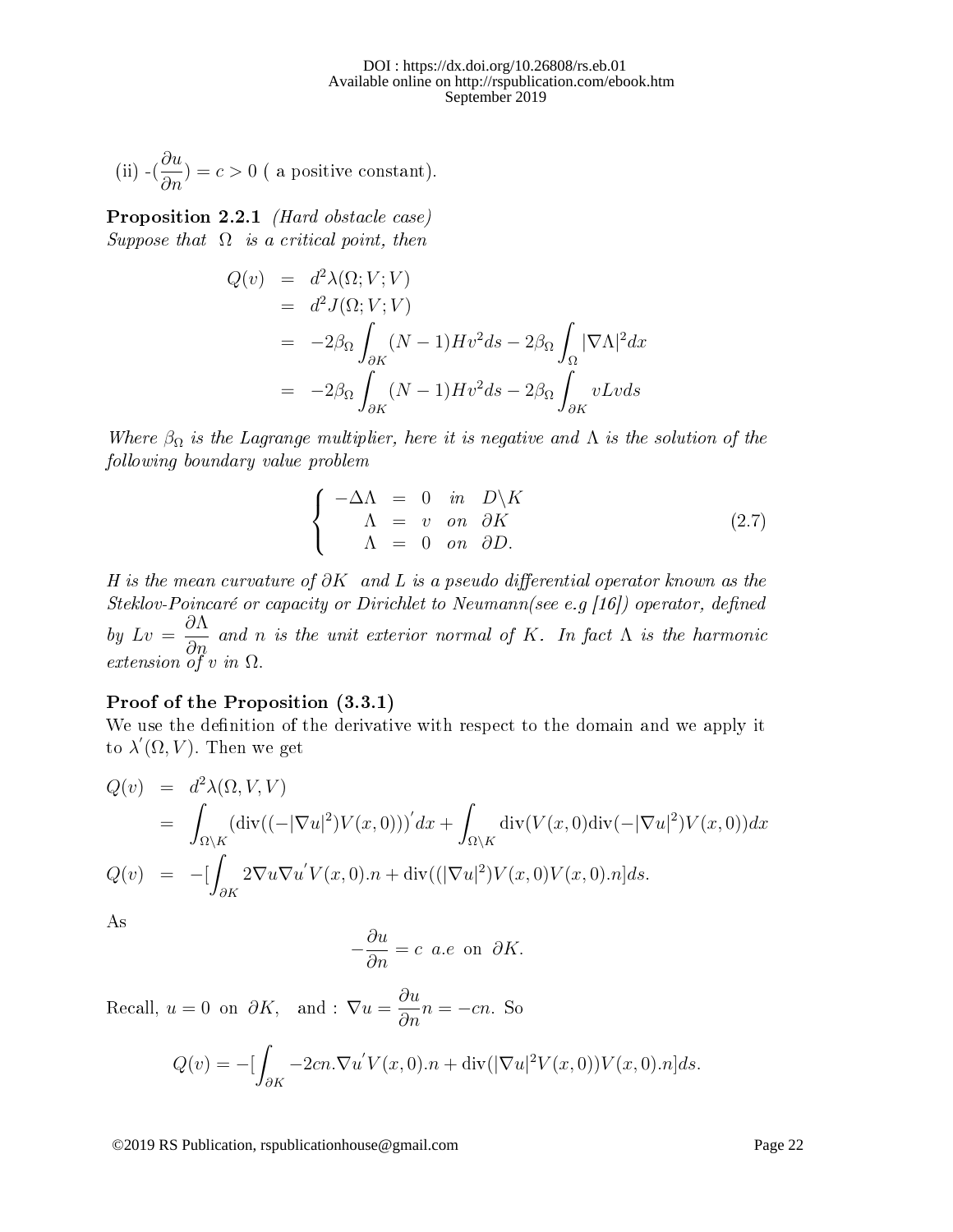We have  $u' = -\frac{\partial u}{\partial n}V.n = cV.n$  on  $\partial K$ . And since  $-\frac{\partial u}{\partial n}$  $\frac{\partial}{\partial n} = c$  a.e on  $\partial K$ and  $V.n = v$ , we get  $u' = cv$  on  $\partial K$  and  $n.\nabla u' =$  $\vec{\partial u'}$  $rac{\partial u}{\partial n} = c$ ∂v  $\frac{\partial v}{\partial n} = cLv,$ where L is a pseudo differential operator, defined by  $Lv =$ ∂Λ  $rac{\partial n}{\partial n}$  such that

$$
\begin{cases}\n-\Delta\Lambda = 0 & \text{in } \Omega \setminus K \\
\Lambda = 0 & \text{on } \partial K \\
\Lambda = v & \text{on } \partial \Omega,\n\end{cases}
$$
\n(2.8)

 $\Lambda$  is the extension of v in  $\Omega \backslash K$ . Thus

$$
Q(v) = \int_{\partial K} (2c^2vLv - \text{div}((|\nabla u|^2)vn)v)ds
$$

Note that

$$
\operatorname{div}(|\nabla u|^2 v n) = v \nabla(|\nabla u|^2) . n = 2v |\nabla u| \nabla(|\nabla u|) . n
$$

Sine we assumed that  $\Omega$  is  $\mathcal{C}^2$ , so using the formula of the level motion set related to the mean curvature.

In fact  $\partial K = \{x \in \mathbb{R}^N; u(x) = 0\}$  and we have

$$
-(N-1)H = \operatorname{div}(\frac{\nabla u}{|\nabla u|}) = \frac{\Delta u}{|\nabla u|} - \frac{\nabla u.\nabla(|\nabla u|)}{|\nabla u|^2}.
$$

where H is the mean curvature of  $\partial\Omega$ . Furthermore, since  $u = 0$  on  $\partial K$ , we have  $\Delta u = 0$  on  $\partial K$ .

Finally we get

$$
(N-1)H = \frac{-cn}{|\nabla u|^2} \cdot \nabla(|\nabla u|) \quad \text{i.e}
$$
  
\n
$$
-(N-1)H|\nabla u|^2 = cn \cdot \nabla(|\nabla u|)
$$
  
\n
$$
c\nabla(|\nabla u|^2) = -(N-1)H|\nabla u|^2n
$$
  
\n
$$
\nabla(|\nabla u|^2)n = \frac{-(N-1)}{c}H|\nabla u|^2 \quad \text{, hence}
$$
  
\n
$$
\text{div}(|\nabla u|^2vn) = v(\frac{-2(N-1)}{c}H)|\nabla u|^3 \quad \text{then}
$$
  
\n
$$
Q(v) = \int_{\partial K} (2c^2vLv + 2c^2(N-1)Hv^2ds
$$
  
\n
$$
= \int_{\partial K} (-2\beta_{\Omega}vLv - 2\beta_{\Omega}(N-1)Hv^2ds)
$$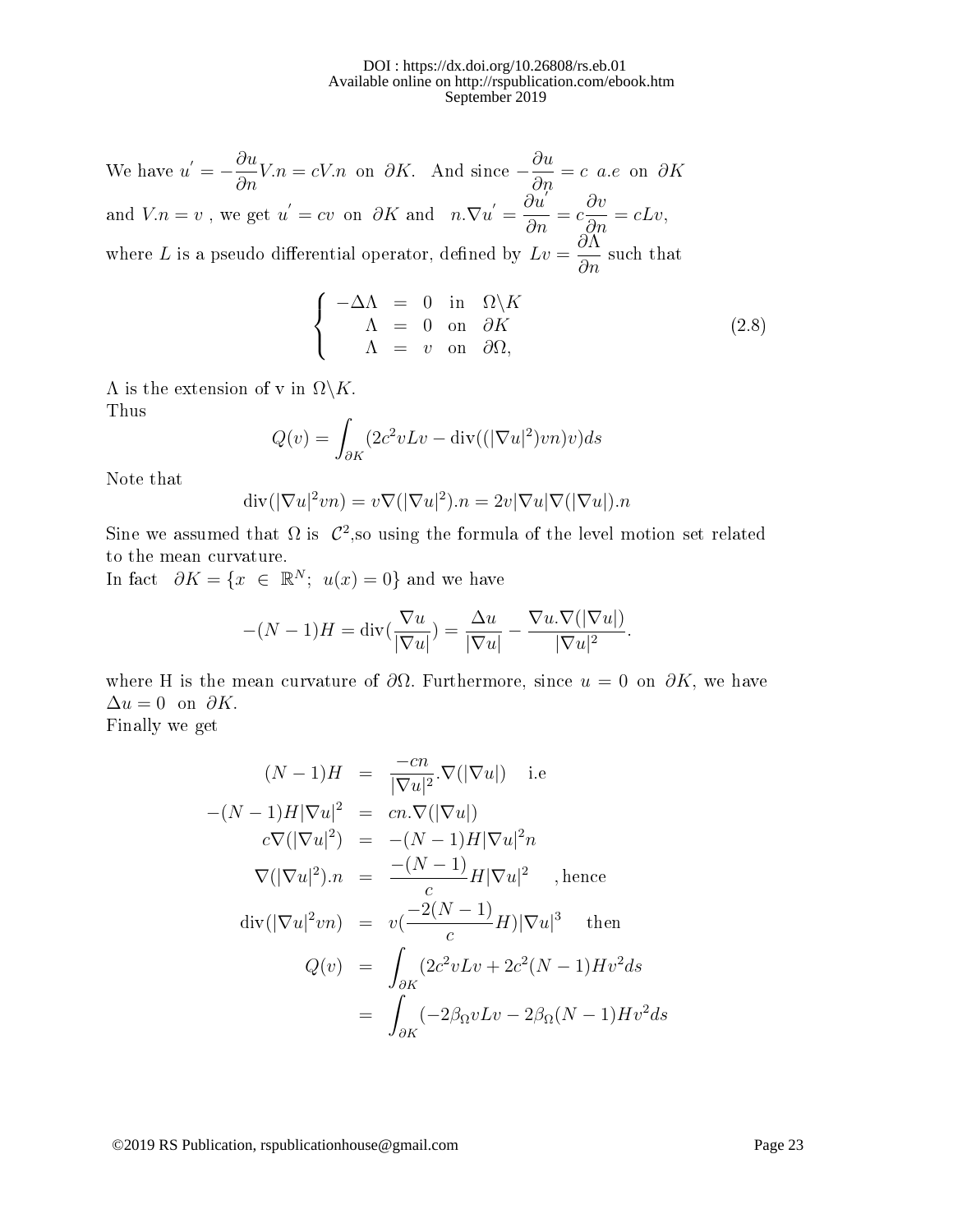And by the Green's formula we get

$$
\int_{\partial K} vLvds = \int_{\Omega\backslash K} |\nabla\Lambda|^2 dx.
$$

**Remark 2.2.1** Let us note that since the Lagrange multiplier  $\beta_{\Omega}$  is negative, we have to take into account this information in the search for local strict minimum. In fact  $Q_1 = -\beta_{\Omega} Q(v)$  where  $Q(v)$  is the quadratic form computed in the free boundary part of this paper.

For the quadratic form  $Q_1$  to be positive, we only need  $Q$  to be positive, on cane conclude easily as follows:

if  $Q > 0$  then  $Q_1 > 0$ .

 $sufficient conditions for the strict local minimum are the same as in the case of free$ boundary problem obtained in [2].

Proposition 2.2.2 (Well case)

Let's suppose that  $\Omega$  is a critical point, then for any  $v \in H^{\frac{1}{2}}(\partial \Omega)$ , we have

$$
Q(v) = d^2 \lambda(\Omega; V; V)
$$
  
=  $2\alpha \int_{\partial K} (v^2 u \frac{\partial u}{\partial n} + u' uv) d\sigma = 0$ 

#### Proof of the Proposition (2.2.2)

Using the same techniques in the previous proof (3.3.1)we get the demonstration.

**Remark 2.2.1** In fact  $u' = \frac{\partial u}{\partial n} v$  on  $\partial K$ .

No information can be obtained from only the calculation of the second derivative. We have a degenerate situation. We think that it would be a good challenge to study this situation.

### 2.3 Sufficient conditions for the minimum

To give sufficient conditions for a local minimum of basic worth, we first present the results we obtained in our paper [2].

Let A be an operator defined in the following sense:

$$
A: H^{\frac{1}{2}}(\partial \Omega) \longrightarrow H^{-\frac{1}{2}}(\partial \Omega)
$$
  
\n
$$
A = L + (N-1)(||H^{-}||_{\infty} + H)I,
$$

where I is the identity operator? L is the pseudo differential operator as defined in the proposition (3.3.1), and  $H^- = max(0, -H)$ .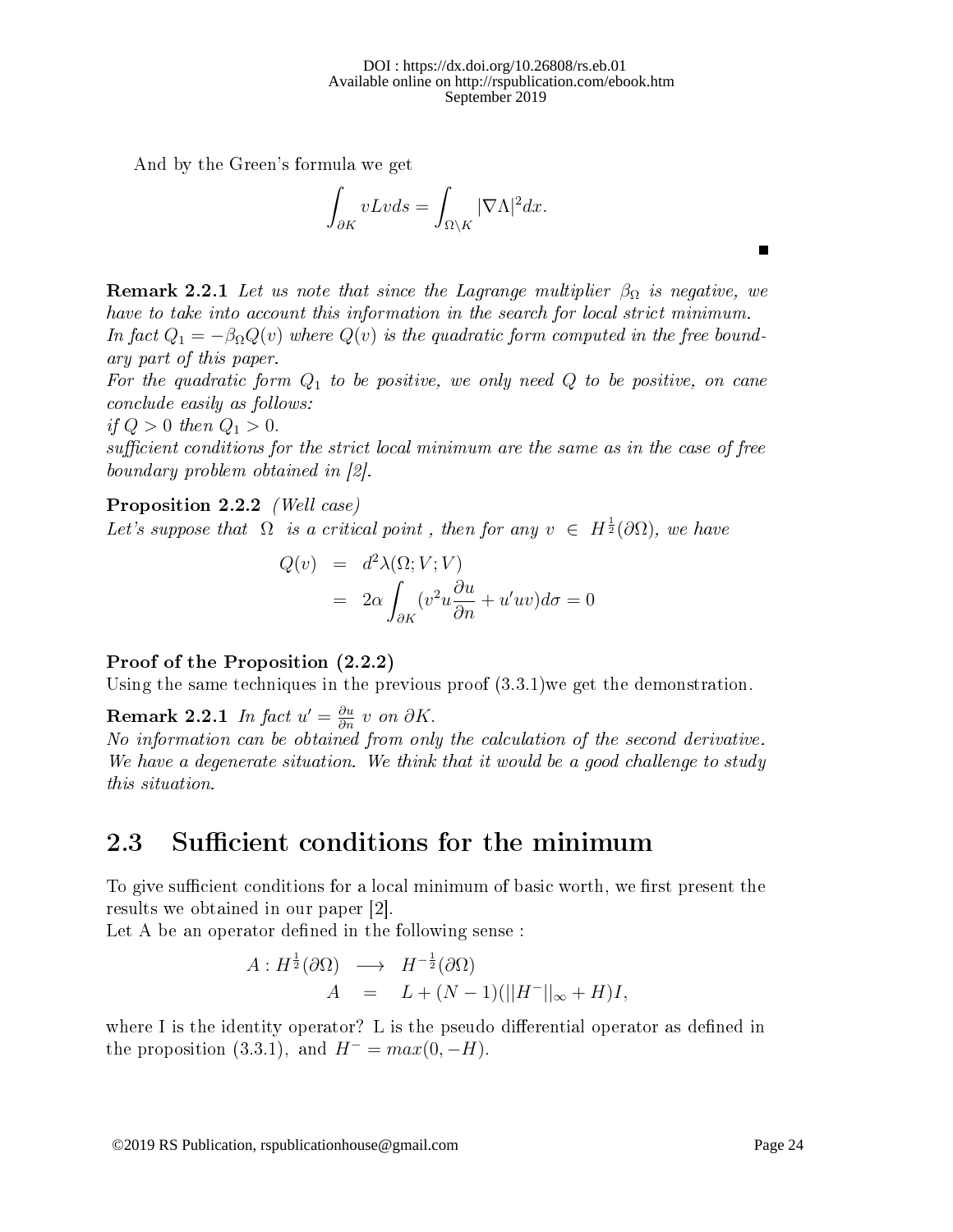### Remark 2.3.1

As assumed  $\partial\Omega$  is of class  $\mathcal{C}^2$ , then the mean curvature H is a continuous function on ∂Ω.

Let us set  $\alpha(x) = (N-1)(||H^{-}||_{\infty} + H(x)), \forall x \in \partial\Omega$ . We note that  $\alpha$  is continous and  $\forall x \in \partial \Omega$ ,  $\alpha(x) \geq 0$  (moreover  $\alpha(x) > 0$  on a sufficiently large set).

### Lemma 2.3.1

- 1 The operator A is a bijection from  $H^{\frac{1}{2}}(\partial\Omega)$  into  $H^{-\frac{1}{2}}(\partial\Omega)$  and it is continous.
- 2 The inverse operator  $A^{-1}$  is compact and self adjoint from  $H^{-\frac{1}{2}}(\partial \Omega)$  into  $H^{\frac{1}{2}}(\partial\Omega).$

### Proof

For proof see [2]

**Remark 2.3.2** Since the inverse operator :  $(\alpha I + L)^{-1}$  is compact, self adjoint, then there exists a Hilbert basis  $(\phi_n)_{(n \in \mathbb{N})} \subset H^{\frac{1}{2}}(\partial \Omega)$  and a decreasing sequence of eigenvalues  $\mu_n$  which goes to 0.

### Proposition 2.3.1

Let  $\Omega_0$  the critical shape for  $\lambda_{\Omega_t}$  (The first eigenvalue of the Laplace operator with Dirichlet boundary conditions ).is given by

$$
\lambda_{\Omega_t} = \min_{u \in W_0^{1,2}(\Omega), u \neq 0} \frac{\int_{\Omega} |\nabla u|^2}{\int_{\Omega} |u|^2}
$$

With  $\Omega_t$  solution of the following problem:

$$
\begin{cases}\n-\Delta u_{\Omega} = \lambda_{\Omega} u_{\Omega} & \text{in } \Omega_t \\
u = 0 & \text{on } \partial \Omega_t\n\end{cases}
$$
\n(2.9)

 $\Omega_0$  is a local strict minimum of  $\lambda_{\Omega_t}$  if and only if

$$
(N-1)||H^{-}||_{\infty} \ < \ \frac{1}{\mu_0}
$$

### Proof

Since  $v \in H^{\frac{1}{2}}(\partial \Omega)$  , then

$$
v = \sum_{n=0}^{\infty} v_n \phi_n
$$
  

$$
(L + (N-1)(H + ||H^{-}||_{\infty})I)^{-1} \phi_n = \mu_n \phi_n
$$
 then  

$$
(L + (N-1)H)I)\phi_n = (\frac{1}{\mu_n} - (N-1)||H^{-}||_{\infty})\phi_n
$$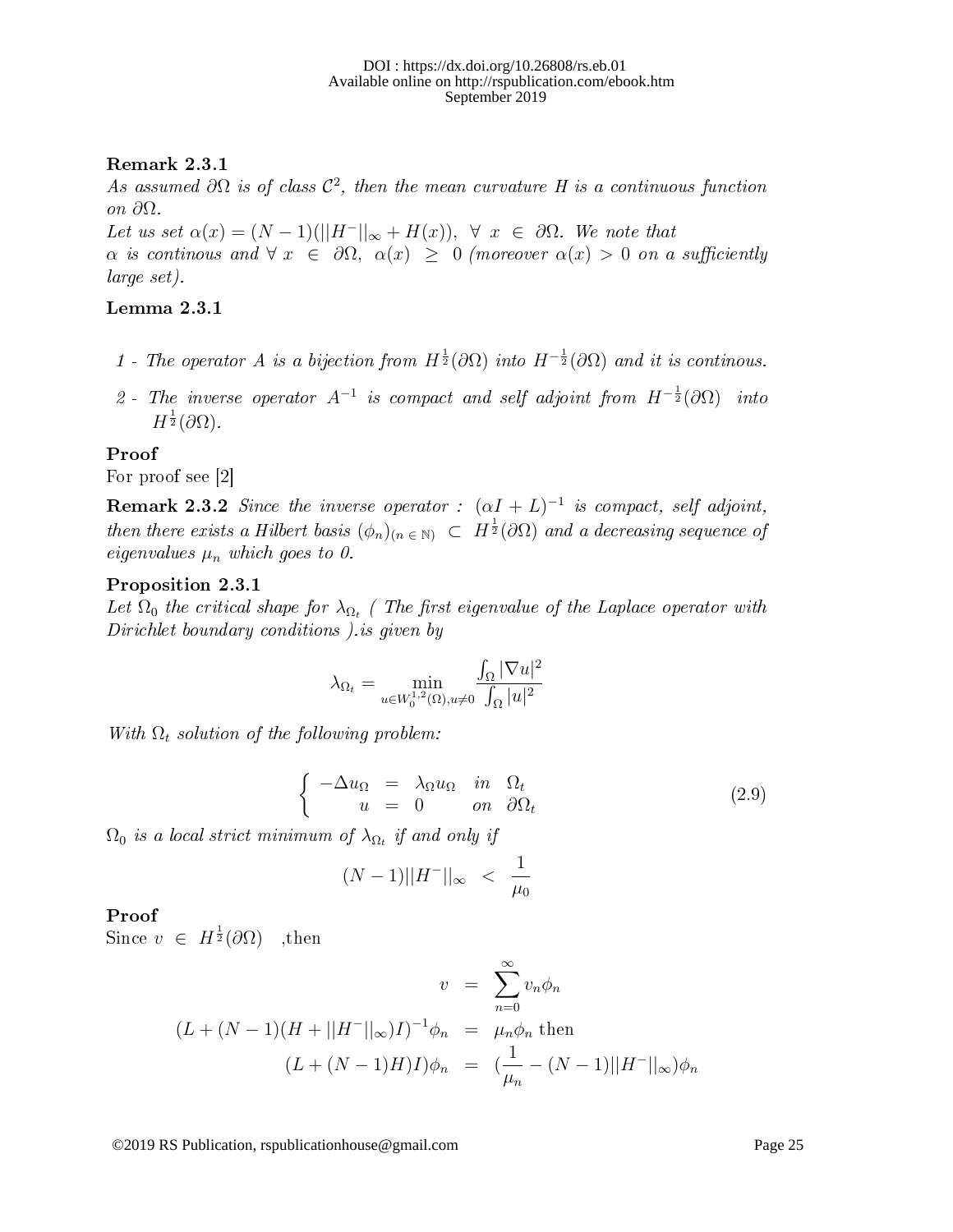Let us set  $\lambda_n =$ 1  $\mu_n$  $-(N-1)||H^{-}||_{\infty}$ . So  $(\lambda_n)$  is an increasing sequence going to infinity. Then we have

$$
\frac{Q(v)}{-2\beta_{\Omega}} = \langle (L + (N-1)HI)v, v \rangle \tag{2.10}
$$

$$
= \sum_{n=0}^{\infty} \lambda_n |v_n|^2. \tag{2.11}
$$

Suppose that

$$
(N-1)||H^{-}||_{\infty} \ < \ \frac{1}{\mu_0}
$$

So

$$
\lambda_0 = \frac{1}{\mu_0} - (N - 1) ||H^{-}||_{\infty} > 0
$$

As  $\lambda_0 > 0$  then as a result of  $\lambda_n$  increasing we get

$$
Q(v) \ge c^2 \lambda_0 ||v||^2_{H^{\frac{1}{2}}(\partial \Omega)}
$$

with  $c^2 = -2\beta_\Omega$ 

We are now in the case where it is possible to use the main result in [13], which can be formulated as follows: there is a positive constant  $C$  and a positive function  $w$ and  $\lim_{\eta \to 0} w(\eta) = 0$  such that

$$
|j''(t) - j''(0)| \le Cw(\eta)
$$
\n(2.12)

where  $j''(t) = d^2\lambda(\Omega_t, V, V), j(t) = \lambda(\Omega_t)$  and  $j''(0) = d^2\lambda(\Omega, V, V) = Q(v), j(0) =$  $\lambda(\Omega)$ .

We replace in (2.12) we give

$$
|d^2\lambda(\Omega_t, V, V) - d^2\lambda(\Omega, V, V)| \le C w(\eta)
$$
\n(2.13)

Using Taylor formula with integral residual we get:  $\lambda(\Omega_t) = \lambda(\Omega) + \int^1$ 0  $(1-t)d^2\lambda(\Omega_t, V, V)dt$ . Using inequality (2.13) :

if  $\lambda_0 > 0$ ,  $\Omega$  is a local strict minimum for the functional  $\lambda_{\Omega}$ .

If  $\Omega$  is a convex domain, then  $\lambda_0 =$ 1  $\mu_0$  $> 0$  . Hence  $\Omega$  is a local strict minimum for the functional  $\lambda_{\Omega}$ .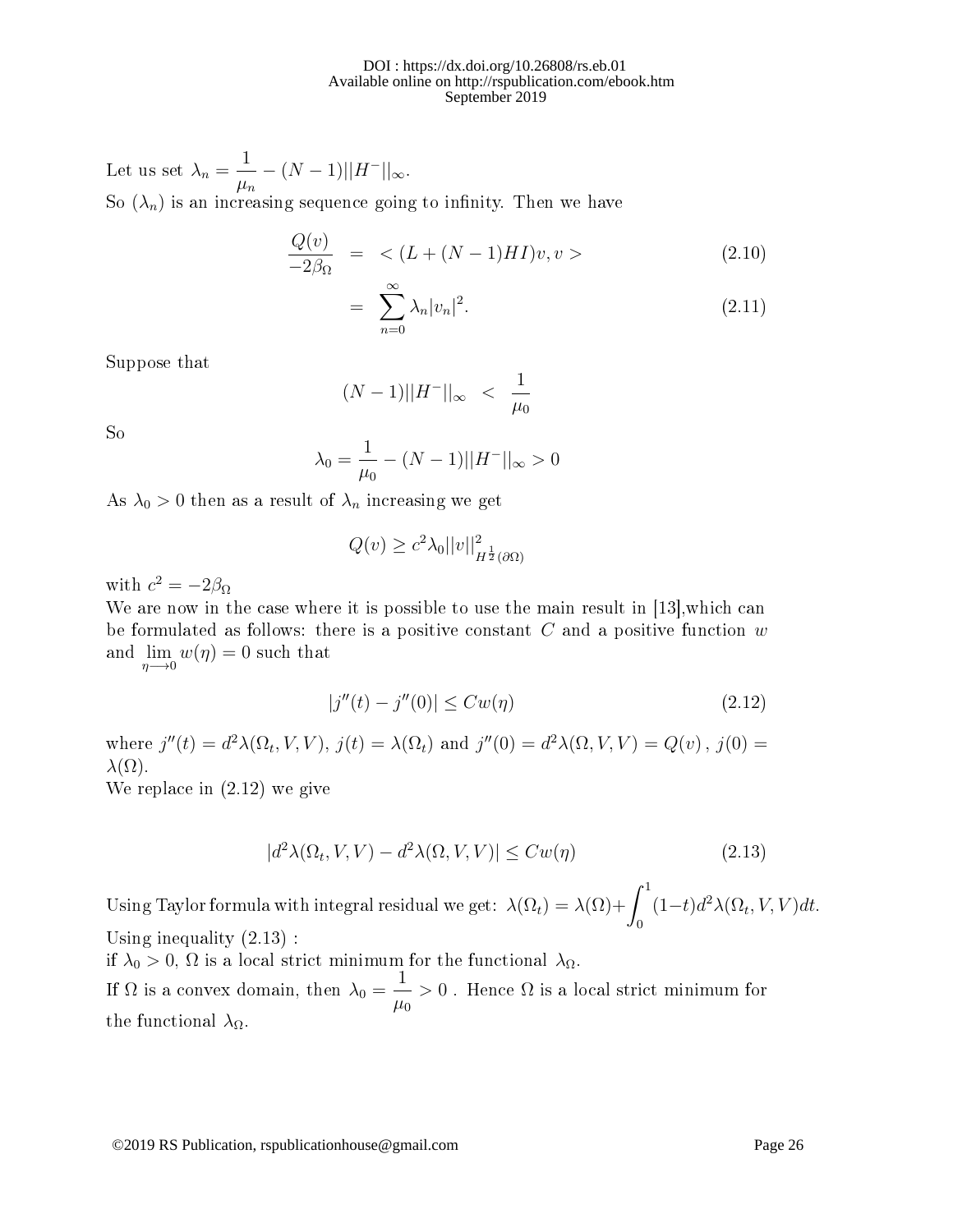#### DOI : https://dx.doi.org/10.26808/rs.eb.01 Available online on http://rspublication.com/ebook.htm September 2019

### conclusion

Let  $\Omega$  be a critical form of the first eigenvalue of the Laplace operator with Dirichlet boundary conditions,

from proposition (3.4.1), we conclude that:

- if  $(N-1)||H^-||_{\infty} < \frac{1}{N}$  $\mu_0$ ,  $\Omega$  is a local strict minimum for the first eigenvalue  $\lambda_\Omega$  of the Laplace operator .
- if  $\Omega$  is a convex domain, then  $\frac{1}{\sqrt{1-\varepsilon}}$  $\mu_0$  $> 0$ . Hence  $\Omega$  is a local strict minimum for the first eigenvalue  $\lambda_\Omega$  of the Laplace operator .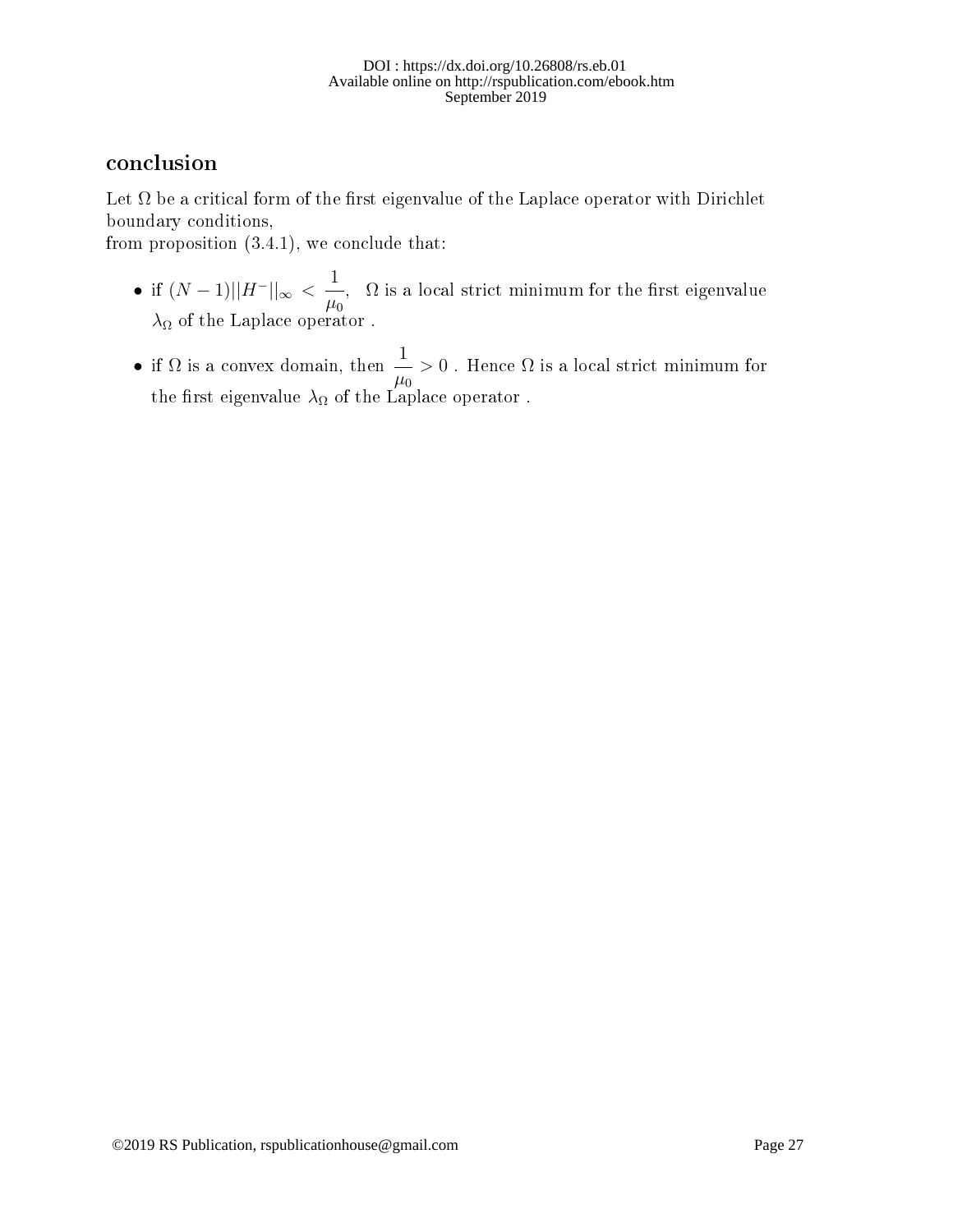## Chapter 3

# The problem of obstacle for the first eigenvalue for the p-laplacian operator

In [32] Long-Jiang Gua, Xiaoyu Zengb, and Huan-Song Zhoub have studied the existence of asymptotic behavior of the base states for the eigenvalue problem of the following p-laplacian equation:

$$
\Delta_p u = V(x)|u|^{p-2}u = \mu |u|^{p-2}u + a|u|^{s-2}u, \ \ x \in \mathbb{R}^N
$$

with  $p \in (1, n)$ ,  $s = p + \frac{p^2}{n}$  $\frac{\partial^2 p^2}{\partial n^2}$ ,  $a \geqslant 0$  and  $\mu \in \mathbb{R}$  Is a parameter and  $V(x)$  Is a field of vectors satisfying certain assumptions.

In [31] Leandro, Del Pezzo and Julio Studied the first eigenvalue for the p-Laplacian operator with the boundary conditions of Dirichlet and Neumann (mixed boundary conditions). They considered the following problem:

$$
\begin{cases}\n\Delta_p u = \lambda \alpha |u|^{\alpha - 2} u |v|^{\beta} \quad \text{on} \quad \Omega \\
\Delta_q u = \lambda \beta |u|^{\alpha} u |v|^{\beta - 2} v \quad \text{on} \quad \Omega\n\end{cases} (3.1)
$$

with  $\frac{\alpha}{p} + \frac{\beta}{q}$  $\frac{\beta}{q} = 1$  and Next mixed boundary conditions:

$$
u = 0
$$
,  $|\nabla v|^{q-2} \frac{\partial v}{\partial \nu}$  sur  $\partial \Omega$ 

In  $|33|$  idrissa ly studied the behavior of the first eigenvalue of the p-Laplacian operator  $\lambda_1^p$  $_{1}^{p}(\Omega_{n})$  avec la condition du Dirichlet homogène au bord du domaine variable  $(\Omega_n)$ , où  $(\Omega_n)$  est une famille séquentielles des perturbations géométrie.

In  $[14]$  Daniele Valtorta gave the estimate of the first non-trivial eigenvalue of the p-Laplacian on a compact Riemannian manifold with a non-negative Ricci curvature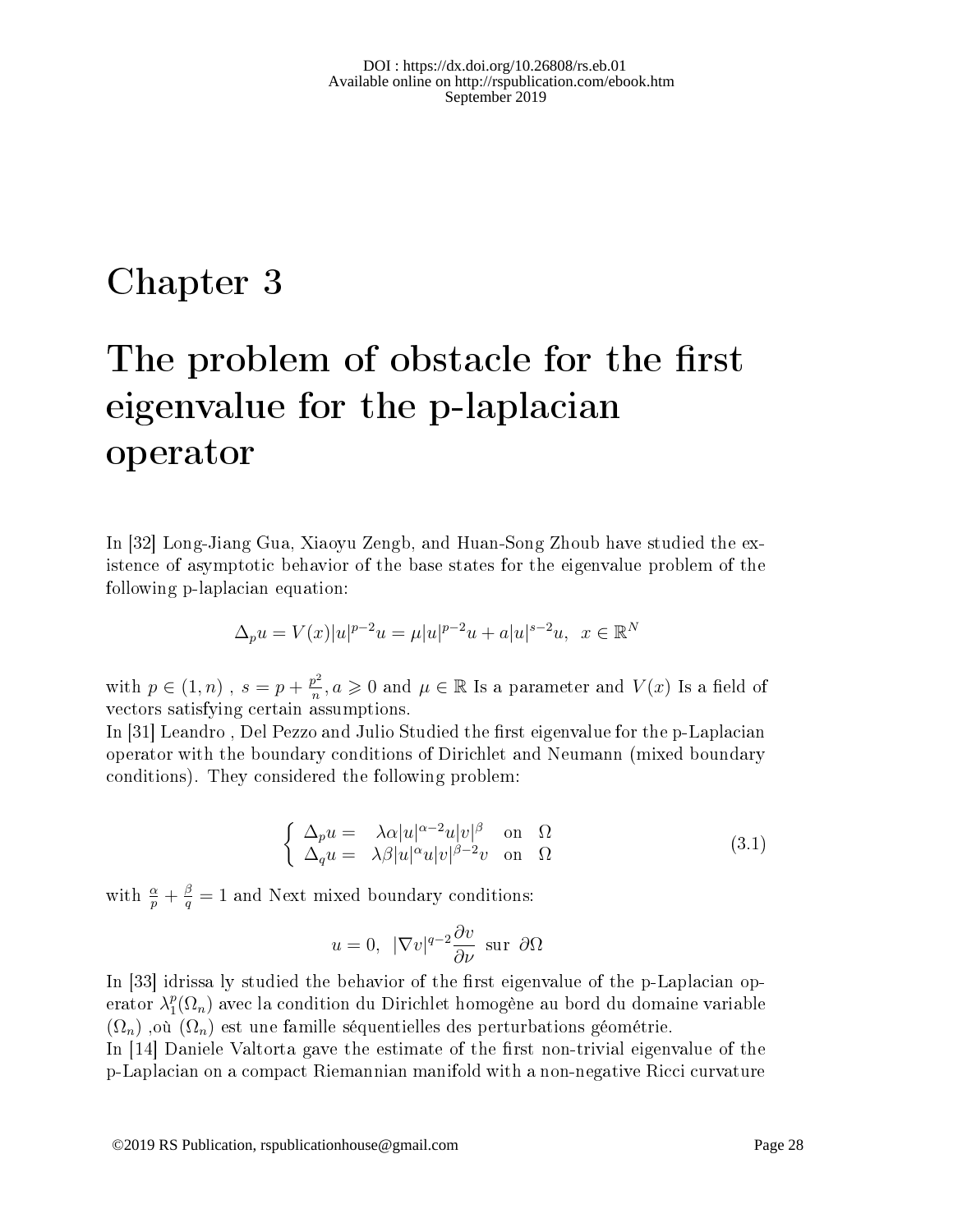and characterize the case of equality. He studied the following problem:

$$
\begin{cases}\n\Delta_p(u) = \lambda_{1,p} |u|^{\alpha - 2} u \text{ on } \Omega \\
\langle \nabla u \, n \rangle = 0 \text{ on } \partial \Omega\n\end{cases}
$$
\n(3.2)

Daniele Valtorta has proved the following strong estimate:

$$
\frac{\lambda_{1,p}}{p-1}\geqslant \frac{\Pi^p_p}{d^p}
$$

With

$$
\Pi_p = \int_{-1}^{1} \frac{ds}{(1 - |s|^p)^{\frac{1}{p}}} = \frac{2\pi}{p \sin(\frac{\pi}{p})}
$$

In this article we will study the obstacle position problem for the p-Laplacian operator.

The obstacle locating problem for the fundamental eigenvalue is to locate the position of the obstacle placement so as to maximize or minimize the eigenvalue of the p-Laplacian operator. We were interested in the following problems:

Let  $\Omega$  be a bounded open set of  $\mathbb{R}^N$  and  $K$  An obstacle that moves The interior of D. We consider the problem :

$$
\begin{cases}\n\Delta_p(u) = \lambda_{1,p}|u|^{\alpha-2}u & \text{in} \quad D\backslash K \\
u = 0 & \text{on} \quad \partial\Omega\n\end{cases}
$$
\n(3.3)

Let  $\lambda_{1,p}$  The first eigenvalue of the p-Laplacian operator with certain hypotheses we want to give the necessary and sufficient conditions so that the first eigenvalue of the p-Laplacian operator is minimal or we want to determine the position of  $K$ in  $\Omega$  so that  $\lambda_{1,p}$  Is minimal where  $\lambda_{1,p}$  Represents the first eigenvalue of the p-Laplacian operator

### 3.1 Position of the problem

Let D A fixed open set of  $\mathbb{R}^N$  and K An obstacle that is a subset of D. In this work we study the minimization of the first eigenvalue of the operator P-Laplacian with conditions at the edges of Dirichlet null on the border of  $\Omega = D/K$ . More specifically, we place K at The interior of D With conditions at the edges of Dirichlet null on the border of  $\Omega = D/K$ .

The question is: : We want to determine the position of K in D so that  $\lambda_{1,p}$ minimal where  $\lambda_{1,p}$  Represents the first eigenvalue of the p-Laplacian Dirichlet

$$
\begin{cases}\n\Delta_p(u) = \lambda_{1,p}|u|^{\alpha-2}u & \text{in} \quad \Omega \\
u = 0 & \text{on} \quad \partial\Omega\n\end{cases}
$$
\n(3.4)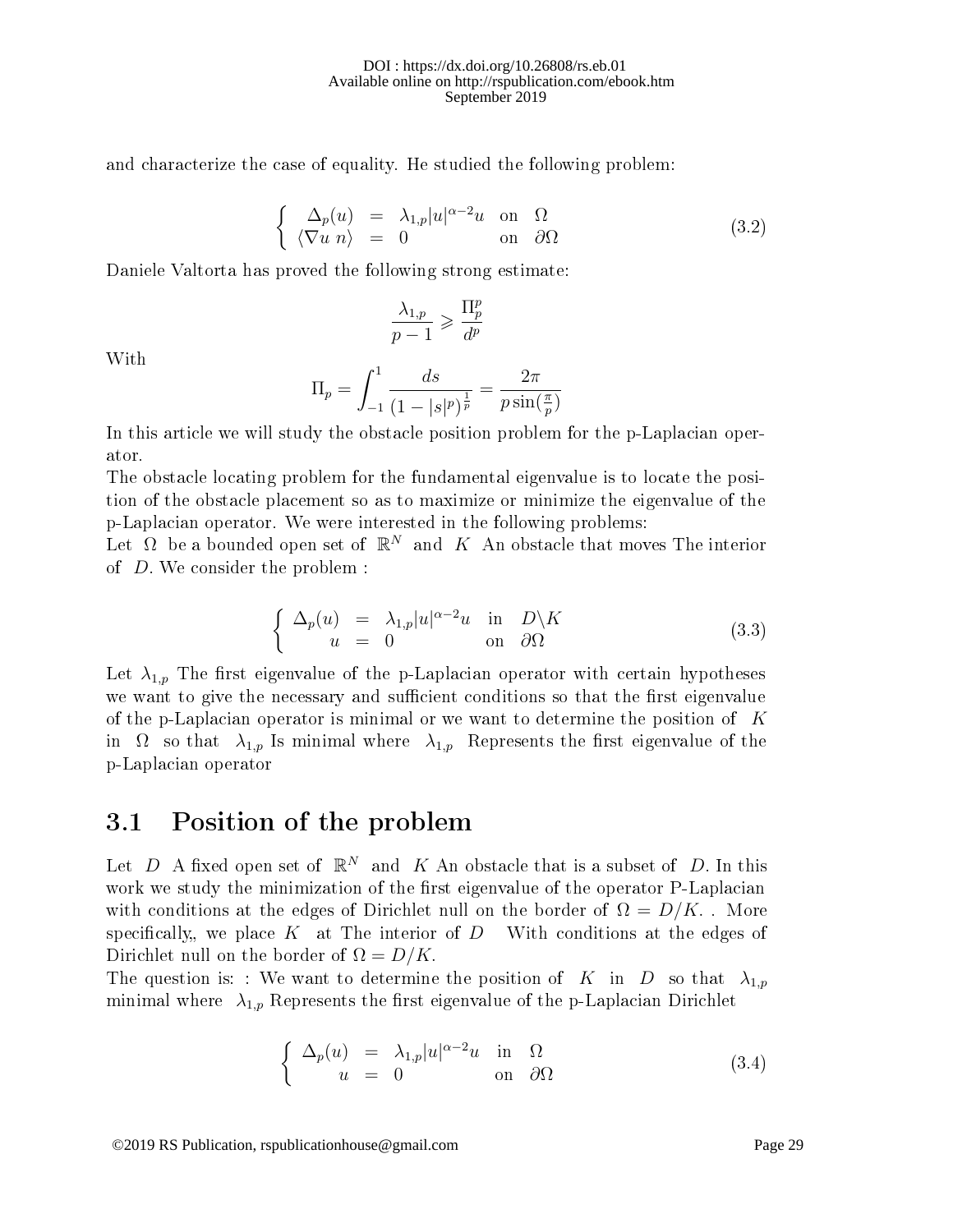With the p-laplacian operator defined by the following relation:

$$
\Delta_p: W_0^{1,p}(\Omega) \longrightarrow W^{-1,q}(\Omega)
$$
  

$$
\Delta_p u \longrightarrow div(|\nabla u|^{P-2} \nabla u)
$$
  

$$
W^{-1,q}(\Omega)
$$
 la dual de  $W_0^{1,p}(\Omega)$ 

Define a vector field

$$
V: \mathbb{R}^N \longrightarrow \mathbb{R}^N
$$
  
 $x \longrightarrow (V_1(x), V_2(x), V_3(x), V_3(x), V_N(x))$ 

For all real  $t$  Small, we define the domains Disturbed:

$$
\Omega_t = (Id + tV)(\Omega) = \{x + tV(x), \quad x \in \Omega\}.
$$

The variation of  $\Omega$  Is explained by the fact that K Moves into  $\Omega$  Without going out. if K Is a hard obstacle, the movement of K dans  $\Omega$  Is done either by translation or by rotation, or one combines these two Types of motion.

If  $K$  Is considered a soft obstacle,  $K$  May undergo a transformation by homothety. After perturbation of the problem (3.4) becomes :

$$
\begin{cases}\n\Delta_p(u_t) = \lambda_{1,p} |u_t|^{\alpha - 2} u_t & \text{in } \Omega_t \\
u_t = 0 & \text{on } \partial \Omega_t\n\end{cases}
$$
\n(3.5)

By using the variational formulation the first eigenvalue of the operator P-Laplacian is defined by the following Rayleigh nonlinear quotient

$$
\lambda_1(\Omega_t) = \min_{u \in W_0^{1,p}(\Omega), u \neq 0} \frac{\int_{\Omega} |\nabla u|^p}{\int_{\Omega} |u|^p}
$$

 $W_0^{1,p}$  The adherence of all functions  $\hbox{\bf C}^\infty$  Has compact media contained in  $W^{1,p},$  with  $W^{1,p}(\Omega) = \{u \in L^p(\Omega); \frac{\partial u}{\partial x_i} \in L^p(\Omega), (i = 1, ..., N)\}\$ We will give some definitions before we formulate more precisely the problem

**Definition 3.1.1** Let  $\xi$  A unit vector of  $\mathbb{R}^N$ ,  $\varepsilon$  A strictly real number Positive and y belonging to  $\mathbb{R}^N$ , The summit cone y And direction  $\xi$ , Of angle at the top and height  $\varepsilon$ . The set defined by

$$
C(y,\xi,\varepsilon,\varepsilon) = \{ x \in \mathbb{R}^N : |x - y| \le \varepsilon \text{ et } |(x - y) \cdot \xi| \ge |x - y|\cos \varepsilon \}
$$

Definition 3.1.2 Let  $\Omega$  An open set of  $\mathbb{R}^N$ ,

 $\Omega$  Has the property of  $\varepsilon$  - Cone if for any  $x \in \partial\Omega$ , There is a direction  $\xi$  And a strictly positive number  $\varepsilon$  such as

$$
C(y, \xi, \varepsilon, \varepsilon) \subset \Omega
$$
 pour tout  $y \in B(x, \varepsilon) \cap \overline{\Omega}$ 

©2019 RS Publication, rspublicationhouse@gmail.com Page 30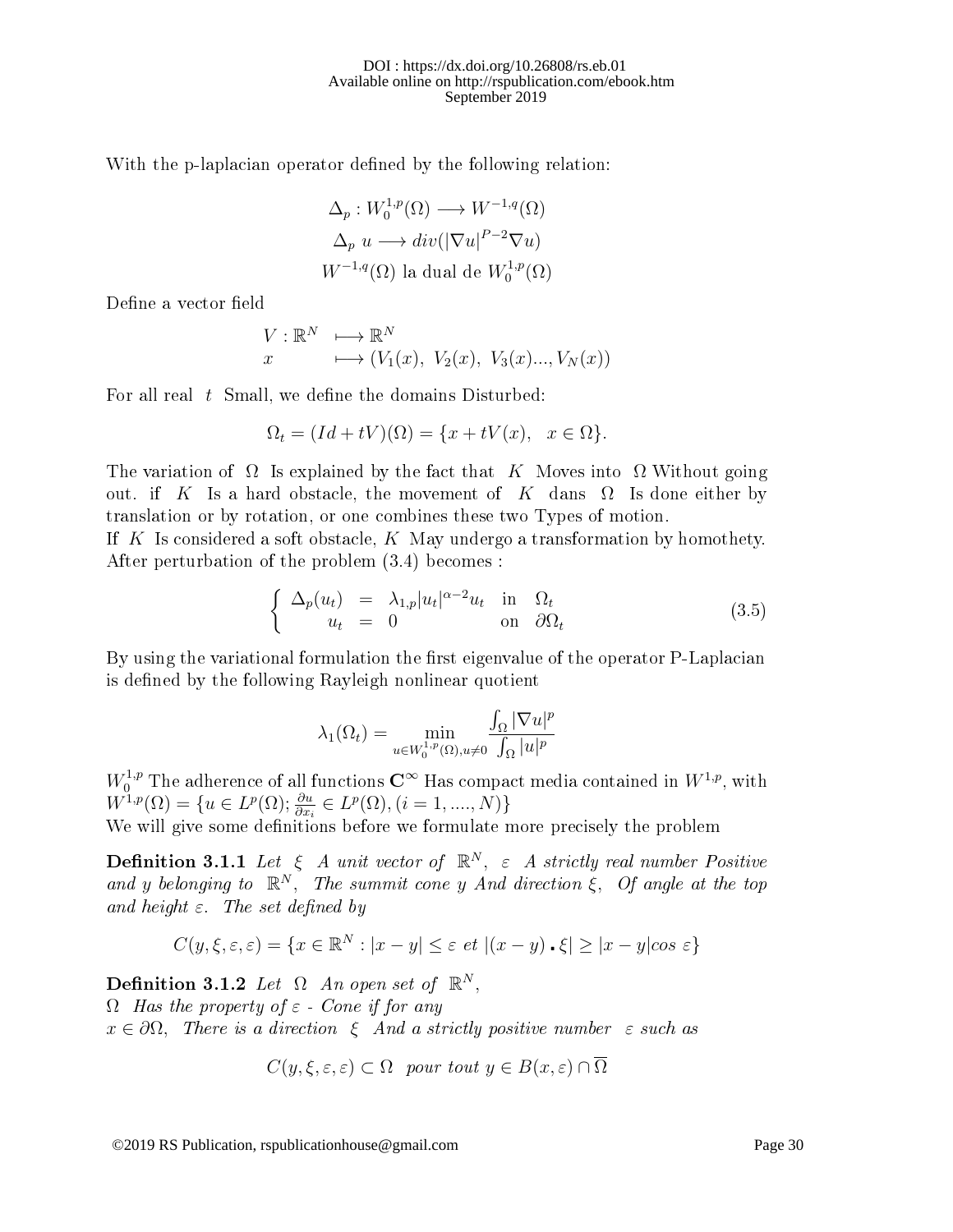In the case of a hard obstacle:

Define for any real t pretty small  $T_t(B)$  Such as a translation, rotation, or face. Let  $J_2(\Omega_t) =$  $\Omega_t$  $dx - v_o$  with  $v_o > 0$  and  $\Theta_{\varepsilon} = \left\{ \Omega_t = D \backslash T_t(B), \right. \text{ open of } \mathbb{R}^N \text{ and verifying ownership of the } \varepsilon$ Cone and  $\int$  $\Omega_t$  $dx = v_o$ So the problem becomes: determine the position of  $B$  such than

$$
\min_{\Omega_1 \in \Theta_{\varepsilon}} \lambda_1, p(\Omega_t)
$$
 Is reached

or 
$$
\lambda_1
$$
,  $p(\Omega_t) = \min_{u \in W^{1,p}(\Omega)} \left\{ \int_{\Omega_t} |\nabla u|^p dx \ : \ \int_{\Omega_t} |u|^p dx = 1, \right\}$ 

## 3.2 The shape Critical of the first eigenvalue for the p-Laplace operator  $(\lambda_{1,p}(\Omega_t))$

Now we will start by studying the shape critical of the functional  $\lambda_1, p(\Omega_t)$  (the first eigenvalue for the p-laplacian operator) above. Indeed, the solution domain of the free boundary problem is not automatically a minimum for the function  $\lambda_{1,p}(\Omega_t)$ . this justifies the study of the shape critical of  $\lambda_{1,p}(\Omega_t)$ , followed by l The study of the quadratic form. The functional  $\lambda_{1,p}(\Omega_t)$  is given by the following relation:

$$
\lambda_{1,p}(\Omega_t) = \int_{\Omega_t} |\nabla u|^p dx
$$

With u solution of the following problem:

$$
\begin{cases}\n\Delta_p(u_t) = \lambda_{1,p} |u_t|^{\alpha - 2} u_t & \text{in } \Omega_t \\
u_t = 0 & \text{on } \partial \Omega_t\n\end{cases}
$$
\n(3.6)

Using the hadamard formula we get

$$
\lambda'_{1,p}(\Omega_t) = \int_{\Omega_t} (|\nabla u|^p)' dx + \int_{\Omega_t} div(|\nabla u|^p V(0)) dx
$$

$$
\lambda'_{1,p}(\Omega_t) = \int_{\Omega_t} \nabla u \nabla u' |\nabla u|^{p-2} dx + \int_{\partial K} |\nabla u|^p V(0) . n dx
$$

With  $n$  is the unit exterior normal of  $K$ with  $u'$  Is the derivative of the form of  $u$  , and  $u'$  Satisfying the following equation: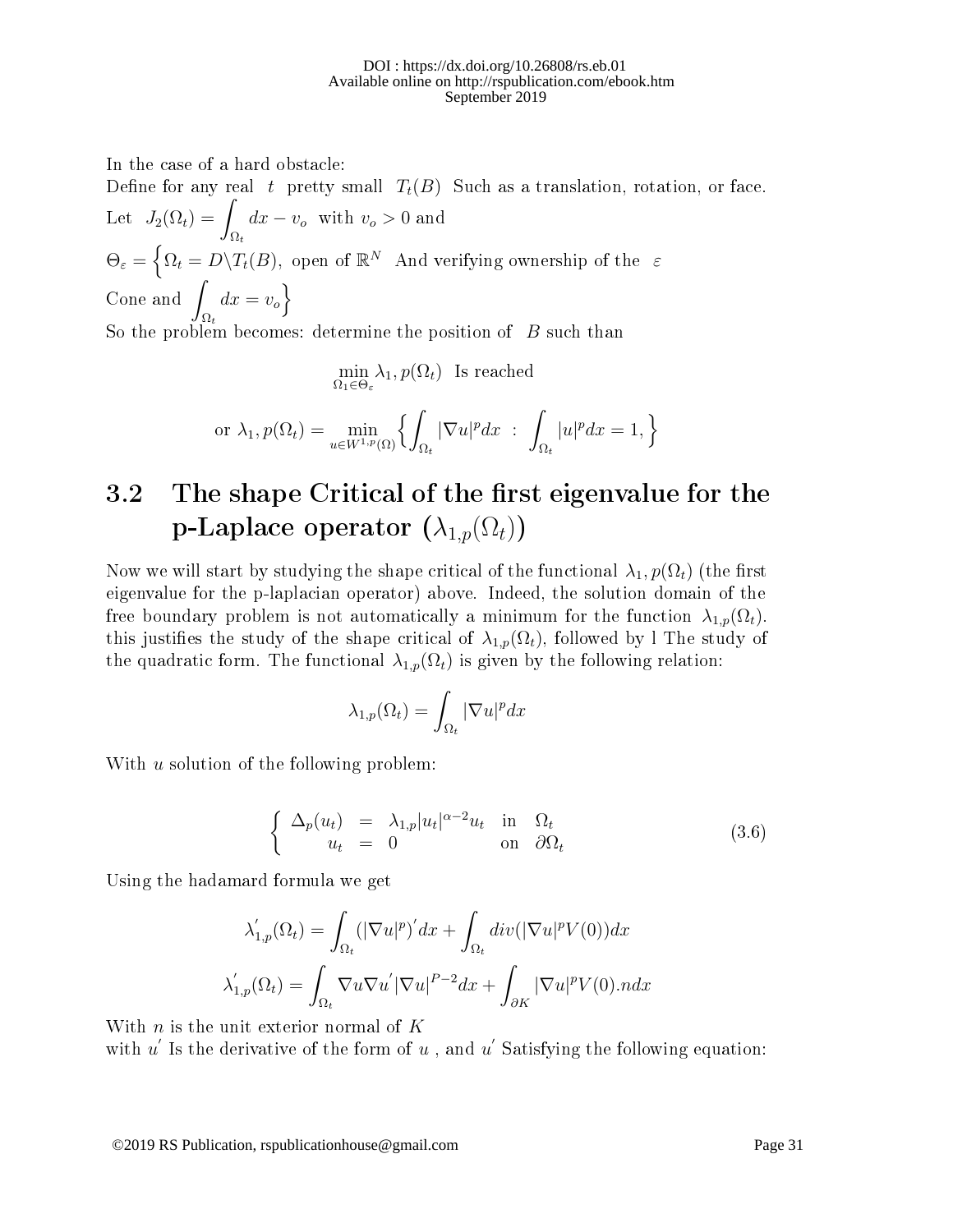$$
\begin{cases}\n-\operatorname{div}(\nabla u'|\nabla u|^{p-2}) - (p-2)\operatorname{div}(|\nabla u|^{p-4}(\nabla u \cdot \nabla u')\nabla u) &= \lambda'_{1,p}|u_t|^{\alpha-2}u \\
+ (p-1)\lambda_{1,p}|u_t|^{p-2}u' & \text{in} \quad \Omega \backslash K \\
u' &= -\frac{\partial u}{\partial n}V.n & \text{on} \quad \partial\Omega_t\n\end{cases}\n\tag{3.7}
$$

We multiply the equation (3.7) by u and using Green formula we get

$$
-(p-1)\int_{\Omega_t} -div(\nabla u'|\nabla u|^{p-2})u dx = \lambda'_{1,p}(\Omega, V) + \int_{\Omega_t} (p-1)\lambda_{1,p}|u_t|^{p-2}u' u dx
$$

Using the Green's formula then we get

$$
-(p-1)\int_{\Omega_t} -div(\nabla u|\nabla u|^{p-2})u'dx + -(p-1)\int_{\partial K} |\nabla u|^{p-2}\nabla u.nu'dx =
$$

$$
\lambda'_{1,p}(\Omega, V) + \int_{\Omega_t} (p-1)\lambda_{1,p}|u_t|^{p-2}u'udx \qquad (3.8)
$$

We are getting

$$
-(p-1)\int_{\Omega_t} (-div(\nabla u|\nabla u|^{p-2}) - \lambda_{1,p}|u_t|^{p-2}u)u'dx + -(p-1)\int_{\partial K} |\nabla u|^{p-2}\nabla u.nu'dx = \lambda'_{1,p}(\Omega, V) \tag{3.9}
$$

What gives after the simplification

$$
\lambda'_{1,p}(\Omega, V) = -(p-1) \int_{\partial K} |\nabla u|^{p-2} \nabla u . nu' d\sigma
$$

since

$$
u' = -\frac{\partial u}{\partial n}V.n = \text{on } \partial K
$$

and

$$
\nabla u.n = \frac{\partial u}{\partial n} = -|\nabla u|
$$

So we get

$$
\lambda'_{1,p}(\Omega, V) = -(p-1) \int_{\partial K} |\nabla u|^p V(0).n d\sigma
$$

Since we have an optimization problem with equality constraint

$$
J_2(\Omega) = \int_{\Omega} dx - v_o = 0
$$

©2019 RS Publication, rspublicationhouse@gmail.com Page 32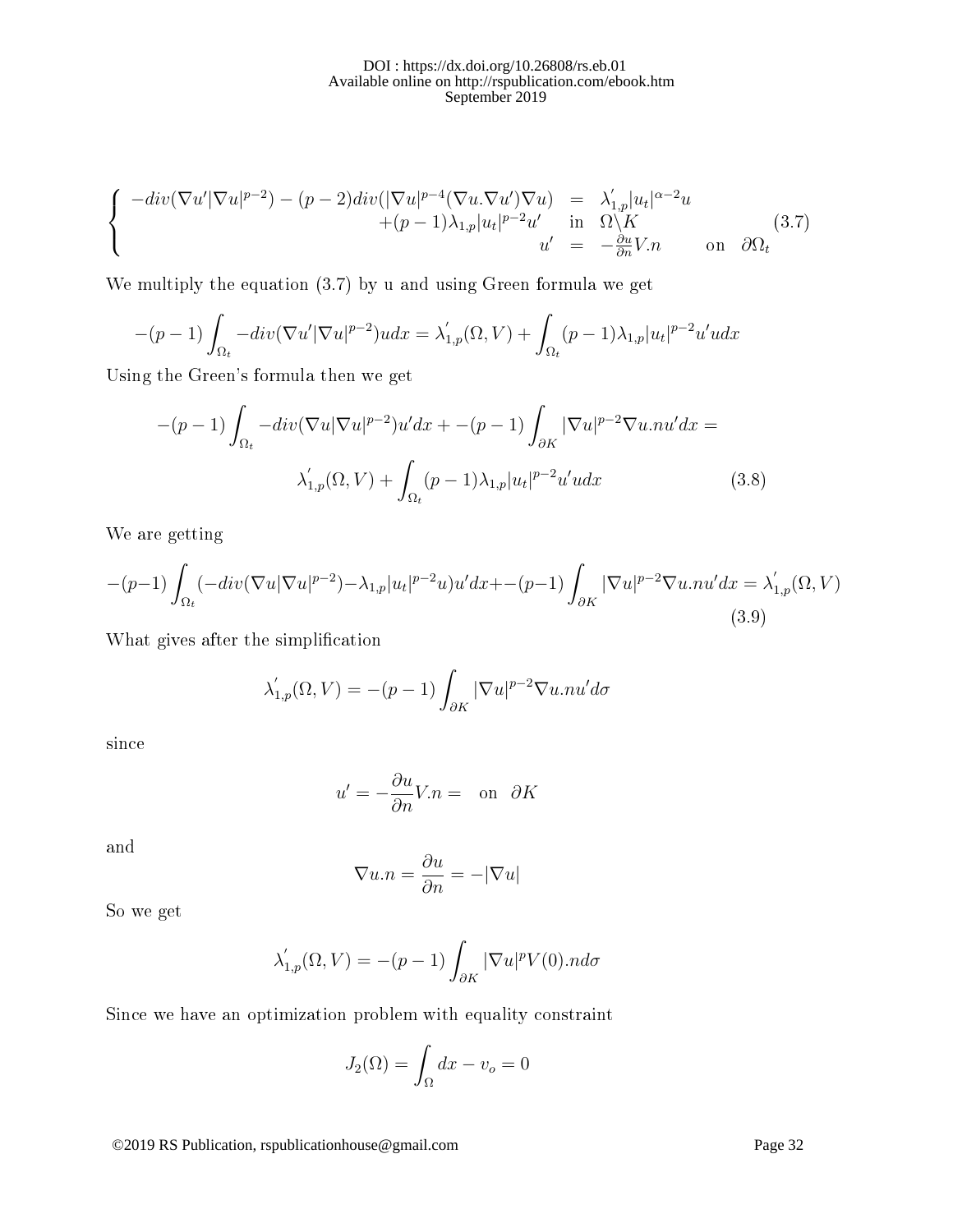So there is a Lagrange multiplier  $\beta < 0$  Depending on the domain  $\Omega_t$  and verifying

$$
\lambda'_{(1,p)}(\Omega, V) = \beta dJ_2(\Omega, V) \tag{3.10}
$$

The derivative of  $J_2(\Omega, V)$  Is given by

$$
dJ_2(\Omega, V) = \int_{\partial K} V \cdot n \, d\sigma \tag{3.11}
$$

By replacing in (3.10)

$$
-(p-1)\int_{\partial K} |\nabla u|^p V(0) \cdot n d\sigma = \beta \int_{\partial K} V(0) \cdot n d\sigma \qquad (3.12)
$$

Which give

$$
-(p-1)|\nabla u|^p = \beta \quad \text{on} \quad \partial K \tag{3.13}
$$

So we get the following relation:

$$
|\nabla u| = \left(\frac{-\beta}{p-1}\right)^{\frac{1}{p}} \quad \text{on} \quad \partial K \tag{3.14}
$$

Let  $\Omega_t = \Omega \backslash K$  with K An obstacle that moves inside of  $\Omega$  So  $\Omega_0 = \Omega \backslash K$  Is a shape critical of functional  $\lambda_{1,p}(\Omega)$  If and if there exists a multiplier of lagrange  $\beta < 0$ Depends on domain  $\Omega_t$  Verifying the following relation:

$$
|\nabla u| = \left(\frac{-\beta}{p-1}\right)^{\frac{1}{p}} \quad \text{on} \quad \partial K \tag{3.15}
$$

## 3.3 Quadratic form associated with the first eigenvalue of the p-Laplace operator  $(\lambda_{1,p}(\Omega_t))$

We have just proved that  $\Omega_t = \Omega \backslash K$  Is a shape critical of the functional  $\lambda_{1,p}(\Omega)$ . And our goal is to know if  $\Omega_t$  can be the minimum of  $\lambda_{1,p}(\Omega)$  under certain assumptions. This leads us to the study of the positivity of a quadratic form that we will denote by Q. This quadratic form is obtained by calculating the second derivative of  $\lambda_{1,p}(\Omega)$ with respect to the domain. So before we go on, we need some assumptions. Suppose that:

(i)  $\Omega$  Is open of class  $C^2$  – regular.

(ii) 
$$
V(x;t) = v(x)n(x), v \in H^{\frac{1}{2}}(\partial\Omega), \forall t \text{ in } [0, \epsilon].
$$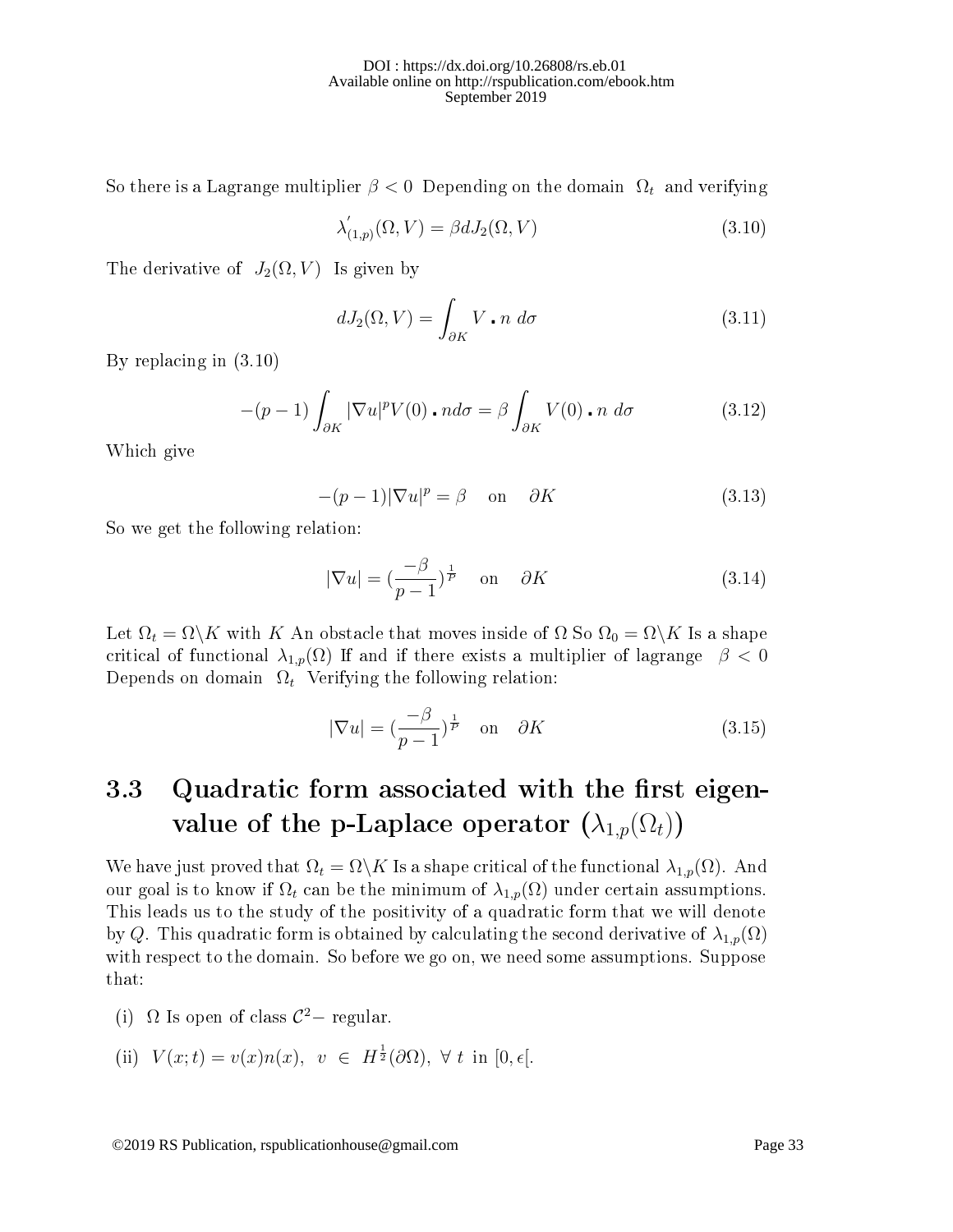Proposition 3.3.1 (Hard obstacle case)

Suppose that  $\Omega_0$  is a shape critical, then quadratic form associated with the first eigenvalue of the p-Laplace operator is given by:

$$
Q(v) = d^2 \lambda_{(1,p)}(\Omega; V; V)
$$
  
=  $-p\beta_{\Omega_t} \int_{\partial K} (N-1)Hv^2 ds - p\beta_{\Omega_t} \int_{\Omega_t} |\nabla \Lambda|^2 dx$   
=  $-p\beta_{\Omega_t} \int_{\partial K} vLv d\sigma - p\beta_{\Omega_t} (N-1) \int_{\partial K} Hv^2 d\sigma$ 

Where  $\beta_{\Omega}$  is the Lagrange multiplier , here it is negative and p is allowed to range over  $1 < p < \infty$ , and  $\Lambda$  is the solution of the following boundary value problem

$$
\begin{cases}\n-\Delta\Lambda = 0 & \text{in } \Omega_t = D/K \\
\Lambda = 0 & \text{on } \partial D \\
\Lambda = v & \text{on } \partial K\n\end{cases}
$$
\n(3.16)

H is the mean curvature of  $\partial K$  and L is a pseudo differential operator known as the Steklov-Poincaré or capacity or Dirichlet to Neumann(see e.g [16]) operator, defined by  $Lv =$ ∂Λ  $\frac{\partial H}{\partial n}$  and n is the unit exterior normal of K. In fact  $\Lambda$  is the harmonic extension of v in  $\Omega$ .

#### Proof

The first derivative of the functional  $\lambda_{1,p}(\Omega)$  Is given by the following equation

$$
\lambda'_{1,p}(\Omega, V) = -(p-1) \int_{\partial K} |\nabla u|^p V(0).n d\sigma
$$

$$
\lambda'_{1,p}(\Omega, V) = -(p-1) \int_{\Omega_t} div(|\nabla u|^p V(0)) dx
$$

Using the hadamard formula we get

$$
d^2\lambda_{1,p}(\Omega,V,V) = -(p-1)\int_{\Omega_t} div(|\nabla u|^p V(0))' dx + -(p-1)\int_{\Omega_t} div(div(|\nabla u|^p V(0))V(0)) dx
$$

What gives after the simplification

$$
\frac{-1}{(p-1)}d^2\lambda_{1,p}(\Omega,V,V) = \int_{\Omega_t} div(p|\nabla u|^{p-2}\nabla u\nabla u'V(0))dx + \int_{\Omega_t} div(div(|\nabla u|^pV(0))V(0))dx
$$

©2019 RS Publication, rspublicationhouse@gmail.com Page 34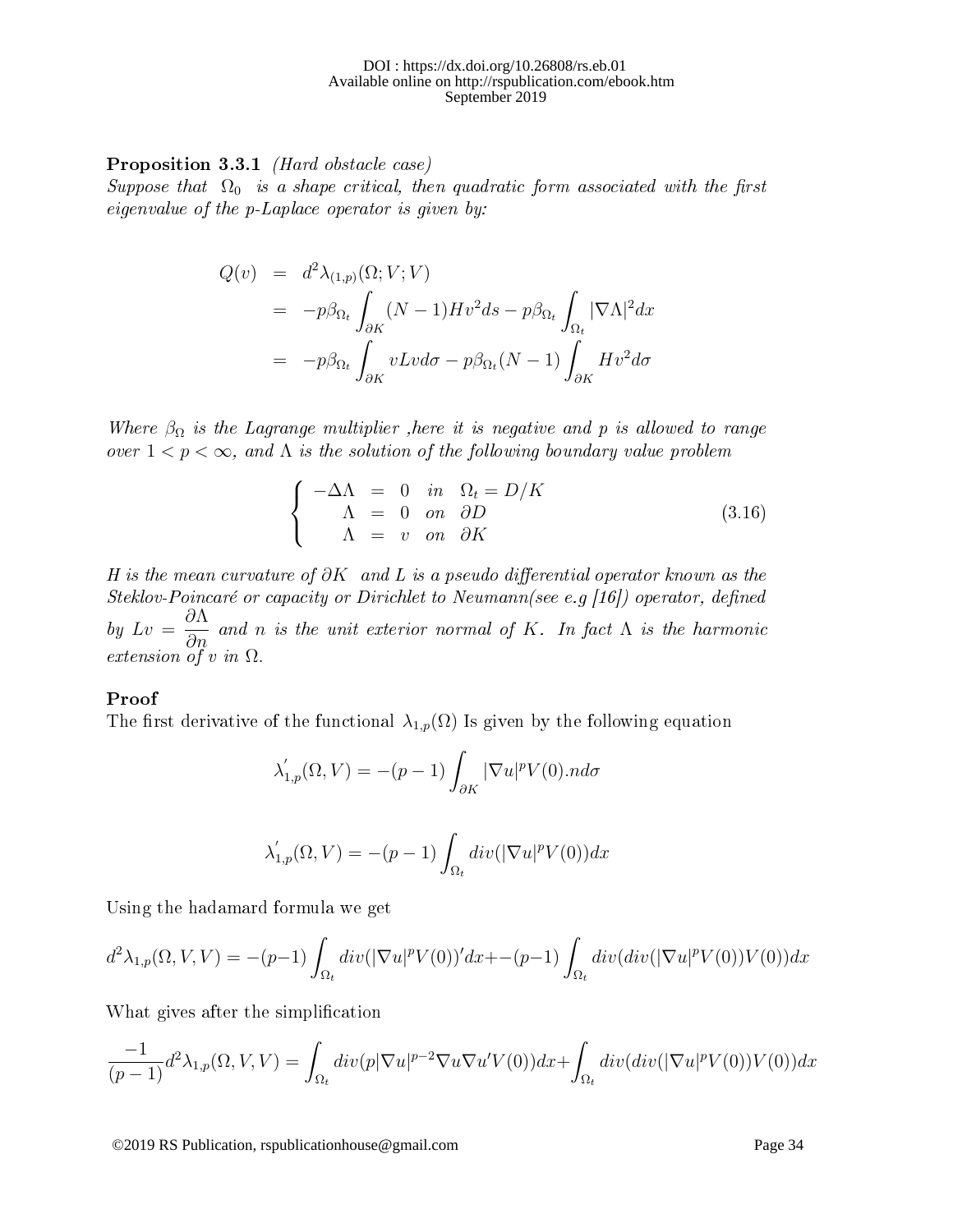$$
\frac{-1}{(p-1)}d^2\lambda_{1,p}(\Omega,V,V)=\int_{\partial K}p|\nabla u|^{p-2}\nabla u\nabla u'V(0).nd\sigma+\int_{\partial K}div(|\nabla u|^pV(0))V(0).nd\sigma
$$

$$
\frac{-1}{(p-1)}d^2\lambda_{1,p}(\Omega,V,V) = \int_{\partial K} p|\nabla u|^{p-2}\nabla u\nabla u'V(0).n d\sigma + \int_{\partial K} \nabla (|\nabla u|^p) V(0)V(0).n d\sigma
$$

Since  $|\nabla u| = \left(\frac{-\beta}{p-1}\right)^{\frac{1}{p}}$  on  $\partial K$  and  $\nabla u = -|\nabla u| \cdot n$  on  $\partial K$ 

and 
$$
u' = -\frac{\partial u}{\partial n}V.n = |\nabla u|v
$$
 on  $\partial K$ 

What gives after the simplification

$$
\frac{d^2\lambda_{1,p}(\Omega,V,V)}{(p-1)} = \int_{\partial K} [p|\nabla u|^{p-1} n.\nabla u'V(0).n - \nabla (|\nabla u|^p)V(0)V(0).n]d\sigma \qquad (3.17)
$$

Since  $u' = -\frac{\partial u}{\partial n}V.n = \left(\frac{-\beta}{p-1}\right)^{\frac{1}{p}}v$  on  $\partial K$  So  $n.\nabla u' = \left(\frac{-\beta}{p-1}\right)^{\frac{1}{p}}\frac{\partial v}{\partial n}$  on  $\partial K$ Replacing in  $(3.17)$  We obtain the following relation:

$$
\frac{d^2\lambda_{1,p}(\Omega,V,V)}{(p-1)} = \int_{\partial K} \left[ p\left(\frac{-\beta}{p-1}\right) \frac{\partial v}{\partial n} v - \nabla\left(|\nabla u|^p\right) V(0) V(0) . n \right] d\sigma \tag{3.18}
$$

Replacing in (3.18) Which give:

$$
\frac{d^2\lambda_{1,p}(\Omega,V,V)}{(p-1)} = p(\frac{-\beta}{p-1}) \int_{\partial K} vLv d\sigma - \int_{\partial K} v^2 \nabla(|\nabla u|^p) \cdot nd\sigma \tag{3.19}
$$

So we get the following relation:

$$
d^2\lambda_{1,p}(\Omega, V, V) = -p\beta \int_{\partial K} vLv d\sigma - (p-1) \int_{\partial K} v^2 \nabla (|\nabla u|^p) \cdot n d\sigma \tag{3.20}
$$

Sine we assumed that  $\Omega$  is  $\mathcal{C}^2$ , so using the formula of the level motion set related to the mean curvature.

In fact  $\partial K = \{x \in \mathbb{R}^N; u(x) = 0\}$  and we have

$$
-(N-1)H = \operatorname{div}(\frac{\nabla u}{|\nabla u|}) = \frac{\Delta u}{|\nabla u|} - \frac{\nabla u.\nabla(|\nabla u|)}{|\nabla u|^2}.
$$

where H is the mean curvature of  $\partial K$ . Furthermore, since  $u = 0$  on  $\partial K$ , we have  $\Delta_p u = 0$  on  $\partial K$ .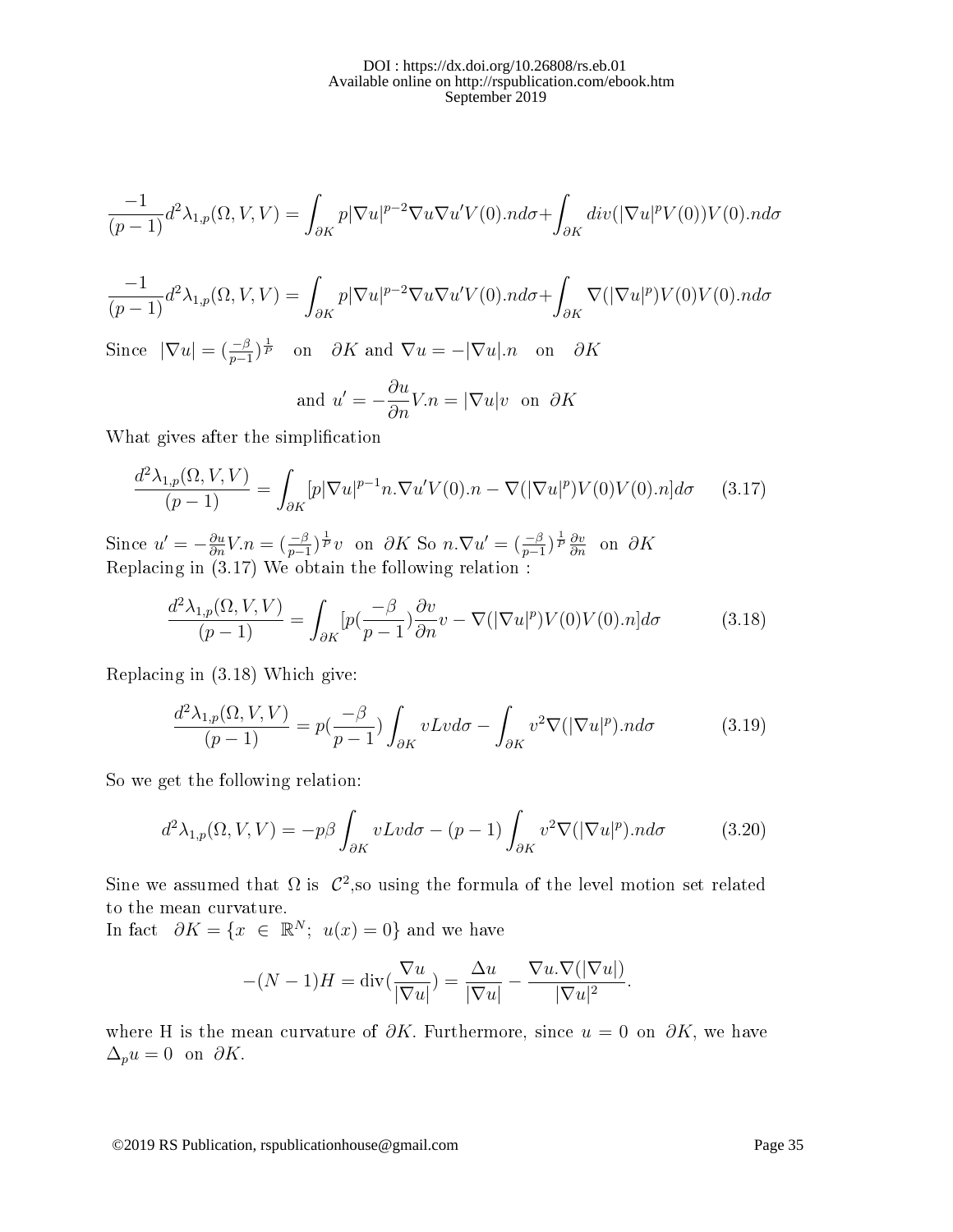Finally we get

$$
(N-1)H = \frac{-|\nabla u|n}{|\nabla u|^2} \cdot \nabla(|\nabla u|) \quad \text{i.e}
$$

$$
-(N-1)H|\nabla u| = n \cdot \nabla(|\nabla u|)
$$

$$
\nabla(|\nabla u|) = -(N-1)H|\nabla u| \cdot n
$$

By miltipliating by  $|\nabla u|^{P-1}$  we are getting:

$$
|\nabla u|^{P-1}\nabla (|\nabla u|) = -(N-1)H|\nabla u|^p.n
$$

Finally we get

$$
\nabla(|\nabla u|^p) = -p(N-1)H|\nabla u|^p.n
$$

This gives the following relation:

$$
\nabla(|\nabla u|^p).n = \frac{Hp(N-1)\beta}{(p-1)}
$$

Replacing in (3.20) We obtain the following relation :

$$
d^2\lambda_{1,p}(\Omega, V, V) = -p\beta \int_{\partial K} vLv d\sigma - p\beta (N-1) \int_{\partial K} Hv^2 d\sigma \qquad (3.21)
$$

Therefore the quadratic form of the functional  $\lambda_{1,p}(\Omega_t)$  Is given by the following equation:

$$
Q(v) = d^2 \lambda_{(1,p)}(\Omega; V; V)
$$
  
=  $-p\beta_{\Omega_t} \int_{\partial K} (N-1)Hv^2 ds - p\beta_{\Omega_t} \int_{\Omega_t} |\nabla \Lambda|^2 dx$   
=  $-p\beta_{\Omega_t} \int_{\partial K} vLv d\sigma - p\beta_{\Omega_t} (N-1) \int_{\partial K} Hv^2 d\sigma$ 

## 3.4 Sufficient conditions for the minimum of the first eigenvalue of the p-Laplace operator

In [13], Michel Pierre and Marc Dambrine ((See as well [10],[11]) Have shown that it is not enough to prove that the quadratic form is positive to say that a critical form is a minimum.

For  $t \in [0, \epsilon[, \lambda_{(1,p)}(\Omega_t) = \lambda_{(1,p)}(\Omega) + \lambda'_0$  $\int_{(1,p)}^{'} (\Omega_t, V)t + d^2 \lambda_{(1,p)}(\Omega_t; V; V)t^2 + o(t^2).$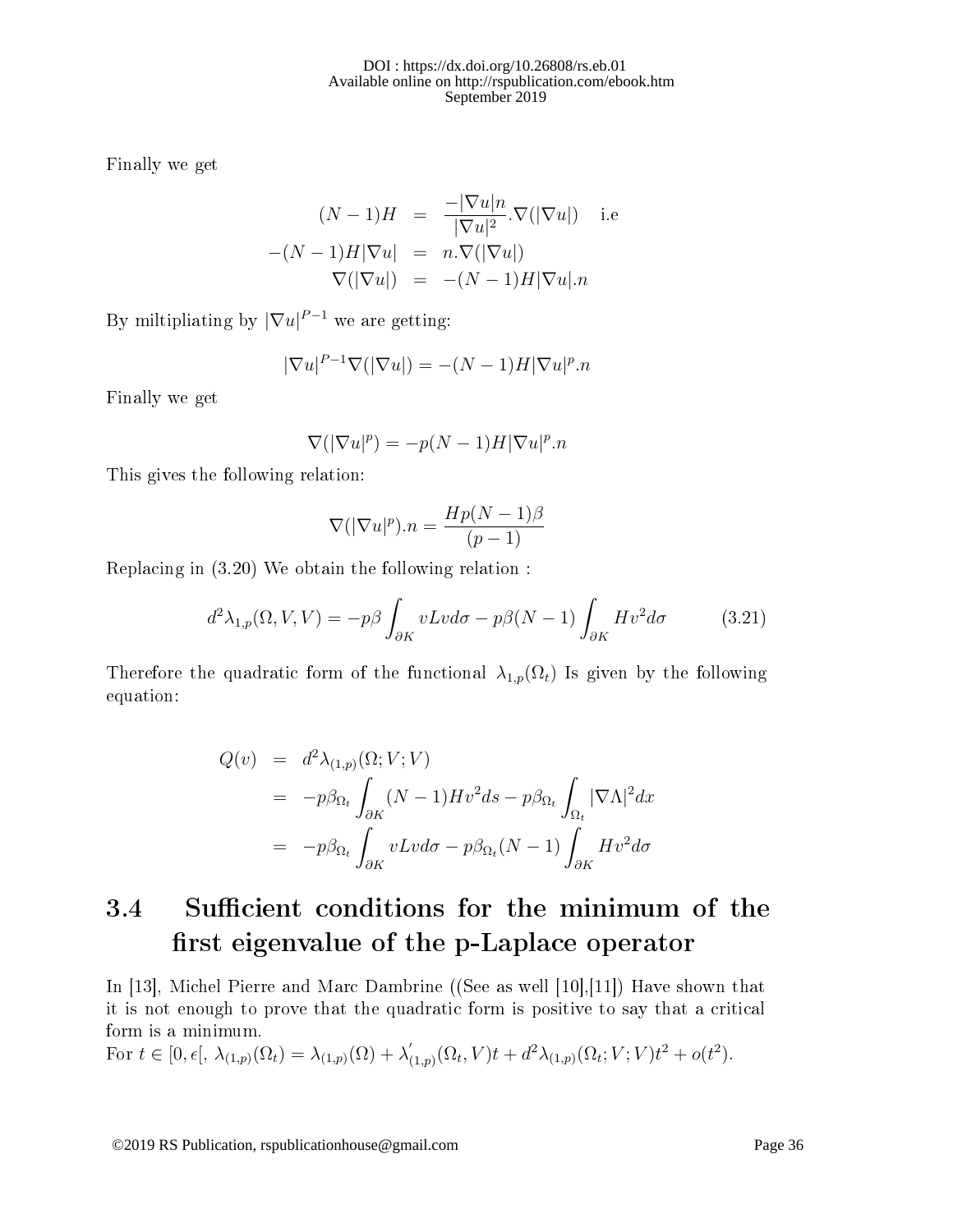The amount  $o(t^2)$  Is expressed in terms of the norm of  $\mathcal{C}^2$ . It appears in the expression  $d^2J(\Omega,V,V)$  norm of  $H^{\frac{1}{2}}(\partial \Omega).$  And these two norm are not equivalent. The amount  $o(t^2)$  Is not lower than  $||V||^2_{H^{\frac{1}{2}}(\partial \Omega)}$  see [13],[19].

next, such an argument does not guarantee that the critical point is A strict local minimum. For this we will use the main result [13] and The Taylor formula with With integral rest to see if  $\Omega$  is a strict local minimum or not.

To give sufficient conditions for a local minimum of basic worth, we first present the results we obtained in our paper [2].

Let A be an operator defined in the following sense:

$$
A: H^{\frac{1}{2}}(\partial \Omega) \longrightarrow H^{-\frac{1}{2}}(\partial \Omega)
$$
  

$$
A = L + (N-1)(||H^{-}||_{\infty} + H)I,
$$

where I is the identity operator L is the pseudo differential operator as defined in the proposition (3.3.1), and  $H^- = max(0, -H)$ .

#### Remark 3.4.1

As assumed  $\partial\Omega$  is of class  $\mathcal{C}^2$ , then the mean curvature H is a continuous function on ∂K.

Let us set  $\alpha(x) = (N-1)(||H^{-}||_{\infty} + H(x)), \forall x \in \partial\Omega$ . We note that  $\alpha$  is continous and  $\forall x \in \partial \Omega$ ,  $\alpha(x) \geq 0$  (moreover  $\alpha(x) > 0$  on a sufficiently large set).

### Lemma 3.4.1

- 1 The operator A is a bijection from  $H^{\frac{1}{2}}(\partial\Omega)$  into  $H^{-\frac{1}{2}}(\partial\Omega)$  and it is continous.
- 2 The inverse operator  $A^{-1}$  is compact and self adjoint from  $H^{-\frac{1}{2}}(\partial \Omega)$  into  $H^{\frac{1}{2}}(\partial\Omega).$

#### Proof

For proof see [2]

**Remark 3.4.2** Since the inverse operator :  $(\alpha I + L)^{-1}$  is compact, self adjoint, then there exists a Hilbert basis  $(\phi_n)_{(n \in \mathbb{N})} \subset H^{\frac{1}{2}}(\partial \Omega)$  and a decreasing sequence of eigenvalues  $\mu_n$  which goes to 0.

#### Proposition 3.4.1

Let  $\Omega_0$  the critical shape for  $\lambda_{1,p}(\Omega_t)$  (The first eigenvalue of the p-Laplace operator ) is given by

$$
\lambda_{1,p}(\Omega_t) = \min_{u \in W_0^{1,p}(\Omega), u \neq 0} \frac{\int_{\Omega} |\nabla u|^p}{\int_{\Omega} |u|^p}
$$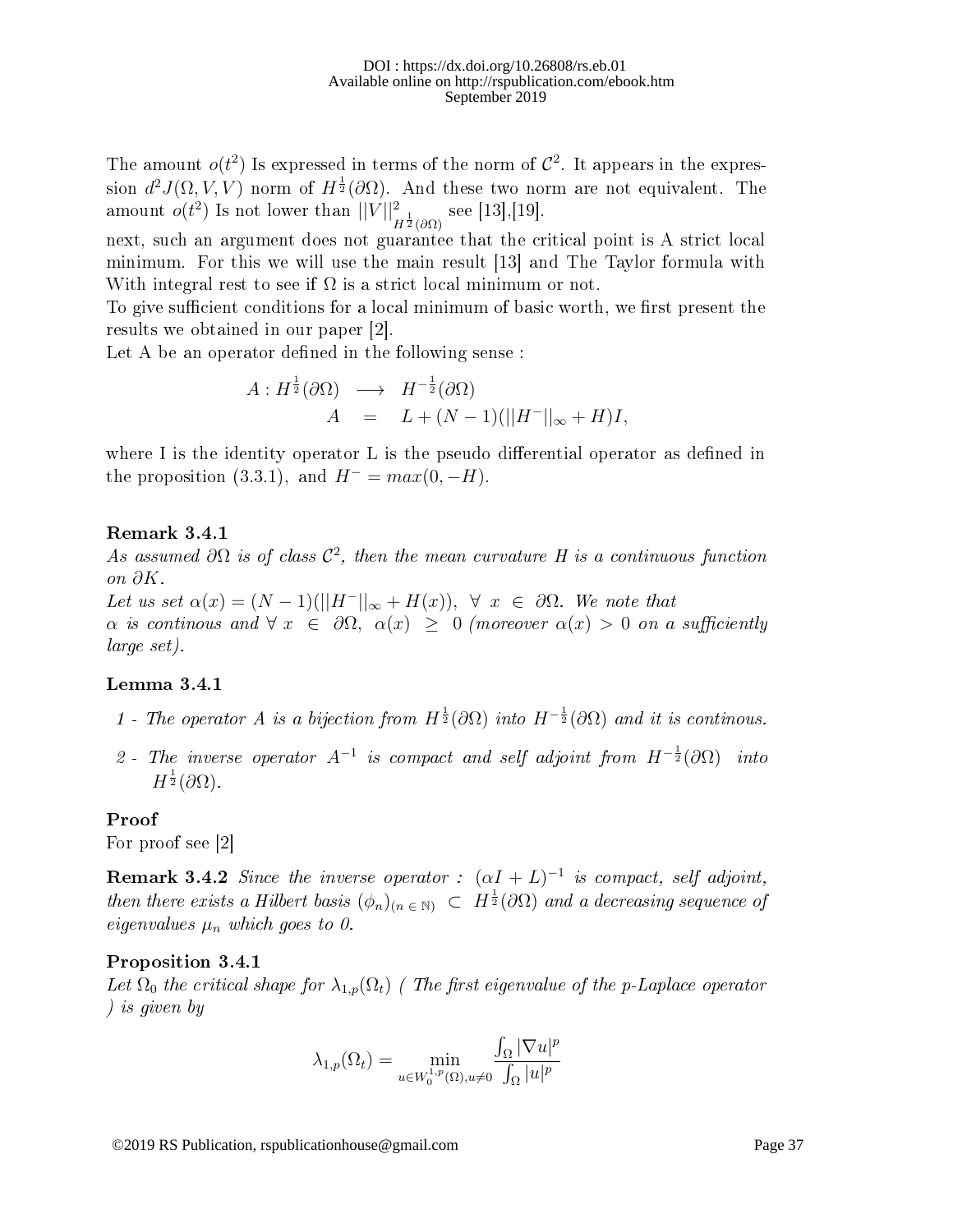With  $\Omega_t$  solution of the following problem:

$$
\begin{cases}\n\Delta_p(u_t) = \lambda_{1,p} |u_t|^{\alpha - 2} u_t & \text{in } \Omega_t \\
u_t = 0 & \text{on } \partial \Omega_t\n\end{cases}
$$
\n(3.22)

 $\Omega_0$  is a local strict minimum of  $\lambda_{1,p}(\Omega_t)$  if and only if

$$
(N-1)||H^{-}||_{\infty} \ \ < \ \ \frac{1}{\mu_0}
$$

#### Proof

The proof is a direct consequence of the remarks $(3.4.1)$ ,  $(3.4.2)$  and The results of [?]

### conclusion

Let  $\Omega_t = \Omega \backslash K$  with K An obstacle that moves Inside of  $\Omega$  So  $\Omega_0 = \Omega \backslash K$  Is a critical shape of the functional  $\lambda_{1,p}(\Omega)$  If and if there is a lagrange multiplier  $\beta < 0$ Depends on the domain  $\Omega_0$  verifying the following relation:

$$
|\nabla u| = \left(\frac{-\beta}{p-1}\right)^{\frac{1}{p}} \quad \text{on} \quad \partial K \tag{3.23}
$$

Let  $\Omega_0$  be a critical form of the first eigenvalue  $(\lambda_{1,p}(\Omega))$  of the P-Laplace operator with Dirichlet boundary conditions, from proposition  $(3.4.1)$ , we conclude that: if  $(N-1)||H^-||_{\infty} < \frac{1}{2}$  $\mu_0$ ,  $\Omega$  is a local strict minimum for the first eigenvalue  $(\lambda_{1,p}(\Omega))$  of the P-Laplace operator.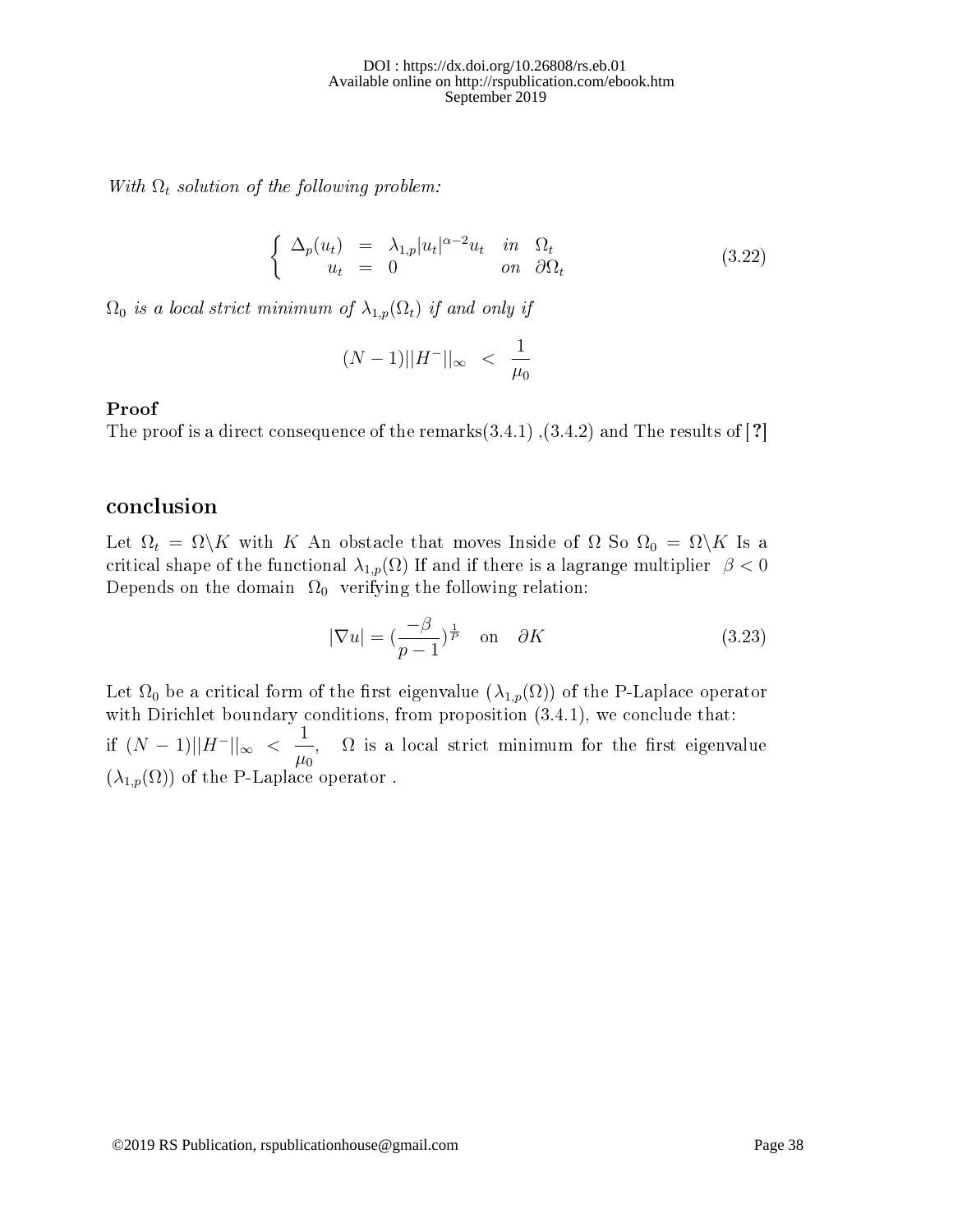# Bibliography

- $[1]$  Alt, H.W. and Caffarelli, L.A., *Existence and regularity for a minimum problem* with free boundary, J. Reine angew. Math  $\ldots$  325(1981), 105-144.
- [2] O. M. Badahi, I. Ly, D. Seck, Analysis of stability of the exterior and interior Bernoulli's free boundary problems, Applied Mathematical Sciences, Vol. 10, 2016, no. 12, 591-612
- [3] Badahi ould Mohamed, The variation of the first eigenvalue of the Laplace operator and The problem of locating an obstacle International Journal of Pure and Applied Mathematics Volume 116 No. 2 2017, 361-372
- $[4]$  Badahi ould Mohamed, The problem of obstacle for the first eigenvalue for the p-laplacian operator(preprint)
- [5] Badahi ould Mohamed,The problem of obstacle for the fundamental eigenvalue (preprint)
- [6] Berger,M and Gostiaux. B.,Géométrie diérentielle: vaiètés, courbes et surfaces, PUF MATHEMATIQUES
- [7] Beurling, A.,On free boundary for the Laplace equation, Seminars on analytic functions I, Institute Advance Studies Seminars( 1957) Princeton , 248- 263.
- $[8]$  Chen, B., Total mean curvature and submanifolds of finite type, Professor Maths Michigan State Univ., ed World Scientific
- [9] Cioranescu, Doïna and Patrizia, Donato : An introduction to homogeneization Oxford lecture Series in mathematics and Applications 17, Oxford (1999).
- [10] Dambrine, M., On variations of the shape Hessian and sufficient conditions for the stability of critical shapes Racsam  $96$  (1), 2002,pp. 95-121.
- [11] Dambrine, M. ,Hessienne de forme et stabilité des formes critiques, PhD thesis(2000), Ecole Normale Supérieure de Cachan.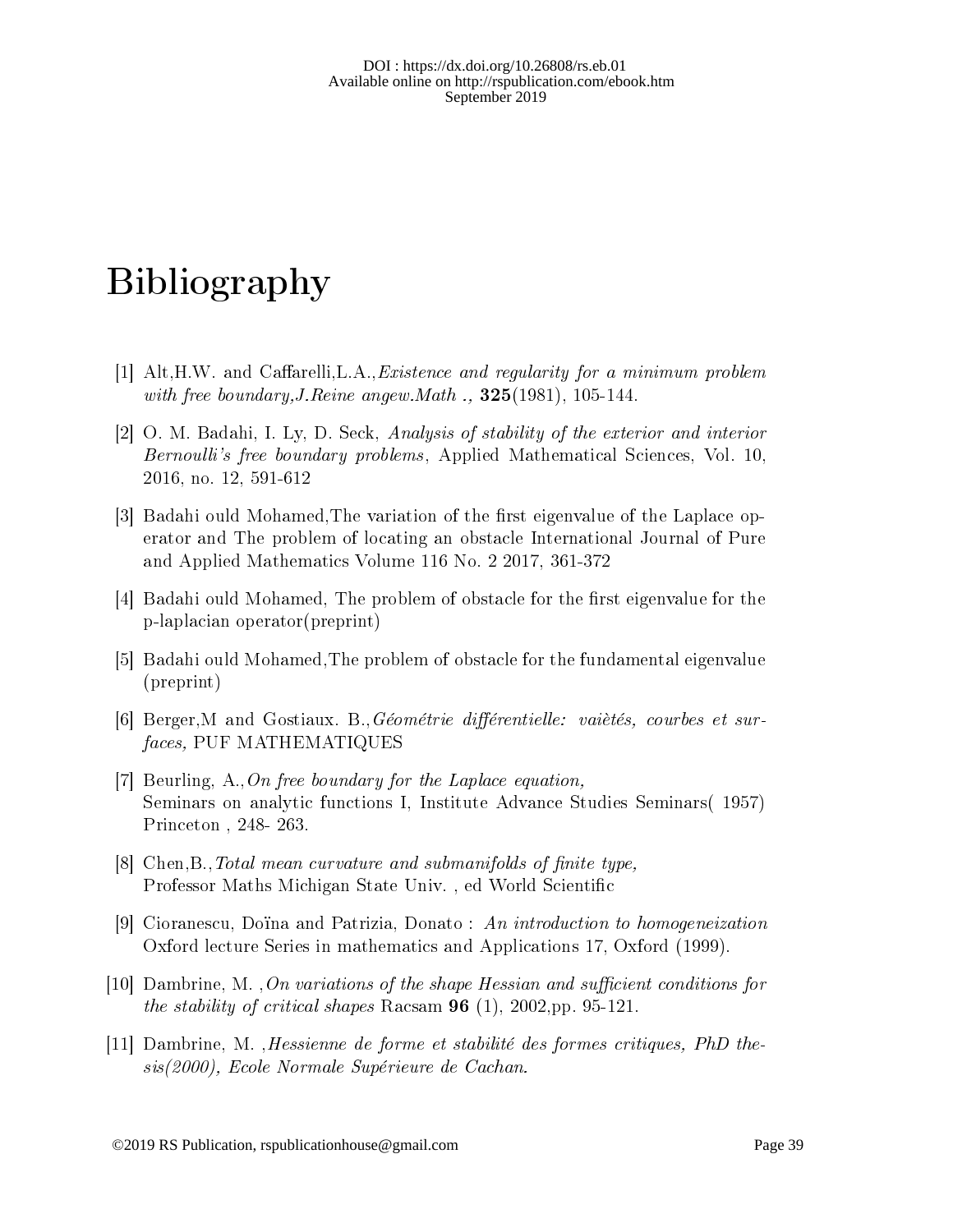- [12] Dambrine, M., D. Kateb, On the sensibility with respect to the shape of the first Dirichlet eigenvalue for two phase problems,
- [13] Dambrine, M. and Pierre, M. (2000) About stability of equilibrium shapes, Math. Model.numer.anal., 34(4),811-834
- $[14]$  Daniele Valtorta, Sharp estimate on the first eigenvalue of the p-Laplacian ,Nonlinear Analysis 75 (2012) 4974-4994
- [15] Daners,D. and Kawohl,B., An isoperimetric inequality related to a Bernoulli problem, Calculus of Variations and PDE's 39 (2010), 547-555.
- [16] Dautray, R. and Lions, J. L.Analyse mathématique et Calcul numérique pour les sciences et les techniques, vol. 2, masson ,1984.
- [17] Davies, E.B., Spectral theory and Differential Operators, Cambridge Stud. Adv. Math. 42, Cambridge University Press, Cambridge, UK, 1995.
- [18] Descloux, J., On the two dimensional magnetic shaping problem without surface tensions, Report Nr. 07.90 , Ecole Polytechnique Fédérale de Lausanne (1990).
- [19] Diaraf Seck,On an isoperimetric inequality and various methods for the Bernoullis free boundary problems, So Paulo Journal of Mathematical Sciences June 2016, Volume 10, Issue 1, pp 36-59
- [20] Eppler, K. and Harbrecht, H., *Efficient treatment of stationary free boundary* problems, Applied Numerical Mathematics Vol. 56, Issue 10 2006.
- [21] Flucher, M. and Rumpf, M.; Bernoulli's free boundary problem, qualitative theory and numerical approximation, J. Reine Angew. Math, 486(1997), 165- 204.
- [22] Harrell II E. M., Kroger, P., Kurata, K. On the placement of an obstacle nor well so as to optimize the fundamental eigenvalue, SIAM J. MATH ANAL. Vol. 33, N° 1 pp 240 - 259.
- [23] Henrot, A., Subsolutions and Supersolutions in a free boundary problem, Ark.Mat., 32(1994), 79- 98.
- [24] Henrot A. and Pierre M. Variations et Optimisation de formes, une analyse géométrique, Mathématiques et Applications, 48, Springer 2005.
- [25] Henrot,A. and Pierre, M., and Rihani, M., Finite Dimensional Reduction for the positivity of some second shape devivatives, Methods and Applications of Analysis, Vol. 10, 457-476 2003.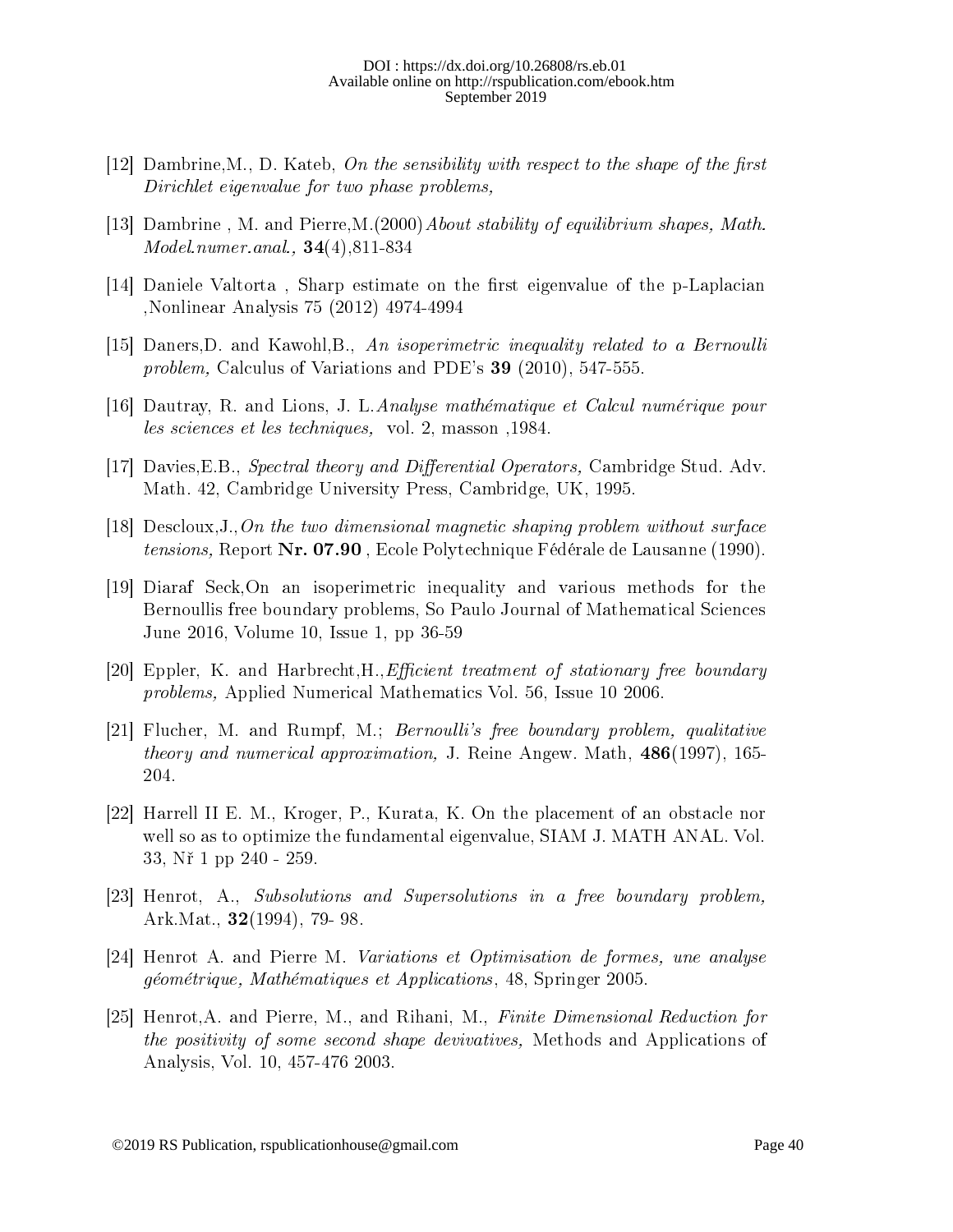- [26] Henrot,A. and Pierre, M., and Rihani, M., Positivity of the Shape Hessian and Instability of some Equilibrium shapes, Mediterr. J.Math., vol. 1, 195-214, 2004.
- [27] Henrot,A. and Seck, D., Retour à une ancienne approche, Pub .Mathématiques de Besançon - Analyse non linéaire ,15(1995/97), 29 - 40.
- [28] Henrot A. and Pierre M. About crtical points of the energy in a electromagnetic shaping problem, In Boundary control and boundary variation(Sophia-Antipolis,1990),p. 238-252 Springer, Berlin,1992
- [29] Henrot, A. and Shahgholian, H., Existence of classical solutions to a free boundary problem for the p-Laplace operator : the exterior convex case, J.reine angew,  $521(2000)$ , 85-97.
- [30] Henrot, A. and Shahgholian, H., Existence of classical solutions to a free boundary problem for the p-Laplace operator II: the interior convex case, Indiana Univ. Math. Journal, 49 (2000), No.1, 301-323.
- [31] Leandro M. Del Pezzo, Julio D, Rossi, The first nontrivial eigenvalue for a system of p-Laplacians with Neumann and Dirichlet boundary conditions,Nonlinear Analysis 137 (2016) 381-401
- [32] Long-Jiang Gua, Xiaoyu Zengb, Huan-Song Zhoub,Eigenvalue problem for a p-Laplacian equation with trapping potentials, Nonlinear Analysis 148 (2017) 212-227
- [33] I.Ly the first eigenvalue for the operator Journal of Inequalities in Pure and Applied Mathematics Volume 6, Issue 3, Article 91, 2005
- [34] I.Ly ,D.Seck,Etude d'un problème à frontière libre pour le p-Laplacien, C. R. Acad. Sci. Paris, 332(2001), Série I, 899-902,
- [35] Ly,I., Seck ,D., Isoperimetric inequality for an interior free boundary problem with p-Laplacian operator, Electron. J. Differ. Equ. 2004(109),  $1\mathbf{i}\pounds_1\mathbf{12}$  (2004)
- [36] Murat, F. Simon,  $J:Di\mathcal{L}$  *frivation de fonctionnelles par à un domaine* géométrique, Numer. Prépublications de Paris 6.
- [37] Schiffer, M., Hadamard's formula and variation of domain functions. Amer. J. Math. 68 (1946) 417.
- [38] Serrin, J. : A symmetry problem in potentiel theory, Arch rational mech. Anal., 43 (1971), pp. 304 - 318.